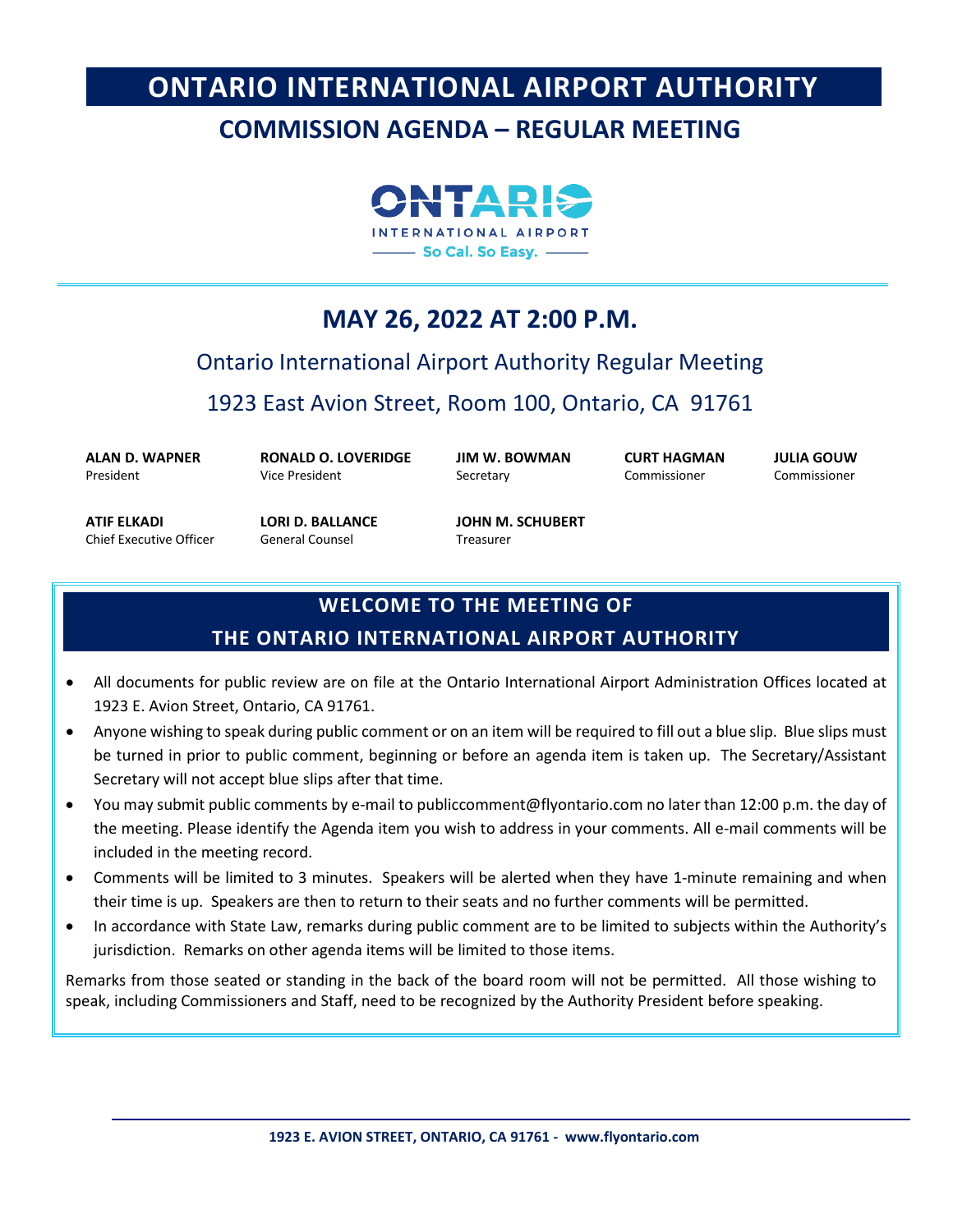# **ORDER OF BUSINESS**

The Special Commission meeting begins at 2:00 p.m. with Closed Session Public Comment and Closed Session, followed by Public Comment and the Special Meeting.

(Sign language interpreters, communication access real-time transcription, assistive listening devices, or other auxiliary aids and/or services may be provided upon request. To ensure availability, you are advised to make your request at least 72 hours prior to the meeting you wish to attend. Due to difficulties in securing Sign Language Interpreters, five or more business days' notice is strongly recommended.)

# **CALL TO ORDER (OPEN SESSION) - 2:00 P.M.**

#### **ROLL CALL**

Loveridge, Bowman, Hagman, Gouw, President Wapner

#### **PLEDGE OF ALLEGIANCE**

# **PUBLIC COMMENTS**

The Public Comment portion of the Commission meeting is limited to a maximum of 3 minutes for each Public Comment. Under provisions of the Brown Act, the Commission is prohibited from taking action on oral requests.

# **CLOSED SESSION PUBLIC COMMENT**

The Closed Session Public Comment portion of the Commission meeting is limited to a maximum of 3 minutes for each speaker and comments will be limited to matters appearing on the Closed Session.

# **CLOSED SESSION**

#### **CLOSED SESSION**

• CONFERENCE WITH REAL PROPERTY NEGOTIATORS (GOV §54956.8.) Property: ONT Terminals 2 and 4. Agency negotiator: OIAA General Counsel's office Negotiating parties: Delaware North Travel Hospitality Services, Inc. Under negotiation: Lease extension term and price

#### **REPORT ON CLOSED SESSION**

General Legal Counsel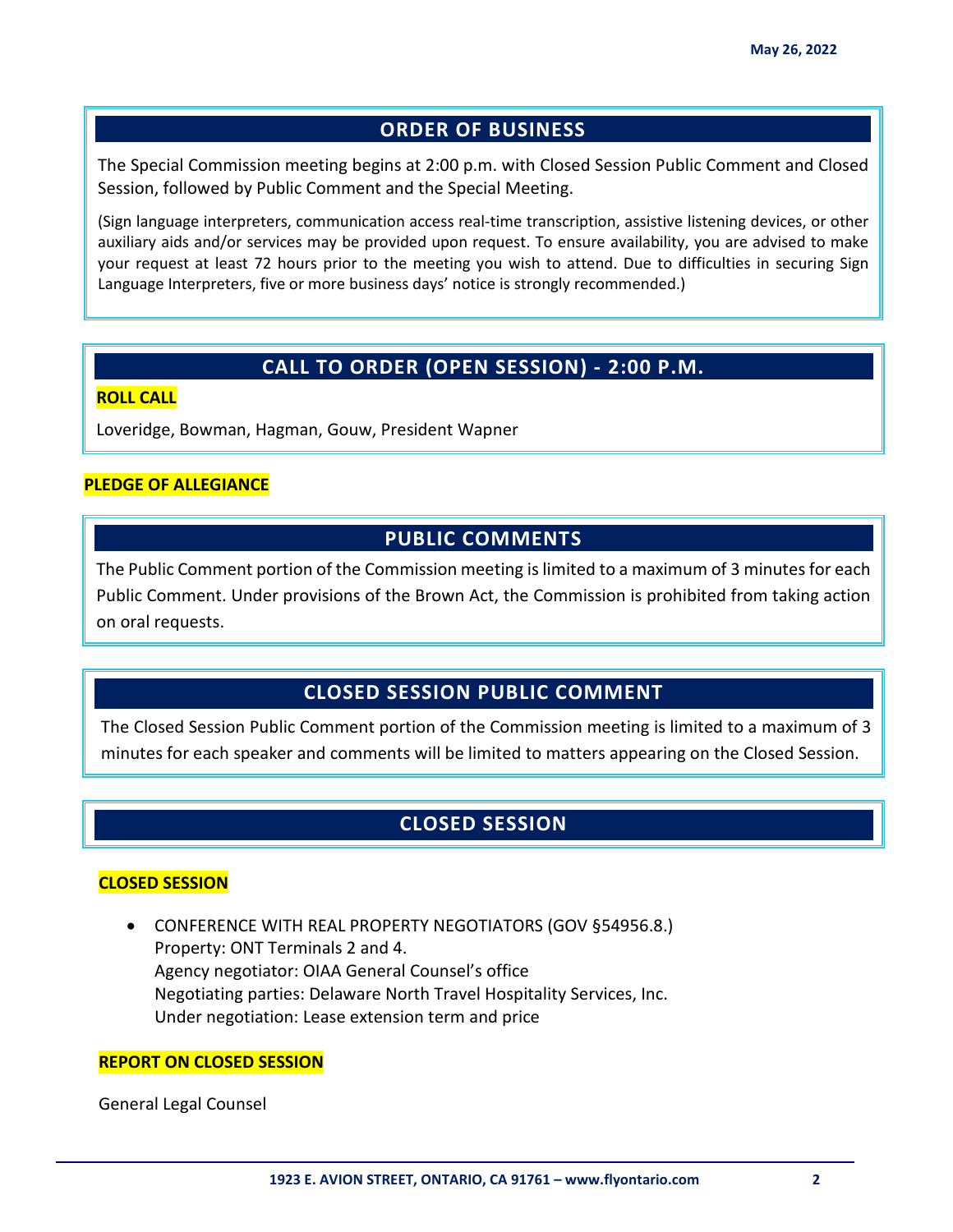# **AGENDA REVIEW/ANNOUNCEMENTS**

The Chief Executive Officer will go over all updated materials and correspondence received after the Agenda was distributed to ensure Commissioners have received them.

#### **1. INFORMATION RELATIVE TO POSSIBLE CONFLICT OF INTEREST**

Agenda item contractors, subcontractors and agents may require member abstentions due to conflict of interests and financial interests. Commission Member abstentions shall be stated under this item for recordation on the appropriate item.

# **CONSENT CALENDAR**

All matters listed under CONSENT CALENDAR will be enacted by one motion in the form listed below. There will be no separate discussion on these items prior to the time Commission votes on them, unless a member of the Commission requests a specific item be removed from the Consent Calendar for a separate vote.

Each member of the public wishing to address the Commission on items listed on the Consent Calendar will be given a total of 3 minutes.

#### **2. APPROVAL OF MINUTES**

Minutes for the Ontario International Airport Authority special meeting on April 21, 2022 and cancelled meeting on April 28, 2022 and approving the same as on file with the Secretary/Assistant Secretary.

### **3. BILLS/PAYROLL**

Bills April 1 through April 30, 2022 and Payroll April 1 through April 30, 2022.

# **4. ADOPTION OF A RESOLUTION MAKING FINDINGS AND DETERMINATIONS UNDER ASSEMBLY BILL NO. 361 TO CONTINUE AUTHORIZATION OF VIRTUAL MEETINGS OF THE ONTARIO INTERNATIONAL AIRPORT AUTHORITY FOR A PERIOD OF 30 DAYS**

That the Ontario International Airport Authority (OIAA) Commission adopt a Resolution making findings and determinations under Assembly Bill 361 (AB 361) to authorize staff to continue to conduct virtual-only Commission and Committee meetings, in response to COVID-19.

### RESOLUTION NO. 2022 -

A RESOLUTION OF THE ONTARIO INTERNATIONAL AIRPORT AUTHORITY AUTHORIZING REMOTE TELECONFERENCE MEETINGS BY THE COMMISSION AND ALL COMMITTEES IN ACCORDANCE WITH ASSEMBLY BILL 361 FOR A PERIOD OF THIRTY DAYS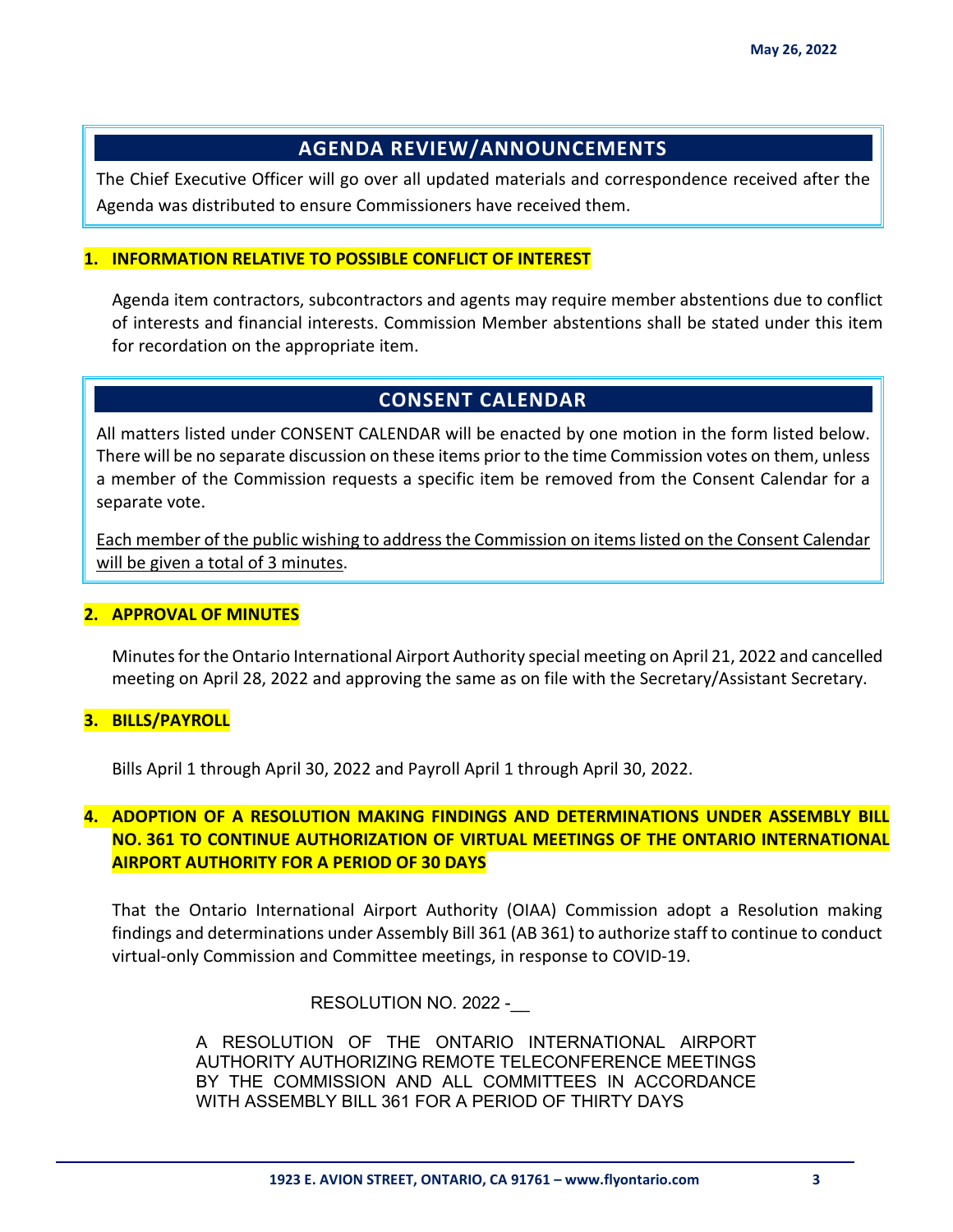# **5. AUTHORIZE THE CHIEF EXECUTIVE OFFICER TO EXECUTE A VENUE AND LICENSE AGREEMENT BETWEEN ONTARIO INTERNATIONAL AIRPORT AUTHORITY AND LOS ANGELES SMSA LIMITED PARTNERSHIP D/B/A VERIZON WIRELESS AT ONTARIO INTERNATIONAL AIRPORT**

That the Ontario International Airport Authority Board of Commissioners (OIAA Board) authorize the Chief Executive Officer (CEO) to execute a Venue and License Agreement between Ontario International Airport Authority and Los Angeles SMSA Limited Partnership d/b/a Verizon Wireless (Verizon) at Ontario International Airport (ONT) to design, build, install, operate, and maintain a multi-carrier capable, neutral host distributed antenna or other telecommunications systems.

# **6. APPROVE CEQA CATEGORICAL EXEMPTIONS AND THE RELATED PROJECT FOR THE AVION REALIGNMENT AND CHANNEL BRIDGE CONSTRUCTION AT THE ONTARIO INTERNATIONAL AIRPORT**

That the Ontario International Airport Authority (OIAA) Commission (1) approve and certify California Environmental Quality Act (CEQA) Categorical Exemptions under CEQA Guidelines sections 15301 and 15302 for the proposed project, and (2) approve the project to realign and improve East Avion Street and East Jurupa Street and the construction of a new bridge spanning the Cucamonga Channel.

# **7. APPROVAL OF AN AUTHORITY INCREASE TO AMERICAN THREAT ASSESSMENT CONSULTING, INC., CONTRACT FOR THE INSTALLATION OF REQUIRED ACCESS CONTROL SYSTEMS AND SUPPORTING INFRASTRUCTURE**

That the Ontario International Airport Authority (OIAA) Commission authorize the Chief Executive Officer (CEO), or his designee, to increase the existing American Threat Assessment Consulting, Inc., Contract No. SCONT-000337, by increasing the spending authority in the amount of \$200,000, to allow for the installation of additional access control systems and support equipment at Ontario International Airport (ONT).

#### **8. INVESTMENT REPORT FOR THE NINE MONTHS ENDED MARCH 31, 2022**

That the Ontario International Airport Authority (OIAA) Commission receive and file financial statements for the nine months ended March 31, 2022.

#### **9. FISCAL YEAR 2021-2022 FINANCIAL STATEMENTS FOR THE NINE MONTHS ENDED MARCH 31, 2022**

The OIAA's increase in net position exceeded the budget by \$24.9M, which was primarily driven largely by higher-than-expected passenger carrier activity. This activity resulted in an operating revenue budget favorable variance of \$10.3M (16.2%). In addition, the operating expense budget reflects a favorable variance of \$5.5M (9.7%) as a result of conservative expenditure policies and service levels in the terminals corresponding with passenger activity levels.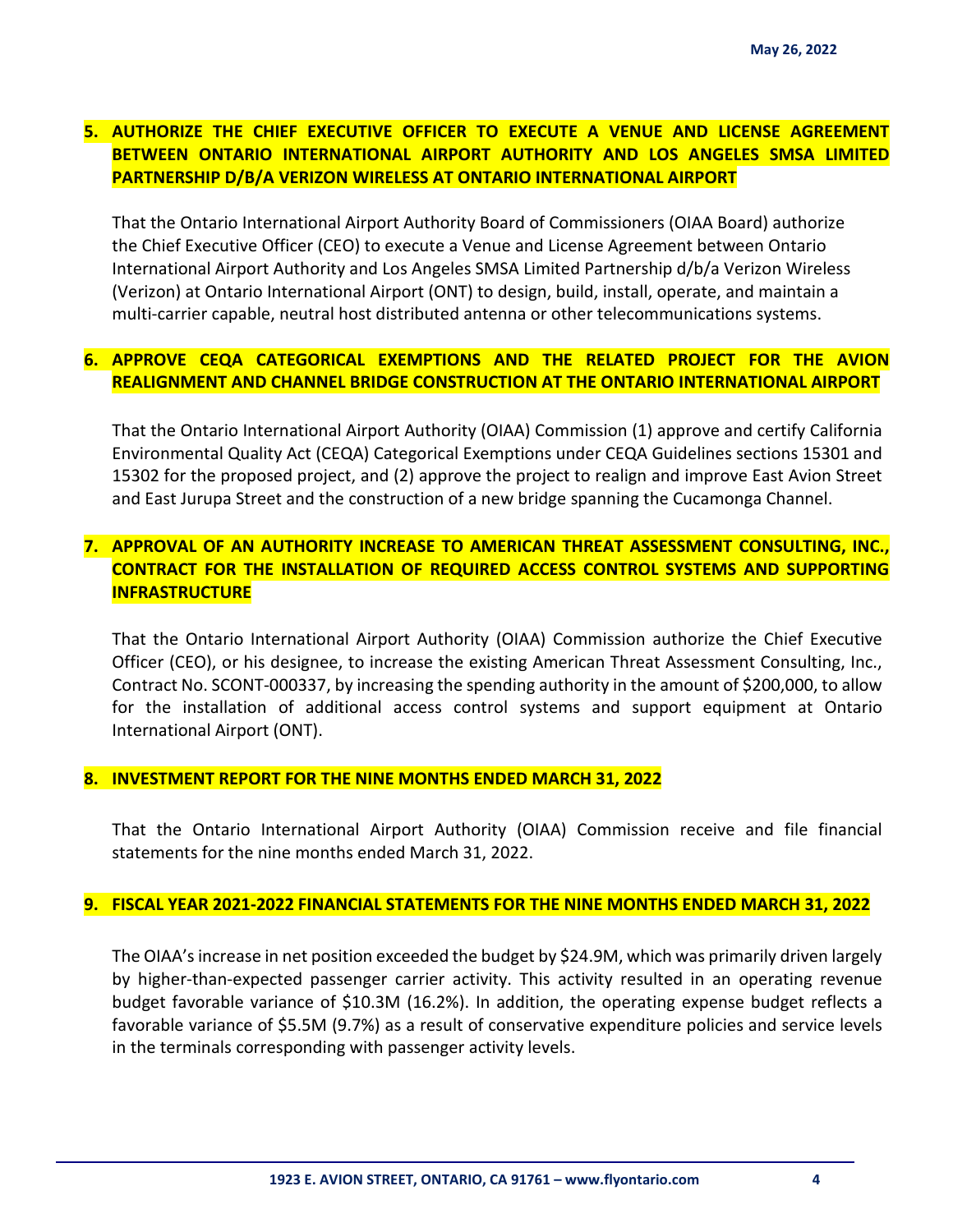## **10. AUTHORIZE THE CHIEF EXECUTIVE OFFICER TO PROCURE THREE HEAVY DUTY TRUCKS FROM MARK CHRISTOPHER AUTO CENTER FOR ONTARIO INTERNATIONAL AIRPORT**

That the Ontario International Airport Authority (OIAA) approve and authorize the Chief Executive Officer (CEO) to execute an authority TO Mark Christopher Auto Center in the amount of \$132,414.61 plus shipping and applicable sales tax for the procurement of three (3) 2023 Chevrolet Silverado's 2500 two (2) 2WD Regular Cab Truck and one (1) 4WD Crew Cab Truck) for use at Ontario International Airport per Request for Bids (RFB) #220007.

#### **11. PARKING LOT 6 REHABILITATION PROJECT**

That the Ontario International Airport Authority (OIAA) Commission (1) approve and certify CEQA exemptions under CEQA Guidelines sections 15301, 15302, 15311, and 15332 for the parking lot rehabilitation project, and (2) approve the project and authorize the CEO to authorize Parking Concepts Inc. to implement the parking lot rehabilitation work based on the company's existing contract terms.

# **ADMINISTRATIVE REPORTS/DISCUSSION/ACTION**

# **12. A RESOLUTION UPDATING AIR CARRIER INCENTIVE PROGRAM B (ACIP) TO ENCOURAGE AND PROMOTE NONSTOP COMMERCIAL PASSENGER AIR SERVICE TO UNSERVED INTERNATIONAL DESTINATIONS**

That the Ontario International Airport Authority (OIAA) Board of Commissioners (Board) adopt a resolution approving updates and revisions to the current Air Carrier Incentive Program B (ACIP B), offering qualifying Air Carriers a waiver of certain fees, and marketing incentives, for unserved destinations outside of the United States, Canada and Mexico, to encourage and support the launch of new international air service from Ontario International Airport (ONT).

RESOLUTION NO. 2022 -

A RESOLUTION OF THE ONTARIO INTERNATIONAL AIRPORT AUTHORITY TO UPDATE AN EXISTING AIR CARRIER INCENTIVE PROGRAM COVERING UNSERVED INTERNATIONAL DESTINATIONS OUTSIDE THE UNITED STATES, CANADA AND MEXICO

### **13. AUTHORIZE THE CHIEF EXECUTIVE OFFICER TO EXECUTE A NON-EXCLUSIVE LICENSE AGREEMENT WITH IDEMIA**

That the Ontario International Airport Authority (OIAA) Commission authorize the Chief Executive Officer (CEO), to negotiate and execute a non-exclusive license agreement with IDEMIA North America to provide TSA PreCheck enrollment registration at ONT.

#### **14. LEGISLATIVE UPDATE FROM ATLAS ADVOCACY**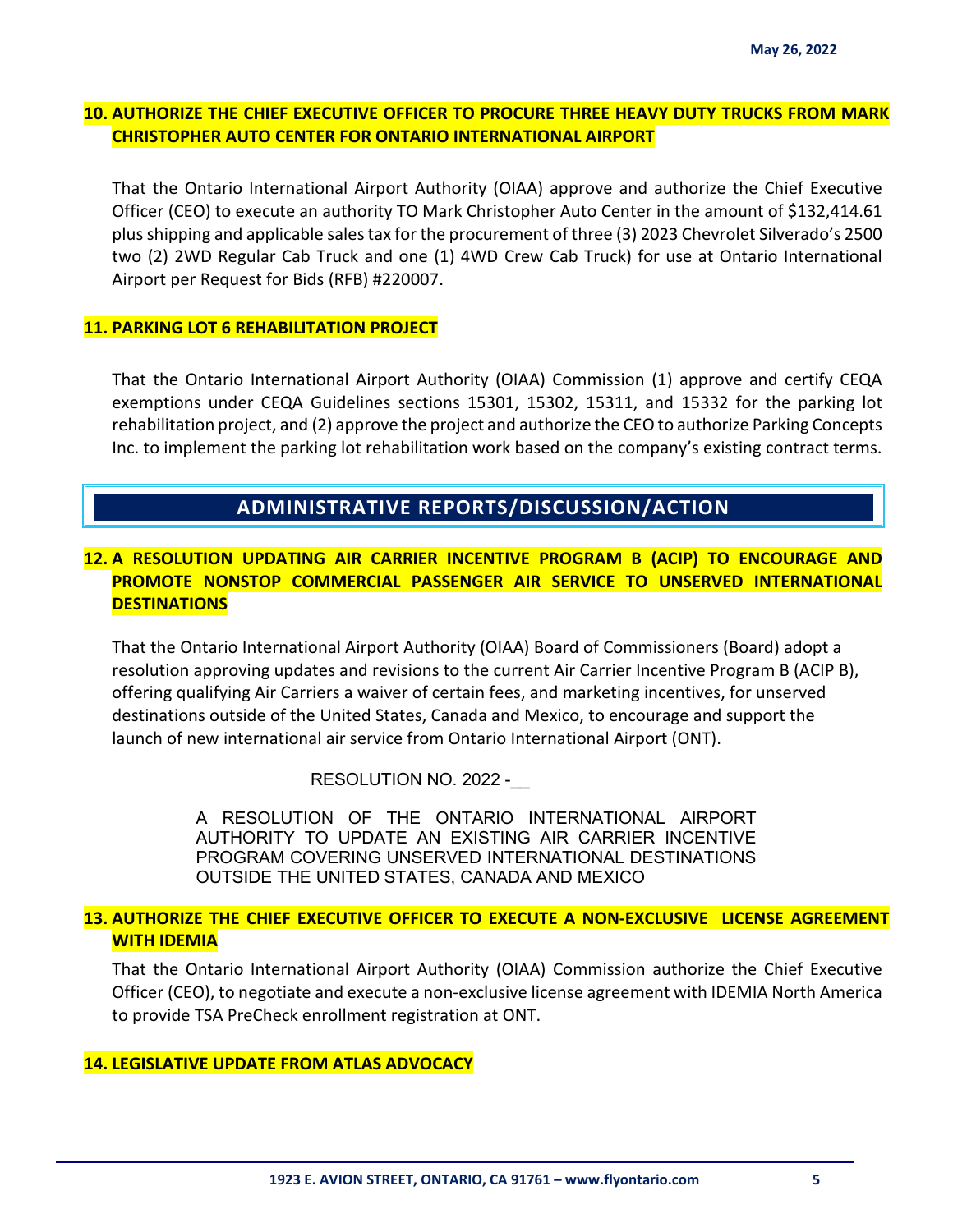# **MANAGEMENT REPORT**

Executive Office

# **SPECIAL CEREMONIES**

Certificate of Recognition

# **COMMISSION MATTERS**

President Wapner

Vice President Loveridge

Secretary Bowman

Commissioner Hagman

Commissioner Gouw

# **ADJOURNMENT**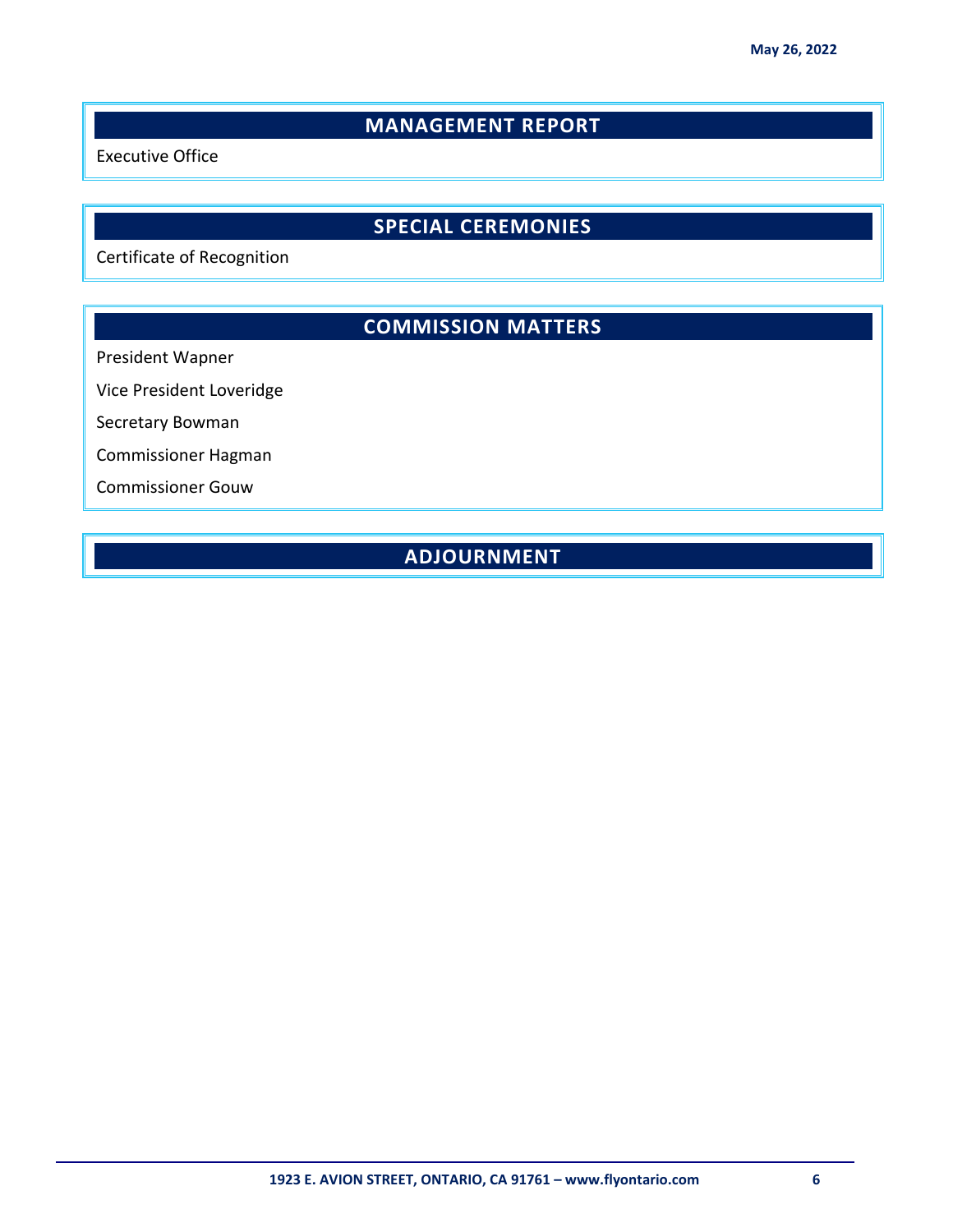

# **CLOSED SESSION REPORT**

| <b>ROLL CALL:</b> | Gouw |  |  |  | _, Bowman ___, Hagman ___, Loveridge ___, President Wapner _ |  |
|-------------------|------|--|--|--|--------------------------------------------------------------|--|
|-------------------|------|--|--|--|--------------------------------------------------------------|--|

STAFF: CEO \_\_, General Counsel \_\_

• CONFERENCE WITH REAL PROPERTY NEGOTIATORS (GOV §54956.8.) Property: ONT Terminals 2 and 4. Agency negotiator: OIAA General Counsel's office Negotiating parties: Delaware North Travel Hospitality Services, Inc. Under negotiation: Lease extension term and price

| No Reportable Action | Continue | Approved      |
|----------------------|----------|---------------|
|                      | $\prime$ | $\frac{1}{2}$ |
|                      |          |               |

Disposition: \_\_\_\_\_\_\_\_\_\_\_\_\_\_\_\_\_\_\_\_\_\_\_\_\_\_\_\_\_\_\_\_\_\_\_\_\_\_\_\_\_\_\_\_\_\_\_\_\_\_\_\_\_\_\_\_\_\_\_\_\_\_\_

Reported by:

\_\_\_\_\_\_\_\_\_\_\_\_\_\_\_\_\_\_\_\_\_\_\_\_\_\_\_\_\_\_\_\_\_\_\_\_\_\_\_ General Legal Counsel / Chief Executive Office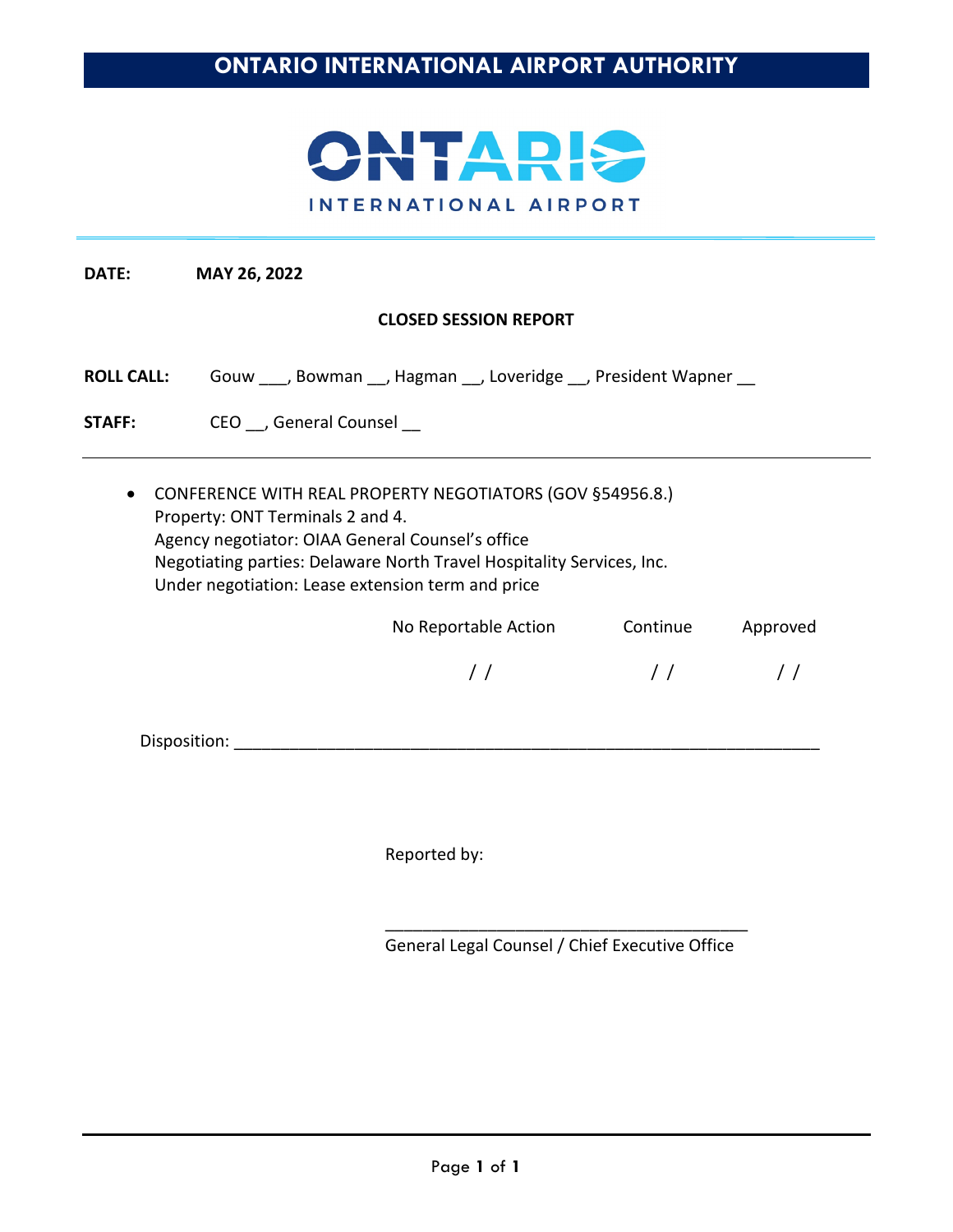

**SECTION: MINUTE ACTION**

#### **SUBJECT: RELATIVE TO POSSIBLE CONFLICT OF INTEREST**

**RECOMMENDED ACTION(S):** Agenda items and contractors/subcontractors may require member abstentions due to possible conflicts of interest.

**BACKGROUND:** In accordance with California Government Code 84308, members of the Ontario International Airport Authority may not participate in any action concerning a contract where they have received a campaign contribution of more than \$250 in the prior twelve (12) months and from an entity or individual if the member knows or has reason to know that the participant has a financial interest, except for the initial award of a competitively bid public works contract. This agenda contains recommendations for action relative to the following contractors:

| <b>Item No</b> | <b>Principals &amp; Agents</b>              | <b>Subcontractors</b> |
|----------------|---------------------------------------------|-----------------------|
| 5              | <b>Verizon Wireless</b>                     | None<br>$\bullet$     |
| 7              | American Threat Assessment Consulting, Inc. | None<br>$\bullet$     |
| 10             | Mark Christopher Auto                       | None                  |
| 13             | <b>IDEMIA I&amp;S North America</b>         | None                  |

### **STAFF MEMBER PRESENTING:** Atif Elkadi, Deputy Chief Executive Officer

Department: Clerk's Office Submitted to OIAA: May 26, 2022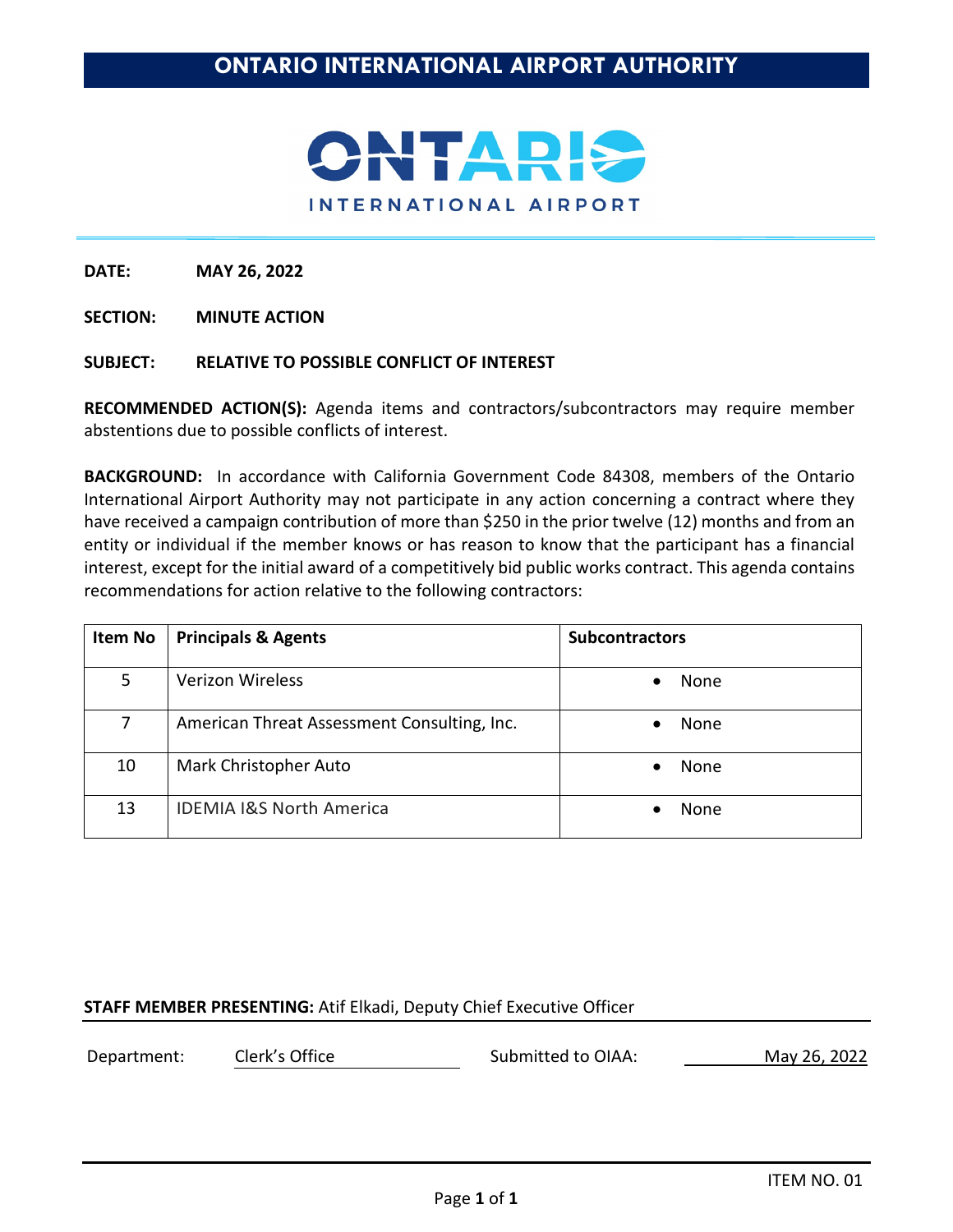# **ONTARIO INTERNATIONAL AIRPORT AUTHORITY SPECIAL COMMISSION MEETING MINUTES APRIL 21, 2022** *(not official until approved)*

A regular meeting of the Ontario International Airport Authority was held on Thursday, April 21, 2022, at 1923 E. Avion Street, Room 100, Ontario, California.

Notice of said meeting was duly given in the time and manner prescribed by law.

# **CALL TO ORDER**

President Wapner called the Ontario International Airport Authority Commission meeting to order at 2:02 p.m.

### **ROLL CALL**

| PRESENT: | Commissioners: | Curt Hagman, Jim W. Bowman, Ronald O. Loveridge and<br>Alan D. Wapner |
|----------|----------------|-----------------------------------------------------------------------|
| ABSENT:  | Commissioners: | Julia Gouw (excused)                                                  |

Also present were Chief Executive Officer Atif Elkadi, General Council Lori Ballance, and Document Management Specialist Dylan Jamerson.

### **PLEDGE OF ALLEGIANCE**

The Pledge of Allegiance was led by President Wapner.

### **CLOSED SESSION PUBLIC COMMENT**

There were no closed session public comments.

### **CLOSED SESSION**

President Wapner recessed the regular meeting of the Ontario International Airport Authority to Closed Session at 2:04 p.m.

• CONFERENCE WITH REAL PROPERTY NEGOTIATORS (GOV §54956.8.) Property: ONT Terminals 2 and 4. Agency negotiator: OIAA General Counsel's office Negotiating parties: Delaware North Travel Hospitality Services, Inc. Under negotiation: Lease extension term and price

The Ontario International Airport Authority Commission regular meeting was reconvened in public session at 2:23 p.m.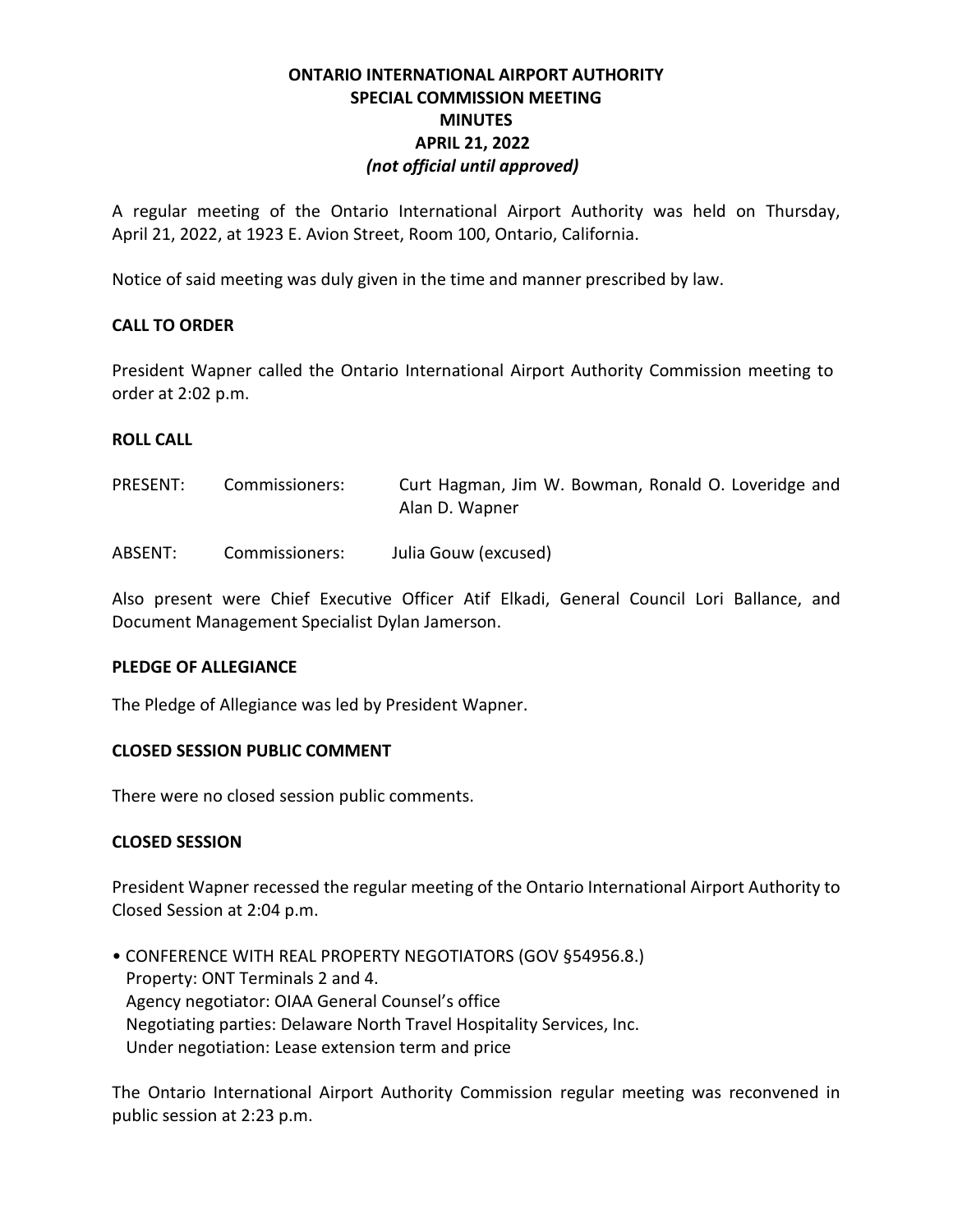Ontario International Airport Authority Commission Special Meeting Minutes Thursday, April 21, 2022 Page 2 of 5 *(not official until approved)* 

#### **REPORT ON CLOSED SESSION**

President Wapner announced there was no reportable action.

#### **PUBLIC COMMENT**

Members of the public wishing to provide public comment for the items on the agenda were able to do so via email comments t[o publiccomment@flyontario.com](mailto:publiccomment@flyontario.com) or in-person during the meeting. All email public comments are provided to the Commissioners prior to the Commission meeting and saved to the meeting record.

### **AGENDA REVIEW/ANNOUNCEMENT**

No announcements were made.

#### **1. CONFLICT OF INTEREST**

No conflicts were announced.

#### **CONSENT CALENDAR**

**MOTION:** Moved by Commissioner Hagman, seconded by Secretary Bowman, and carried by a vote of 4-0-1, to approve consent calendar Items #2-9, including Resolution 2022-06, Resolution 2022-07, Resolution 2022-08, with Commissioner Julia Gouw (excused).

### **2. APPROVAL OF MINUTES**

Approved Minutes for the Ontario International Airport Authority regular meeting on March 24, 2022 and approving the same as on file with the Secretary/Assistant Secretary.

#### **3. BILLS/PAYROLL**

Approved Bills March 1 through March 31, 2022 and Payroll March 1 through March 31, 2022.

### **4. APPROVAL OF MEETING STIPENDS**

The Ontario International Airport Authority Commission approved meeting stipends for President Wapner for the month of March, 2022.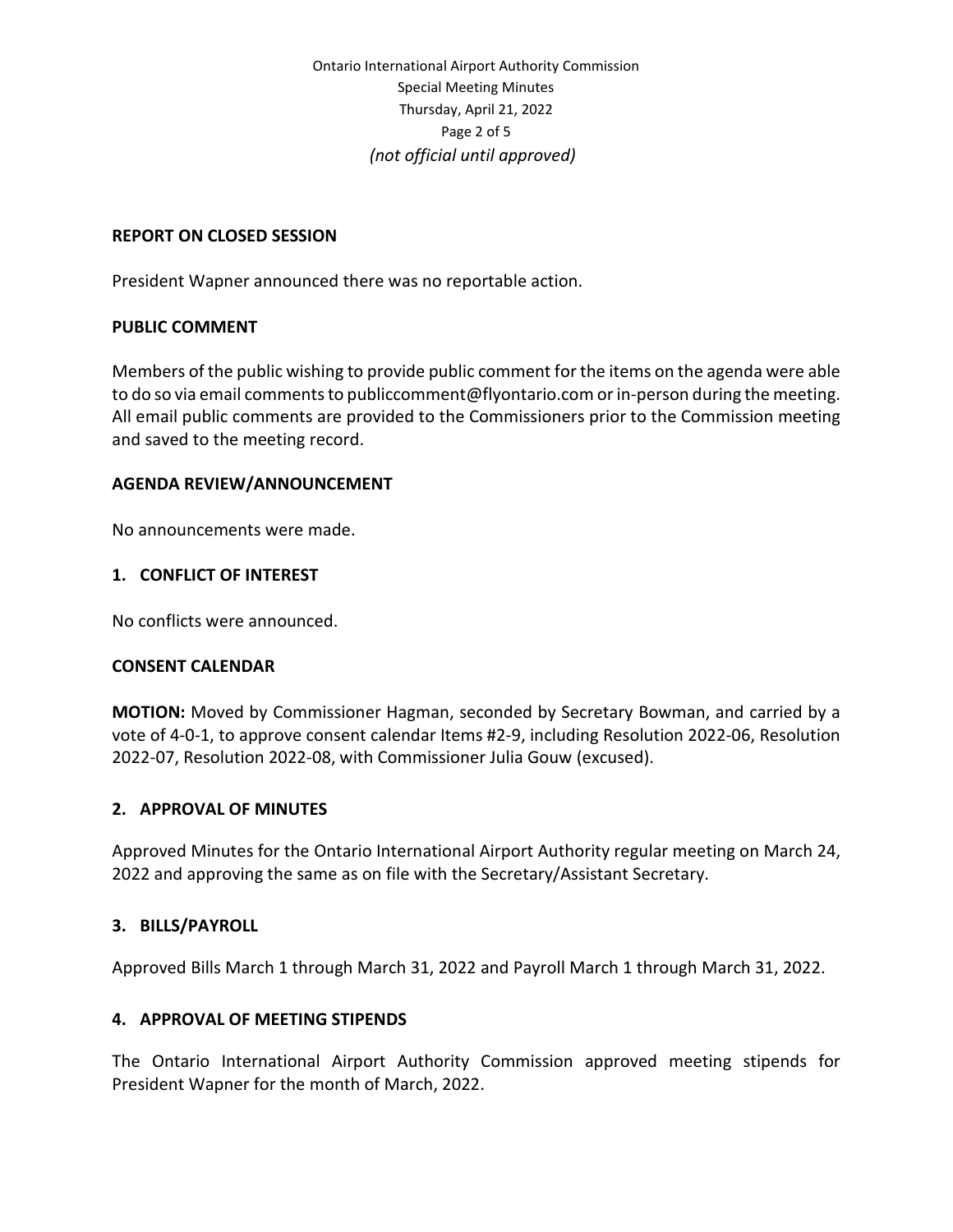# **5. ADOPTION OF A RESOLUTION MAKING FINDINGS AND DETERMINATIONS UNDER ASSEMBLY BILL NO. 361 TO CONTINUE AUTHORIZATION OF VIRTUAL MEETINGS OF THE ONTARIO INTERNATIONAL AIRPORT AUTHORITY FOR A PERIOD OF 30 DAYS**

The Ontario International Airport Authority (OIAA) Commission adopted a Resolution making findings and determinations under Assembly Bill 361 (AB 361) to authorize staff to continue to conduct virtual-only Commission and Committee meetings, in response to COVID-19.

**RESOLUTION NO. 2022-06** A RESOLUTION OF THE ONTARIO INTERNATIONAL AIRPORT AUTHORITY AUTHORIZING REMOTE TELECONFERENCE MEETINGS BY THE COMMISSION AND ALL COMMITTEES IN ACCORDANCE WITH ASSEMBLY BILL 361 FOR A PERIOD OF THIRTY DAYS

# **6. AUTHORIZING THE CHIEF EXECUTIVE OFFICER'S SIGNATURE AUTHORITY**

That the Ontario International Airport Authority (OIAA) adopted a Resolution authorizing the Chief Executive Officer (CEO) signature authority to execute contracts on behalf of Ontario International Airport Authority (OIAA), for the acquisition of equipment, materials, supplies, labor services or other items up to a maximum of \$100,000 per fiscal year.

**RESOLUTION NO. 2022-07** A RESOLUTION OF THE ONTARIO INTERNATIONAL AIRPORT AUTHORITY COMMISSION APPROVING THE SIGNATURE AUTHORITY OF ATIF ELKADI AS THE CHIEF EXECUTIVE OFFICER OF THE OIAA

# **7. APPROVAL PURSUANT TO TREASURY REGULATION §1.150-2 INTER-ALIA, ADOPTING A RESOLUTION DECLARING THE AUTHORITY'S INTENT THAT CERTAIN COSTS PAID BY THE AUTHORITY PRIOR TO THE ISSUANCE OF A TAX-EXEMPT OBLIGATION SHALL BE REIMBURSED FROM THE OBLIGATION PROCEEDS**

That the Ontario International Airport Authority (OIAA) adopted a Resolution evidencing the intent to reimburse with the proceeds of a borrowing to be issued in the future certain capital improvement project costs paid, not to exceed \$75,000,000.

**RESOLUTION NO. 2022-08** A RESOLUTION OF THE ONTARIO INTERNATIONAL AIRPORT AUTHORITY PROVIDING A DECLARATION OF OFFICIAL INTENT TO PROVIDE A PLAN OF FINANCING TO FINANCE A PORTION OF THE COST OF AUTHORITY'S CAPITAL IMPROVEMENT PROGRAM AND DIRECTING THE AUTHORITY TO PUBLISH A NOTICE OF PUBLIC HEARING AND TO CONDUCT SUCH HEARING IN COMPLIANCE WITH THE UNITED STATES INTERNAL REVENUE CODE

# **8. AUTHORIZE THE CHIEF EXECUTIVE OFFICER TO PROCURE VARIOUS JUNIPER REPLACEMENT SWITCHES FROM HYPERTEC USA FOR ONTARIO INTERNATIONAL AIRPORT**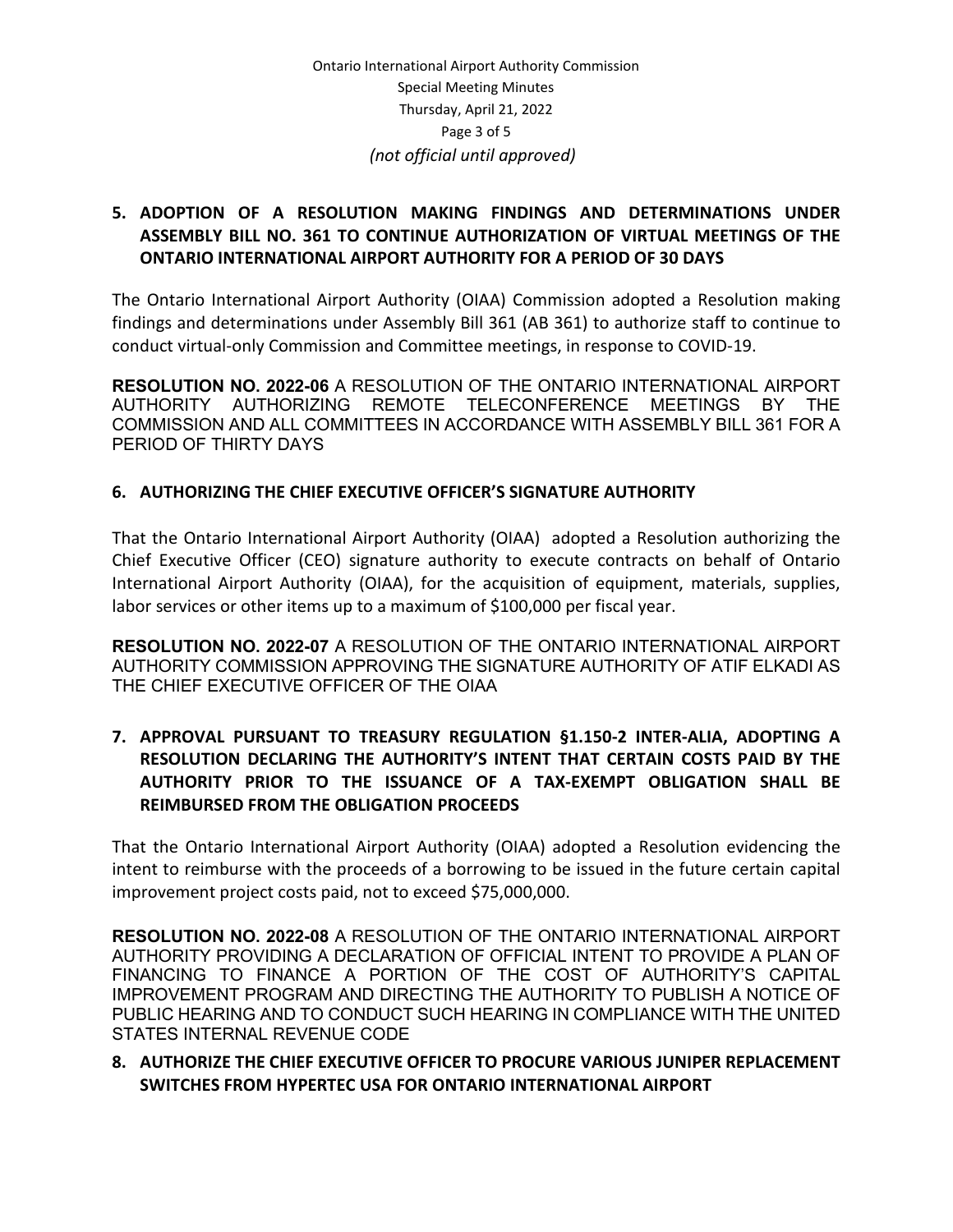That the Ontario International Airport Authority (OIAA) approved and authorized the Chief Executive Officer (CEO) to execute an authority in the amount of \$382,300.28 plus shipping and applicable sales tax to procure Juniper Replacement Switches from Hypertec USA for use at Ontario International Airport per Request for Bids (RFB) #220003.

# **9. APPROVAL OF THE FIRST CONTRACT AMENDMENT TO JACOB GREEN & ASSOCIATES, INC., (JGA) FOR LEADERSHIP DEVELOPMENT SERVICES**

That the Ontario International Airport Authority (OIAA) authorized the Chief Executive Officer (CEO) to amend the existing JGA, Contract No. SCONT-000411, by: 1) increasing the contractual authority by \$150,000 for the remaining six months of the first contract year; 2) authorize the CEO to exercise two, one-year extensions at \$250,000 per year, for an overall amount not to exceed \$750,000 over the three-year term of contract; and, 3) authorize ongoing training continuity and expansion in support of organizational and leadership development and project management services for OIAA executives, management, and staff.

# **ADMINISTRATIVE DISCUSSION/ACTION/REPORT**

# **10. OIAA BUDGET ADJUSTMENTS AND ALLOCATIONS, AND STAFF POSITION ADDITIONS AND CHANGES**

That the Ontario International Airport Authority (OIAA) Commission approved three (3) new OIAA Staff positions and implement a budget adjustment.

CEO Elkadi provided a brief presentation on this item. Discussion ensued between Commissioners and Staff.

**MOTION:** Moved by Vice President Loveridge, seconded by Secretary Bowman, and carried by a vote of 4-0-1, with Commissioner Gouw (excused).

### **MANAGEMENT REPORT**

CEO Elkadi provided updates on passenger travel numbers and air cargo for March 2022 versus the pre pandemic numbers in 2020.

CEO Elkadi mentioned AlClear and gave their starter numbers from their start date of April 13, 2022. He commended Dean Brown for his dedication on developing relationships with TSA to get AlClear started.

#### **COMMISSIONER MATTERS**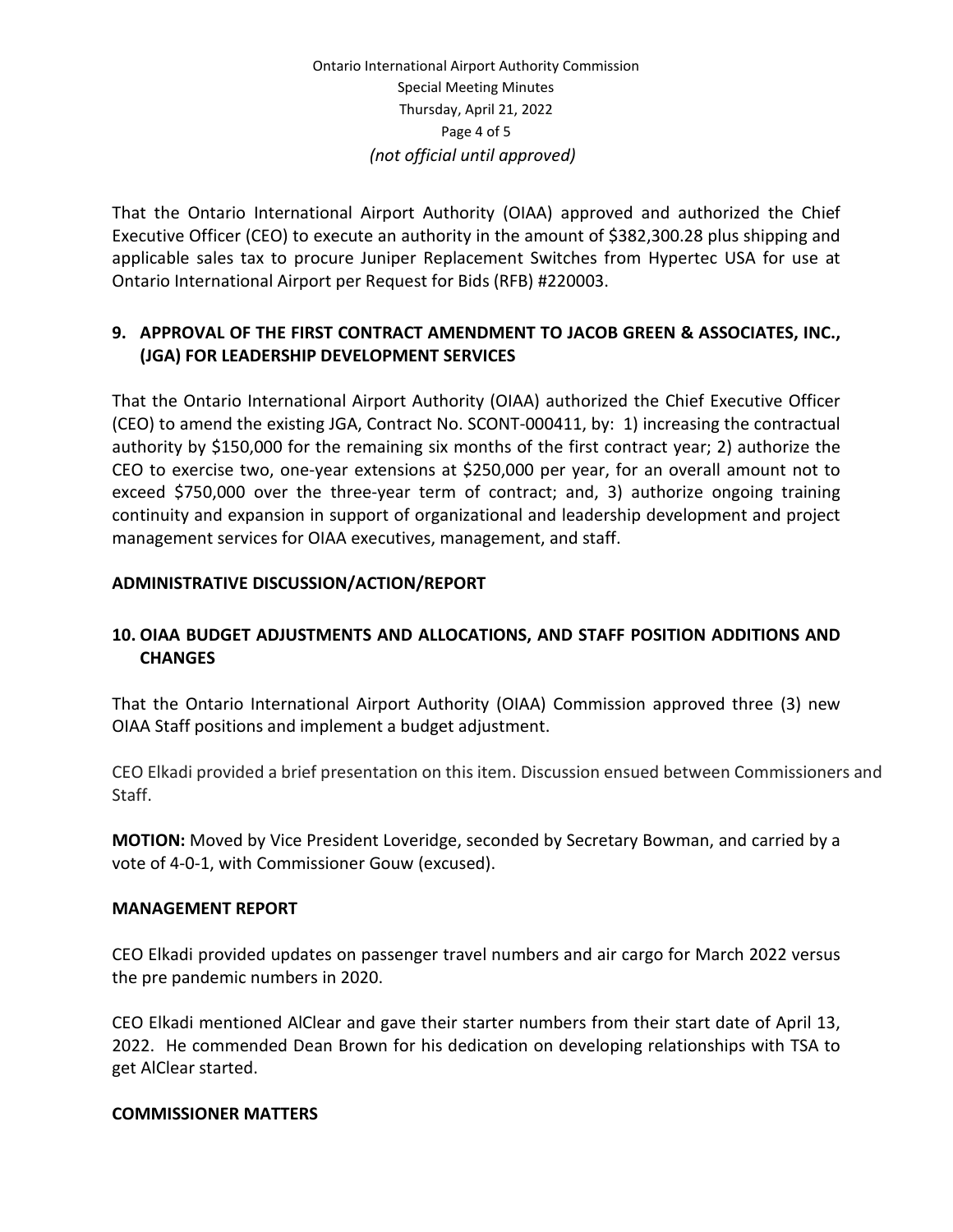Commissioner Hagman asked clarifying questions regarding how subcontractors are preforming and how that is affecting customer experience. Discussion ensued between CEO Elkadi and staff.

Vice President asked a clarifying question.

Secretary Bowman thanked CEO Elkadi's and staff on a job well done.

President Wapner agreed with Vice President Loveridge. He asked clarifying questions regarding Commissioner Hagmans customer experience question. Discussion ensued between CEO Elkadi and commissioners.

### **ADJOURNMENT**

President Wapner adjourned the Ontario International Airport Authority Commission meeting at 2:33 p.m.

RESPECTFULLY SUBMITTED:

BOARD CLERK

APPROVED:

ALAN D. WAPNER, PRESIDENT ONTARIO INTERNATIONAL AIRPORT AUTHORITY

\_\_\_\_\_\_\_\_\_\_\_\_\_\_\_\_\_\_\_\_\_\_\_\_\_\_\_\_\_\_\_\_\_\_\_\_\_\_\_\_\_\_\_

\_\_\_\_\_\_\_\_\_\_\_\_\_\_\_\_\_\_\_\_\_\_\_\_\_\_\_\_\_\_\_\_\_\_\_\_\_\_\_\_\_\_\_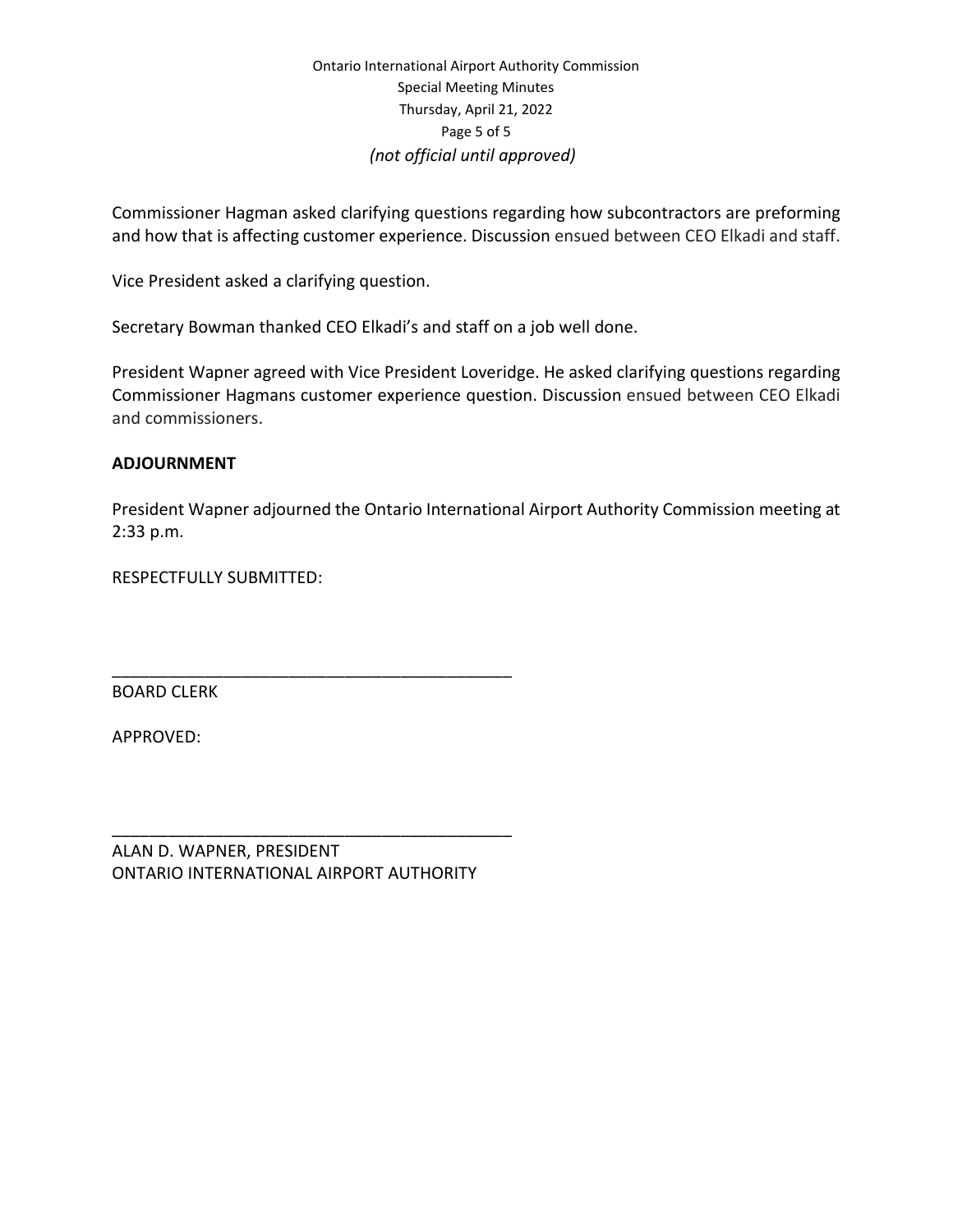# **ONTARIO INTERNATIONAL AIRPORT AUTHORITY MINUTES Thursday, April 28, 2022** *(not official until approved)*

The Regular Board Meeting scheduled for Thursday, April 28, 2022 at 2:00 p.m. was cancelled due to lack of quorum.

Respectfully submitted:

SECRETARY / ASST. SECRETARY

ALAN D. WAPNER, PRESIDENT ONTARIO INTERNATIONAL AIRPORT AUTHORITY

\_\_\_\_\_\_\_\_\_\_\_\_\_\_\_\_\_\_\_\_\_\_\_\_\_\_\_\_\_\_\_\_\_\_\_\_\_\_\_\_\_\_\_

\_\_\_\_\_\_\_\_\_\_\_\_\_\_\_\_\_\_\_\_\_\_\_\_\_\_\_\_\_\_\_\_\_\_\_\_\_\_\_\_\_\_\_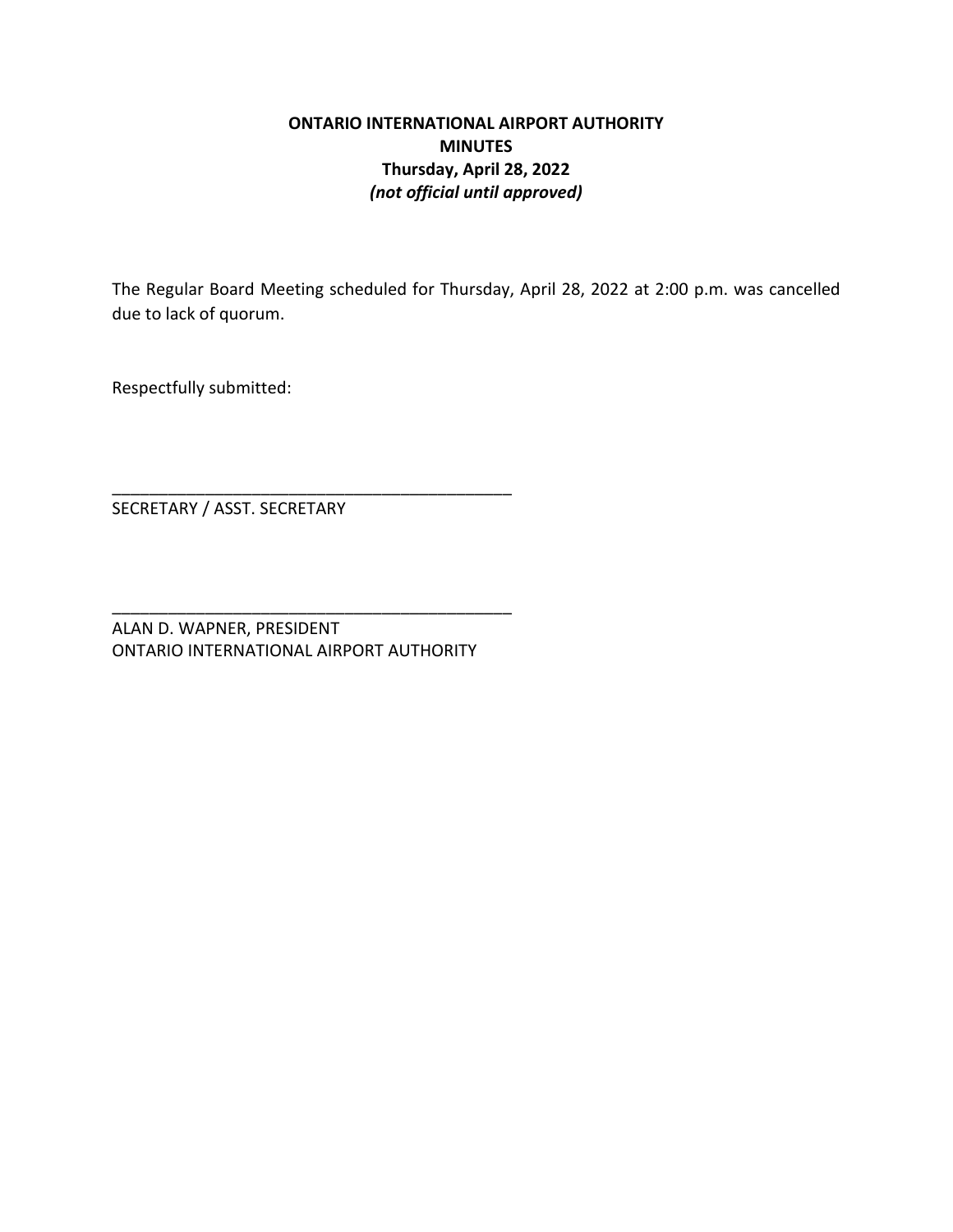

**SECTION: CONSENT CALENDAR**

**SUBJECT: ADOPTION OF A RESOLUTION MAKING FINDINGS AND DETERMINATIONS UNDER ASSEMBLY BILL NO. 361 TO CONTINUE AUTHORIZATION OF VIRTUAL MEETINGS OF THE ONTARIO INTERNATIONAL AIRPORT AUTHORITY FOR A PERIOD OF 30 DAYS**

**RELEVANT STRATEGIC OBJECTIVE: Invest in ONT.**

**RECOMMENDED ACTION(S):** That the Ontario International Airport Authority (OIAA) Commission adopt a Resolution making findings and determinations under Assembly Bill 361 (AB 361) to authorize staff to continue to conduct virtual-only Commission and Committee meetings, in response to COVID-19.

**BACKGROUND:** Governor Newsom declared a state of emergency for California due to the COVID-19 virus on March 4, 2020. On March 12, 2020, the Governor issued Executive Orders relaxing some provisions of the Brown Act meeting requirements to allow remote meetings without legislative body members physically present at the meeting location. The OIAA Commission began conducting meetings virtually on March 26, 2020. The Executive Orders expired September 30, 2021, and the OIAA Commission resumed in-person meetings on October 28, 2021.

The Governor signed Assembly Bill 361 on September 17, 2021, allowing local agency legislative bodies to continue to hold meetings remotely through December 31, 2023, provided local agencies comply with specified requirements. The purpose of Assembly Bill 361 is to improve public access to local agency meetings during the COVID-19 pandemic by allowing broader remote meeting options.

As of December 20, 2021, the Center for Disease Control and Prevention has stated the Omicron variant is expected to result in a rapid increase in infections in the United States. As of December 31, 2021, the

### **STAFF MEMBER PRESENTING:** Atif Elkadi, Deputy Chief Executive Officer

| Department:                                   | Administration | Submitted to OIAA:<br>Approved: | May 26, 2022 |
|-----------------------------------------------|----------------|---------------------------------|--------------|
| <b>Chief Executive</b><br>Officer Approval: A |                | Continued to:<br>Denied:        |              |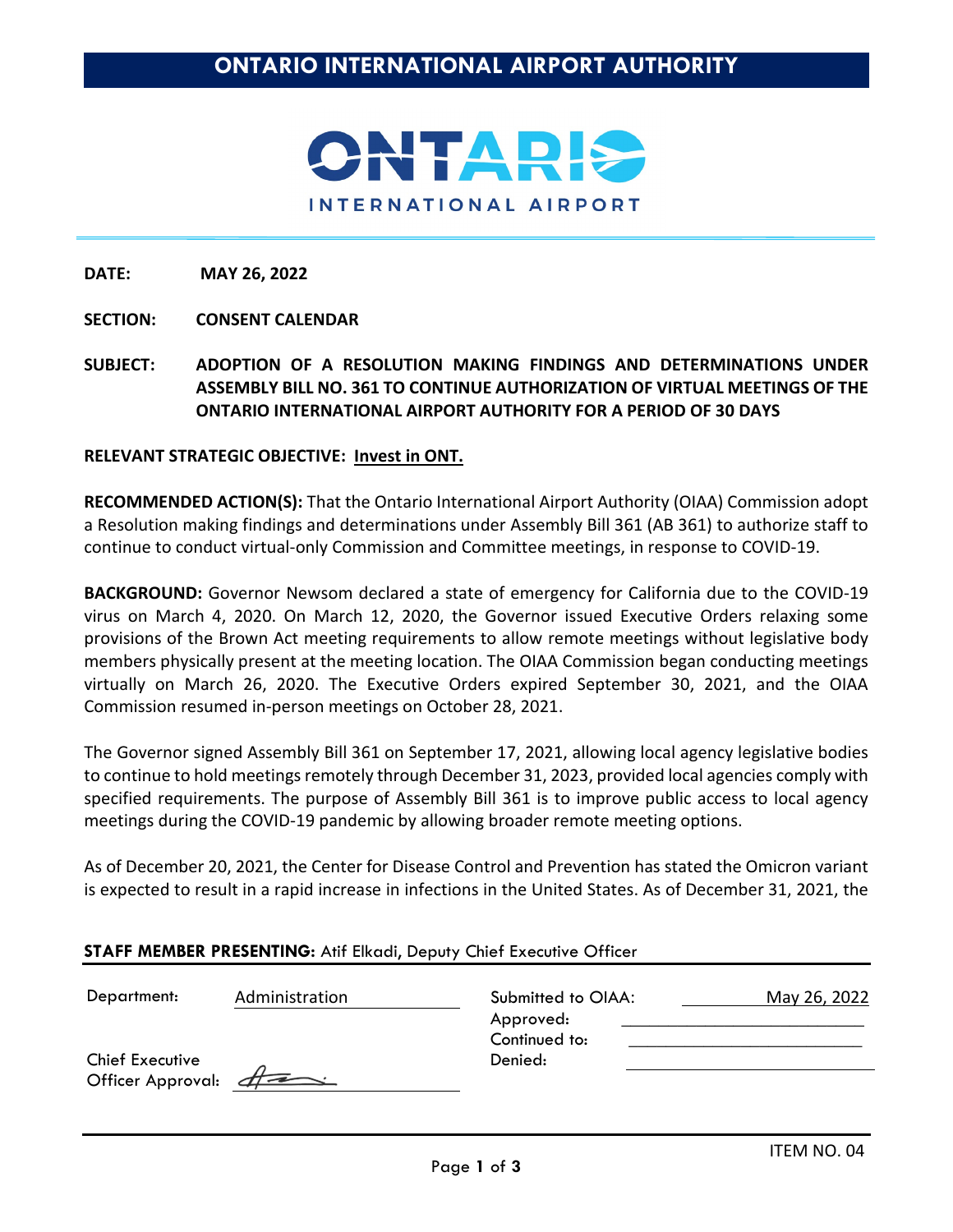California Department of Public Health has evidenced emergency conditions related to the Omicron variant, including ongoing COVID-19 cases, hospitalizations, and deaths.

A legislative body member may hold a meeting remotely without needing to comply with the teleconferencing requirements of the Brown Act if:

1. Either a state of emergency remains active, or state or local officials have imposed or recommended measures to promote social distancing.

# And

- 2. The legislative body makes the following findings by majority vote within the last 30 days (vote may occur at that meeting): (A) The legislative body has reconsidered the circumstances of the state of emergency. (B) Any of the following circumstances exist: (i) The state of emergency continues to directly impact the ability of the members to meet safely in person. (ii) State or local officials continue to impose or recommend measures to promote social distancing.
- 3. The legislative body continues to make the determinations in Item 2 every 30 days thereafter the initial determination.

The Commission adopted Resolution 2022-06 on April 21, 2022, making findings to hold remote meetings in accordance with AB 361, and may continue to extend the authorization in additional thirty (30) day increments for the duration of the declared emergency, or until the Commission decides to return to in-person meetings, or otherwise complies with the regular remote meeting requirements of the Brown Act.

If the Commission does not continue to adopt the Resolution to make the findings required for remote participation per Assembly Bill 361, the Brown Act rules regarding teleconferencing would apply for remote participation. Under the Brown Act rules, the Commission may hold remote meetings provided the meeting meets the following criteria:

- A majority of the Commission members participate in the meeting from locations within the jurisdiction boundaries.
- The meeting notice and agenda identify the teleconference locations, including full address and room number.
- The meeting agendas are posted at each teleconference location at least 72 hours before a regular meeting.
- The public has access to each teleconference location, including hotel room or residence, and each location has the technology, such as a speakerphone, to allow the public to participate in the meeting.
- The agenda must provide the opportunity for the public to address the legislative body directly at each teleconference location.
- The legislative body conducts all votes by roll call.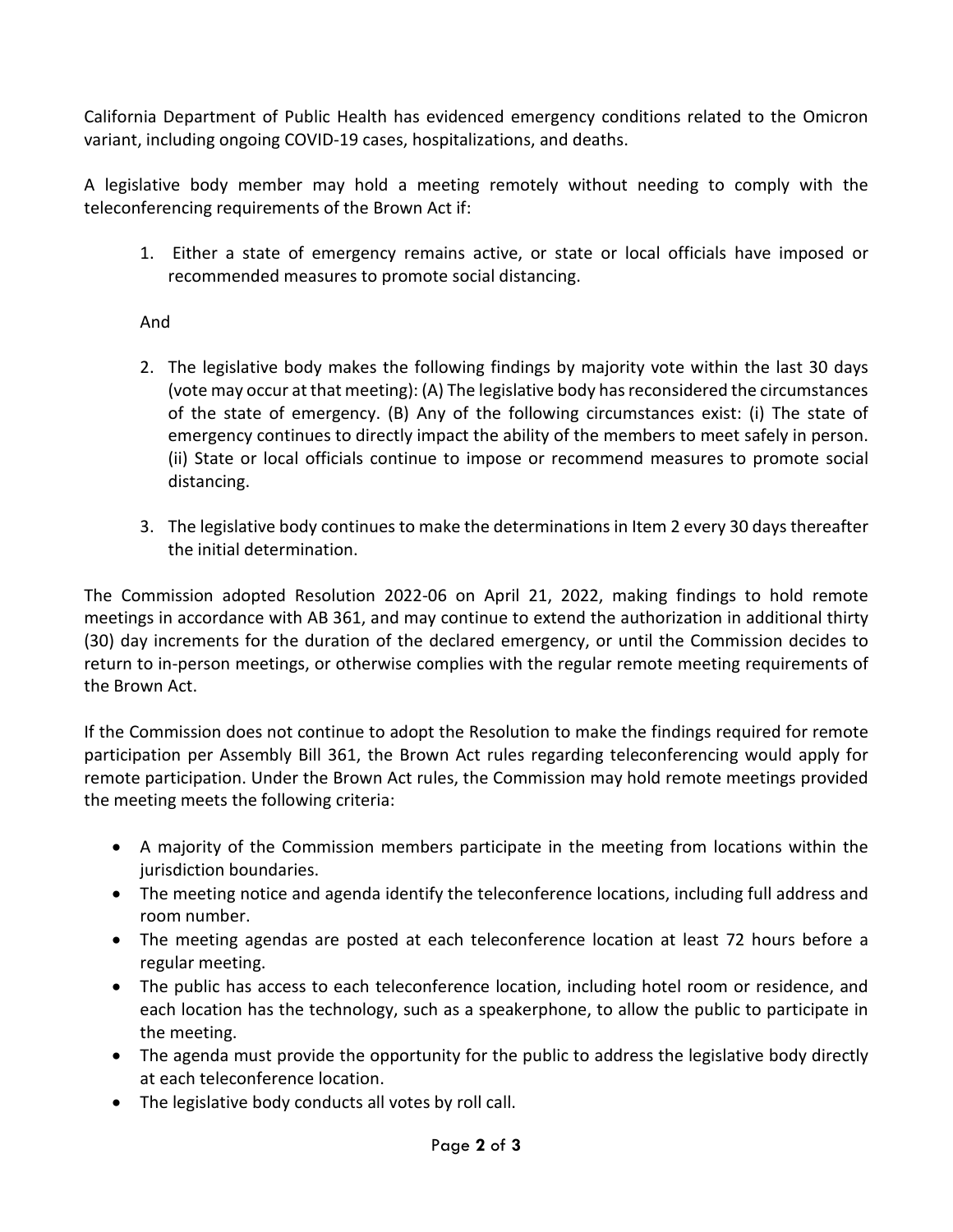The adoption of the proposed Resolution would continue to authorize Commission and its Committee meetings to be conducted virtually through June 25, 2022. In order to comply with Assembly Bill 361, the attached Resolution needs to be renewed within 30-day intervals in order to allow for continued virtual meetings. The adoption of the Resolution will also apply to Commission Standing Committees, thus authorizing the Committees to meet virtually as well.

If adopted to continue virtual meetings, it is anticipated that staff will return with another Resolution in June 2022, to re-evaluate at that time and determine if future meetings will be held virtually or in person.

**FISCAL IMPACT SUMMARY:** N/A

**CEQA COMPLIANCE AND LAND USE APPROVALS:** N/A

**PRIOR COMMISSION ACTION:** N/A

**STAFFING IMPACT (# OF POSITIONS):** N/A

**IMPACT ON OPERATIONS:** N/A

**EXHIBITS & ATTACHMENTS:** Attachment A – Proposed Resolution

*The Agenda Report references the terms and conditions of the recommended actions and request for approval. Any document(s) referred to herein and that are not attached or posted online may be reviewed prior to or following scheduled Commission meetings in the Office of the Clerk of the Commission. Office hours are 8:30 a.m. to 5:00 p.m., Monday through Friday, although these hours and review procedures may be modified due to COVID-19 precautions. In that case, the documents may be requested by email at* [clerk@flyontario.com.](mailto:clerk@flyontario.com)

This Agenda Report has been reviewed by OIAA General Counsel.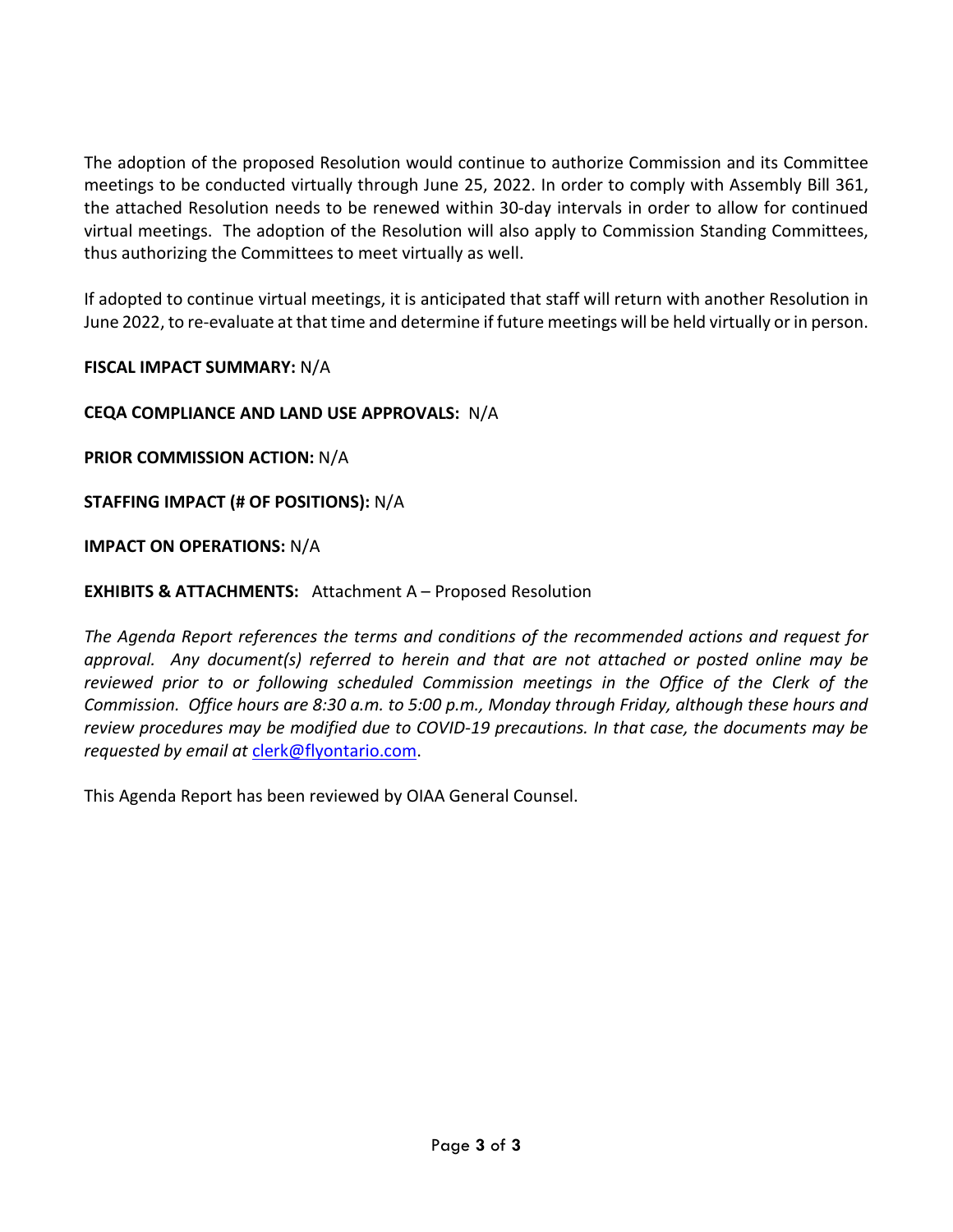# RESOLUTION NO. 2022-

# A RESOLUTION OF THE ONTARIO INTERNATIONAL AIRPORT AUTHORITY AUTHORIZING REMOTE TELECONFERENCE MEETINGS BY THE COMMISSION AND ALL COMMITTEES IN ACCORDANCE WITH ASSEMBLY BILL 361 FOR A PERIOD OF THIRTY DAYS

**WHEREAS,** COVID-19 (also known as the "Coronavirus Disease") is a respiratory disease that has spread across the globe, with hundreds of thousands of confirmed cases in California, including San Bernardino County; and

**WHEREAS**, social distancing measures decrease the chance of spread of COVID-19; and

**WHEREAS**, the Ontario International Airport Authority (OIAA) is committed to preserving and nurturing public access and participation in meetings of the Commission; and

**WHEREAS**, all meetings of OIAA's legislative bodies are open and public, as required by the Ralph M. Brown Act (Cal. Gov. Code 54950 – 54963), so that any member of the public may attend, participate, and watch the Commission's legislative bodies conduct their business; and

**WHEREAS**, the Brown Act, Government Code section 54953(e), authorizes remote teleconference meetings by a legislative body, without compliance with the requirements of Government Code section 54953(b)(3), subject to the existence of certain conditions; and

**WHEREAS**, a required condition is that a state of emergency is declared by the Governor pursuant to Government Code section 8625; and

**WHEREAS**, on March 4, 2020, the Governor proclaimed a state of emergency, which covers the entire state; and

**WHEREAS**, Government Code Section 54953(e)(3)(A-B) added by AB 361 provides an alternative to having public meetings in accordance with Government Code Section 54953(b)(3) when the OIAA has reconsidered the circumstances of the COVID-19 state of emergency and that the following circumstances exist:

- 1. The state of emergency as a result of COVID-19 continues to directly impact the ability of the members of the Commission to meet safely in person; or
- 2. State or local officials continue to recommend measures to promote social distancing.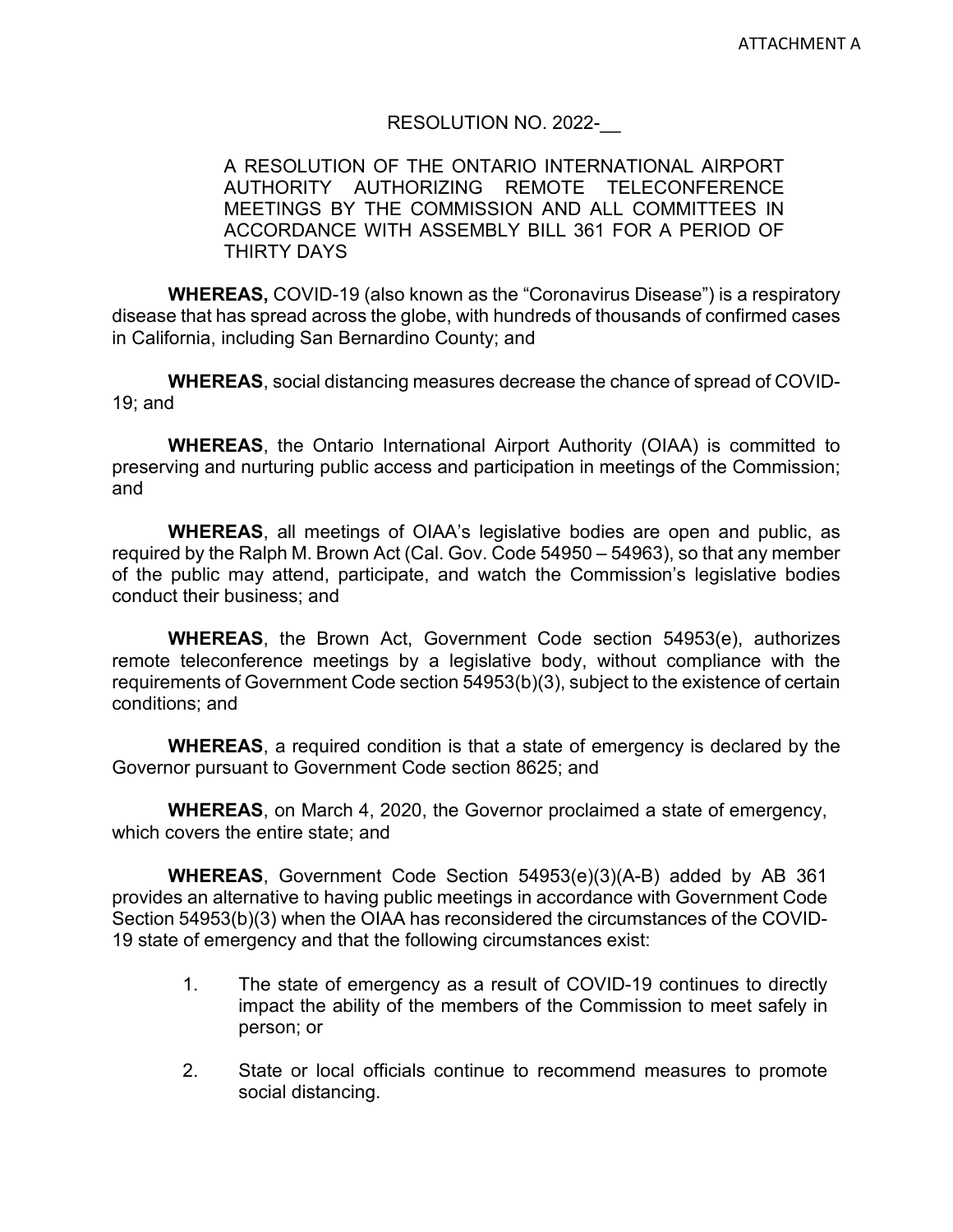**WHEREAS**, Government Code Section 54953(e) *et seq*. further requires that state or local officials have imposed or recommended measures to promote social distancing or the legislative body finds that meeting in person would present an imminent risk to the health or safety of attendees; and

**WHEREAS**, as of December 20, 2021, the Center for Disease Control and Prevention has stated the Omicron variant is expected to result in a rapid increase in infections in the United States; and

**WHEREAS**, such conditions under Government Code Section 54953(e)(3)(A-B) now exist in the general area surrounding the Ontario Airport in that:

- (i) State officials recommend social distancing measures (CalOSHA (December 16, 2021) COVID-19 Prevention Emergency Temporary Standards What Employers Need to Know About the December 16 Standards) and
- (ii) Emergency conditions evidenced by COVID-19 and its variants create ongoing COVID-19 cases, hospitalizations, and deaths and meeting in person would present imminent risk to health or safety of attendees (California Department of Public Health (December 31, 2021) State Officials Announce Latest COVID-19 Facts); and

**WHEREAS**, the OIAA affirms that it will allow for observation and participation by Commissioners and the public via Zoom in an effort to protect the constitutional and statutory rights of all attendees; and

**WHEREAS**, the OIAA approved Resolution 2022-06 at their regular meeting on April 21, 2022, authorizing virtual meetings of the Commission and Committee meetings in accordance with AB 361; and

**WHEREAS**, Government Code Section 54953 (e)(3) requires that the OIAA review the need and make findings for continuing the teleconferencing procedures as authorized by AB 361 at least once every thirty days.

# **NOW, THEREFORE, THE COMMISSION OF THE ONTARIO INTERNATIONAL AIRPORT AUTHORITY DOES HEREBY RESOLVE AS FOLLOWS:**

**Section 1**. The above recitals are true and correct and are incorporated herein by this reference.

**Section 2.** The OIAA finds that the state of emergency conditions related to COVID-19 as set forth in the Governor's Proclamation of a State of Emergency referenced above are on-going.

**Section 3**. The OIAA further finds that state officials recommend social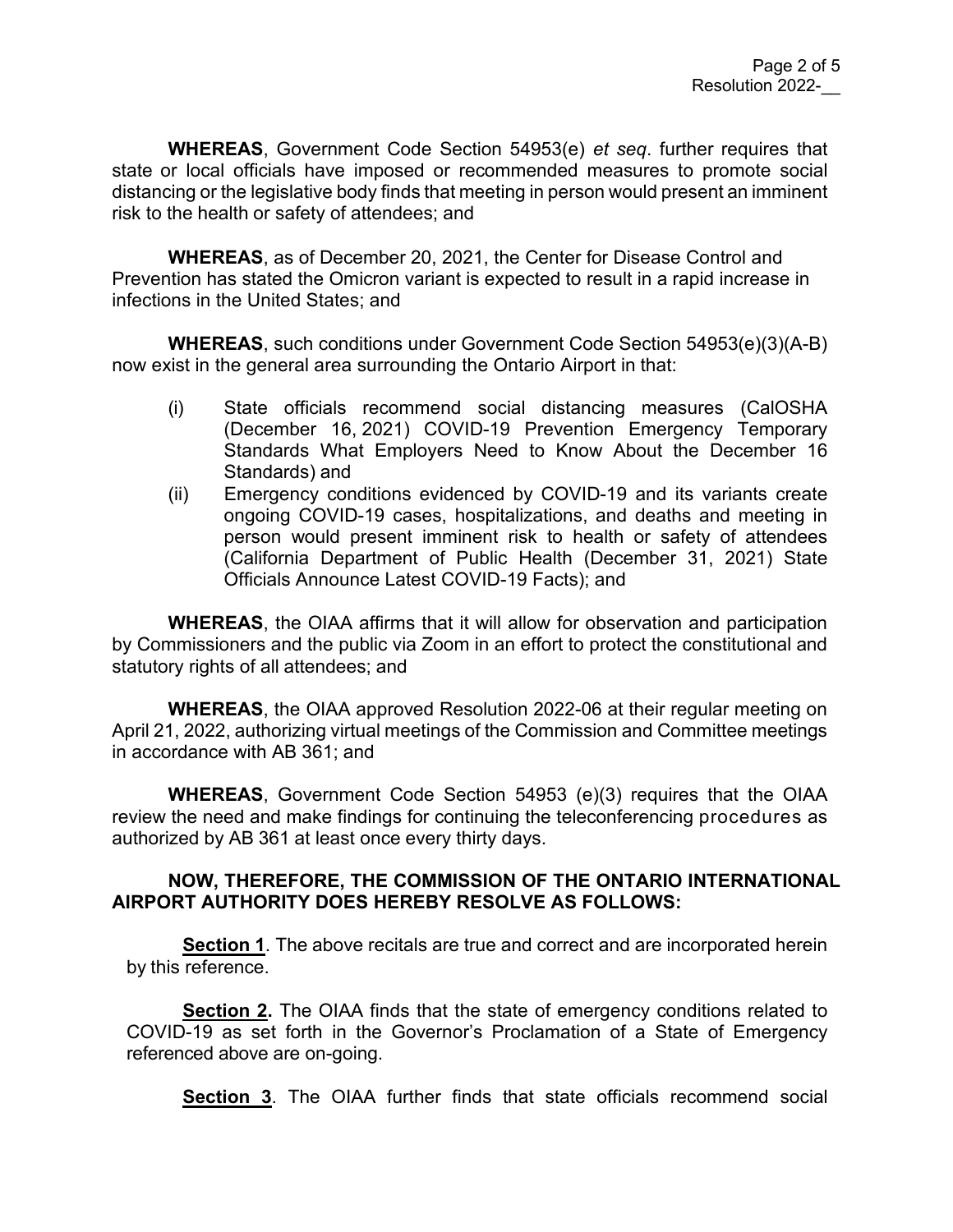distancing measures because conditions causing imminent risk to attendees as described above exist.

**Section 4**. The OIAA recognizes and affirms the existence and conditions of a state of emergency as proclaimed by the Governor, and affirms, authorizes, and proclaims the existence of a local emergency throughout the general area surrounding the Ontario Airport.

**Section 5**. The OIAA finds that the state of emergency as a result of COVID-19 continues to directly impact the ability of members of the Commission to meet safely in person and such fact creates an imminent health risk to such members.

**Section 6**. The OIAA authorizes the Commission and its Committees to conduct their meetings without compliance with Government Code section 54953(b)(3), and to instead comply with the remote meeting requirements as authorized by Government Code section 54953(e) *et seq*.

**Section 7**. The Chief Executive Officer, or his designee, and the Board Clerk of Ontario International Airport Authority are authorized and directed to take all actions necessary to carry out the intent and purpose of this Resolution including, conducting open and public meetings in accordance with Government Code section 54953(e) and other applicable provisions of the Brown Act.

**Section 8**. This Resolution shall take effect immediately upon its adoption and shall be effective until the earlier of (i) June 25, 2022, or such time the Commission adopts a subsequent resolution in accordance with Government Code section 54953(e)(3) to extend the time during which the legislative bodies of Ontario International Airport Authority may continue to teleconference without compliance with paragraph (3) of subdivision (b) of section 54953.

**PASSED, APPROVED, AND ADOPTED** at a regular meeting this 26<sup>th</sup> day of May 2022.

\_\_\_\_\_\_\_\_\_\_\_\_\_\_\_\_\_\_\_\_\_\_\_\_\_\_\_\_\_\_\_\_ ALAN D. WAPNER OIAA PRESIDENT

ATTEST:

\_\_\_\_\_\_\_\_\_\_\_\_\_\_\_\_\_\_\_\_\_\_\_\_\_\_\_\_ SECRETARY/ASSISTANT SECRETARY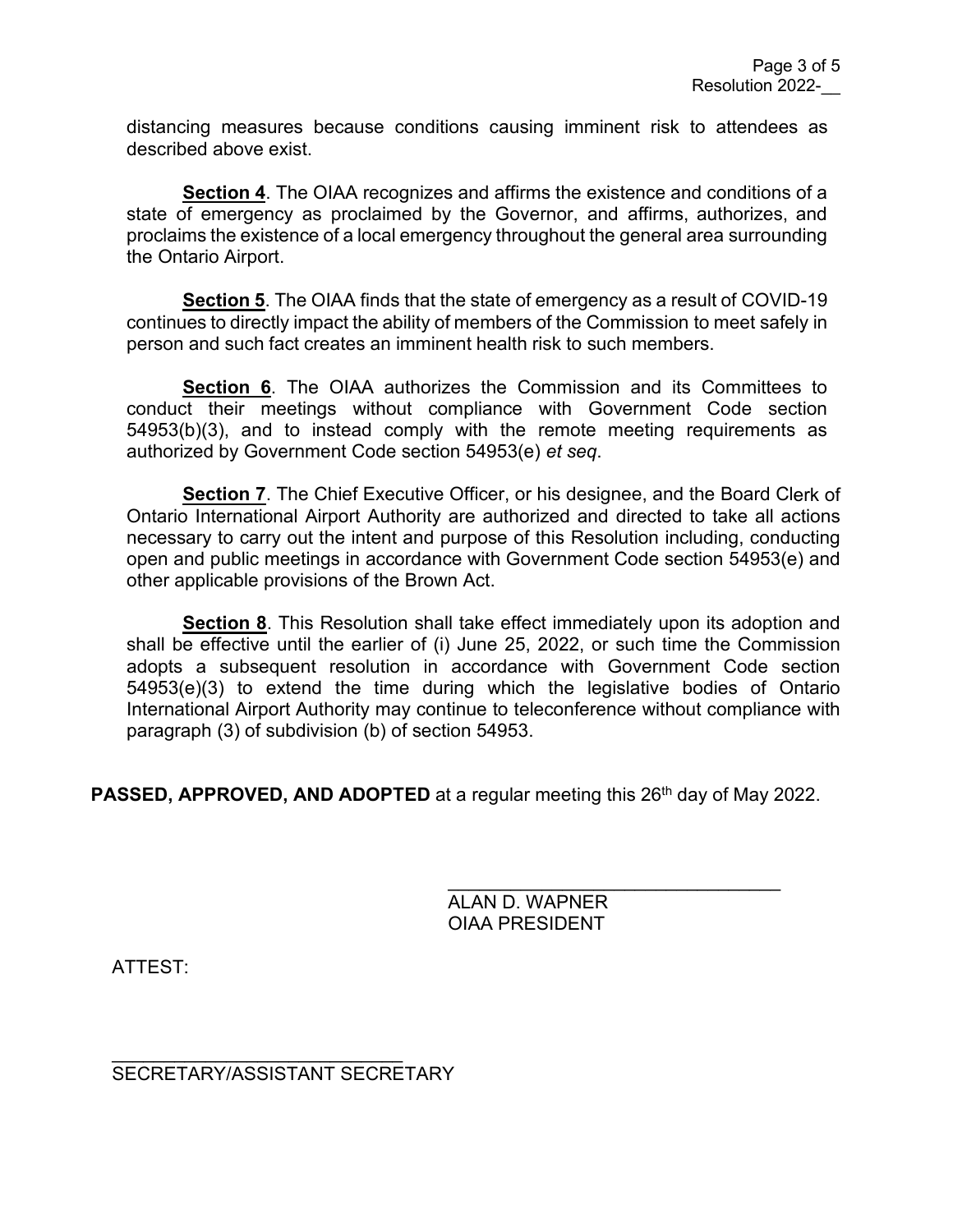APPROVED AS TO LEGAL FORM:

\_\_\_\_\_\_\_\_\_\_\_\_\_\_\_\_\_\_\_\_\_\_\_\_\_\_\_\_ LORI D. BALLANCE GENERAL COUNSEL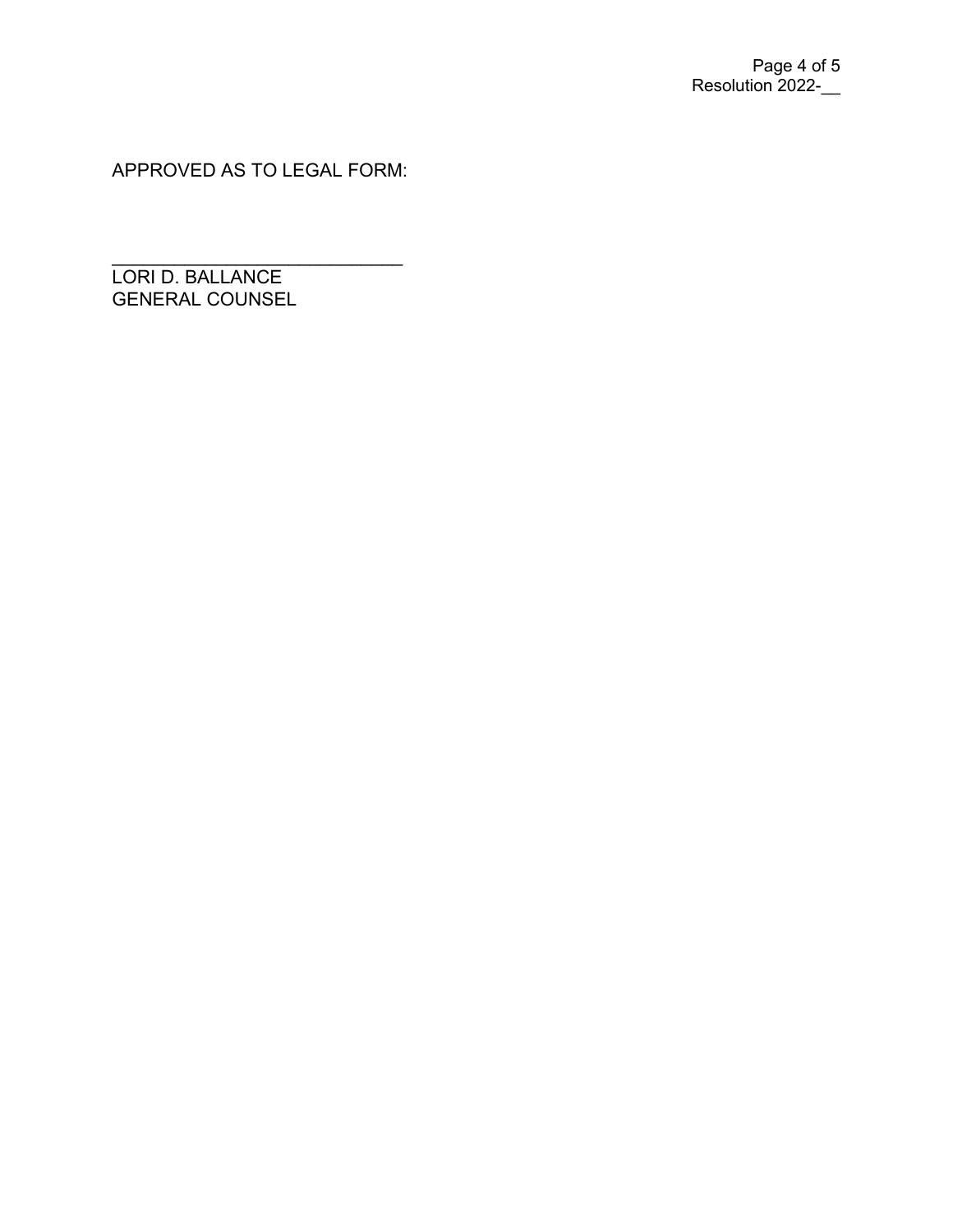STATE OF CALIFORNIA (1) COUNTY OF SAN BERNARDINO (1) CITY OF ONTARIO )

I, Norma I. Alley, Secretary of the Ontario International Airport Authority, DO HEREBY CERTIFY that foregoing Resolution No. 2022- was duly passed and adopted by the Commission of the Ontario International Airport Authority at their regular meeting held on May 26, 2022 by the following roll call vote, to wit:

AYES: COMMISSIONERS:

NOES: COMMISSIONERS:

ABSENT: COMMISSIONERS:

#### $\overline{\phantom{a}}$ SECRETARY/ASSISTANT SECRETARY

(SEAL)

The foregoing is the original of Resolution No. 2022- duly passed and adopted by the Commission of the Ontario International Airport Authority at their regular meeting held May 26, 2022.

 $\overline{\phantom{a}}$ 

SECRETARY/ASSISTANT SECRETARY

(SEAL)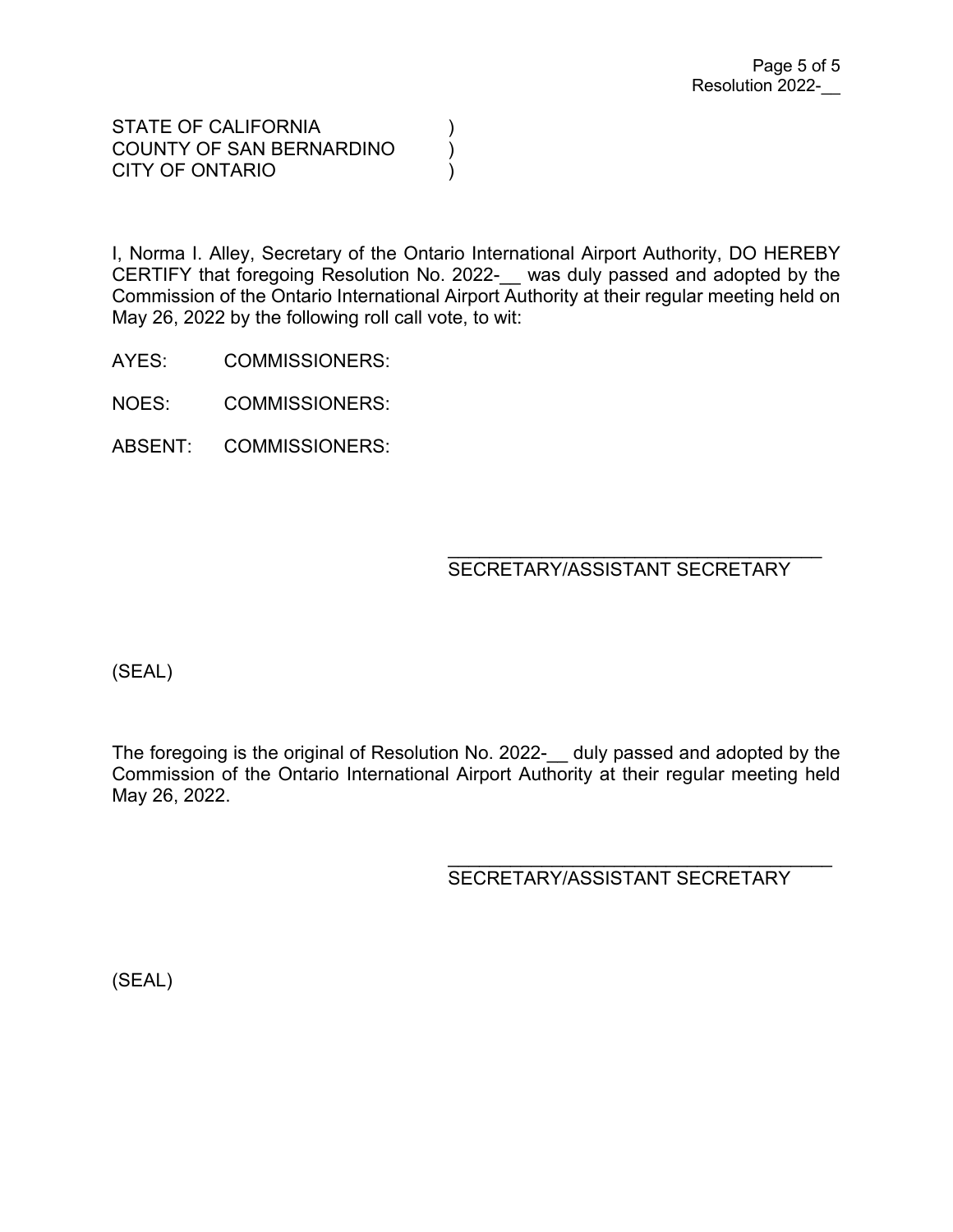

- **SECTION: CONSENT CALENDAR**
- **SUBJECT: AUTHORIZE THE CHIEF EXECUTIVE OFFICER TO EXECUTE A VENUE AND LICENSE AGREEMENT BETWEEN ONTARIO INTERNATIONAL AIRPORT AUTHORITY AND LOS ANGELES SMSA LIMITED PARTNERSHIP D/B/A VERIZON WIRELESS AT ONTARIO INTERNATIONAL AIRPORT**

#### **RELEVANT STRATEGIC OBJECTIVE: Invest in ONT.**

**RECOMMENDED ACTION(S):** That the Ontario International Airport Authority Board of Commissioners (OIAA Board) authorize the Chief Executive Officer (CEO) to execute a Venue and License Agreement between Ontario International Airport Authority and Los Angeles SMSA Limited Partnership d/b/a Verizon Wireless (Verizon) at Ontario International Airport (ONT) to design, build, install, operate, and maintain a multi-carrier capable, neutral host distributed antenna or other telecommunications systems.

**FISCAL IMPACT SUMMARY:** Verizon will pay License Fees of \$85,000 per year beginning on the Commencement Date of the agreement, with a 2.5% step increase to the License Fee per year. Additionally, the OIAA shall receive 50% of any revenue that Verizon will receive from separate license agreements that Verizon may enter into with other wireless operators to operate and utilize the facilities leased by Verizon. Verizon shall also pay space rent for leased Premises necessary for its Equipment Space to store or place "head-end" equipment.

**BACKGROUND:** Verizon is working on a project which consists of the installation of a multi-carrier head-end equipment rooms and areas for the Distributed Antenna System (DAS) at Ontario International Airport. The system shall include the installation of telecommunication radio equipment within multiple rooms, distributed antennas throughout the terminal buildings, and

#### **STAFF MEMBER PRESENTING:** Daniel Cappell, Chief Commercial Officer

| Department:                                   | Commercial | Submitted to OIAA:<br>Approved:<br>Continued to: | May 26, 2022 |
|-----------------------------------------------|------------|--------------------------------------------------|--------------|
| <b>Chief Executive</b><br>Officer Approval: 4 |            | Denied:                                          |              |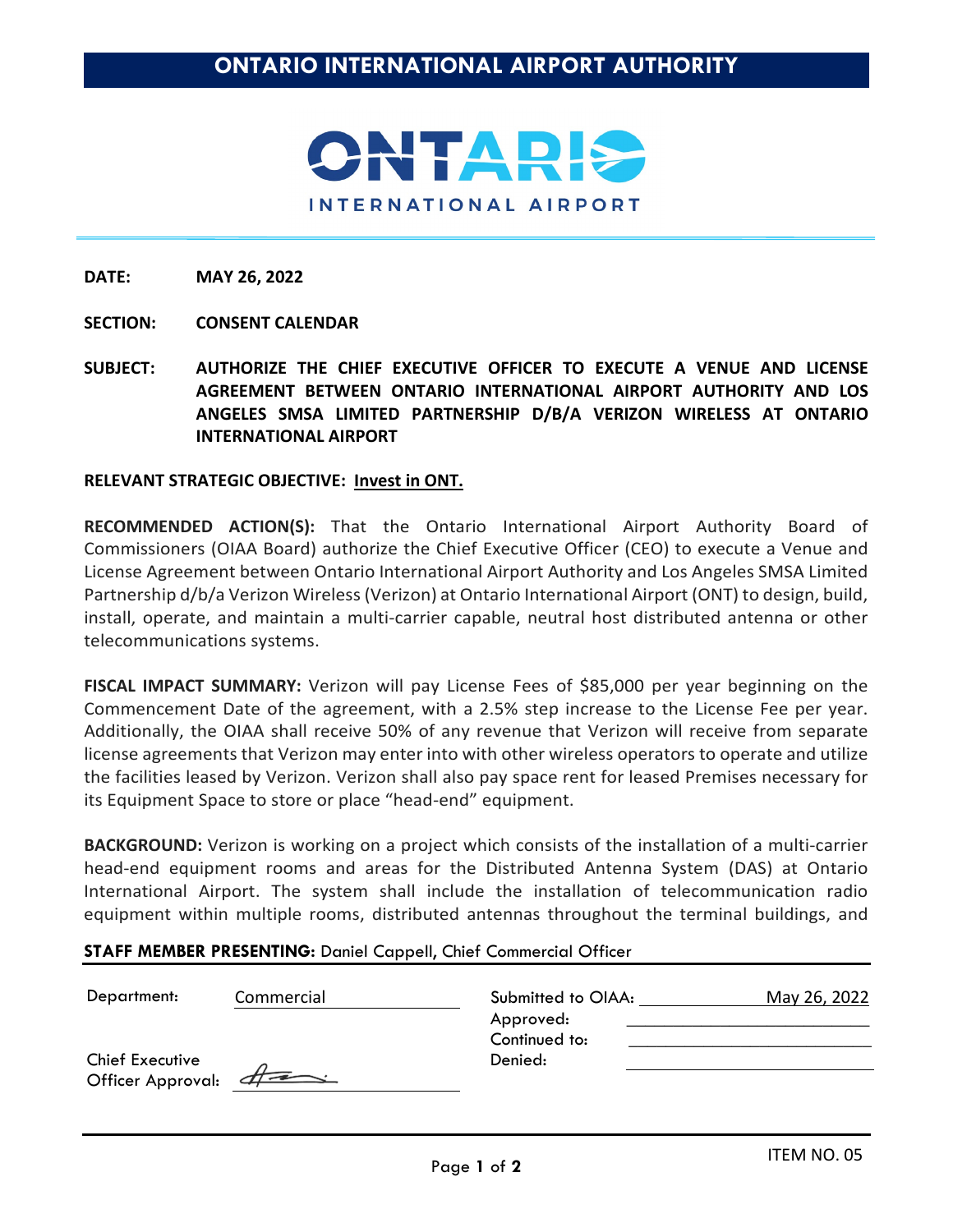associated communications and utilities cabling. The new installation is required to provide a technology upgrade and better wireless communications system for the terminal buildings.

As ONT continues to grow, tenants, business partners, airport employees, and passengers at ONT should experience much improved cellular voice and data performance as a result of this project. For airport operations, the DAS will help decrease cellular blackspots throughout the airport to ensure public safety personnel are connected in all locations. Further, this project will allow the airport to deploy improved 4G services at the airport, and prepare the airport to deploy 5G services in the future.

# **PROCUREMENT:** N/A

**CEQA COMPLIANCE AND LAND USE APPROVALS:** The agreement is not a "project" within the meaning of Section 15378 of the CEQA Guidelines because there is no potential for a direct or indirect physical change in the environment. As a result, the authorization is not subject to CEQA.

# **STAFFING IMPACT (# OF POSITIONS):** N/A

# **IMPACT ON OPERATIONS:** N/A

# **SCHEDULE:** N/A

**ATTACHMENTS:** ATTACHMENT A – Venue and License Agreement Between Ontario International Airport Authority and Los Angeles SMSA Limited Partnership d/b/a/ Verizon Wireless at Ontario International Airport

*The Agenda Report references the terms and conditions of the recommended actions and request for approval. Any document(s) referred to herein and that are not attached or posted online may be*  reviewed prior to or following scheduled Commission meetings in the Office of the Clerk of the *Commission. Office hours are 8:30 a.m. to 5:00 p.m., Monday through Friday, although these hours and review procedures may be modified due to COVID-19 precautions. In that case, the documents may be requested by email at* [clerk@flyontario.com.](mailto:clerk@flyontario.com)

This Agenda Report has been reviewed by OIAA General Counsel*.*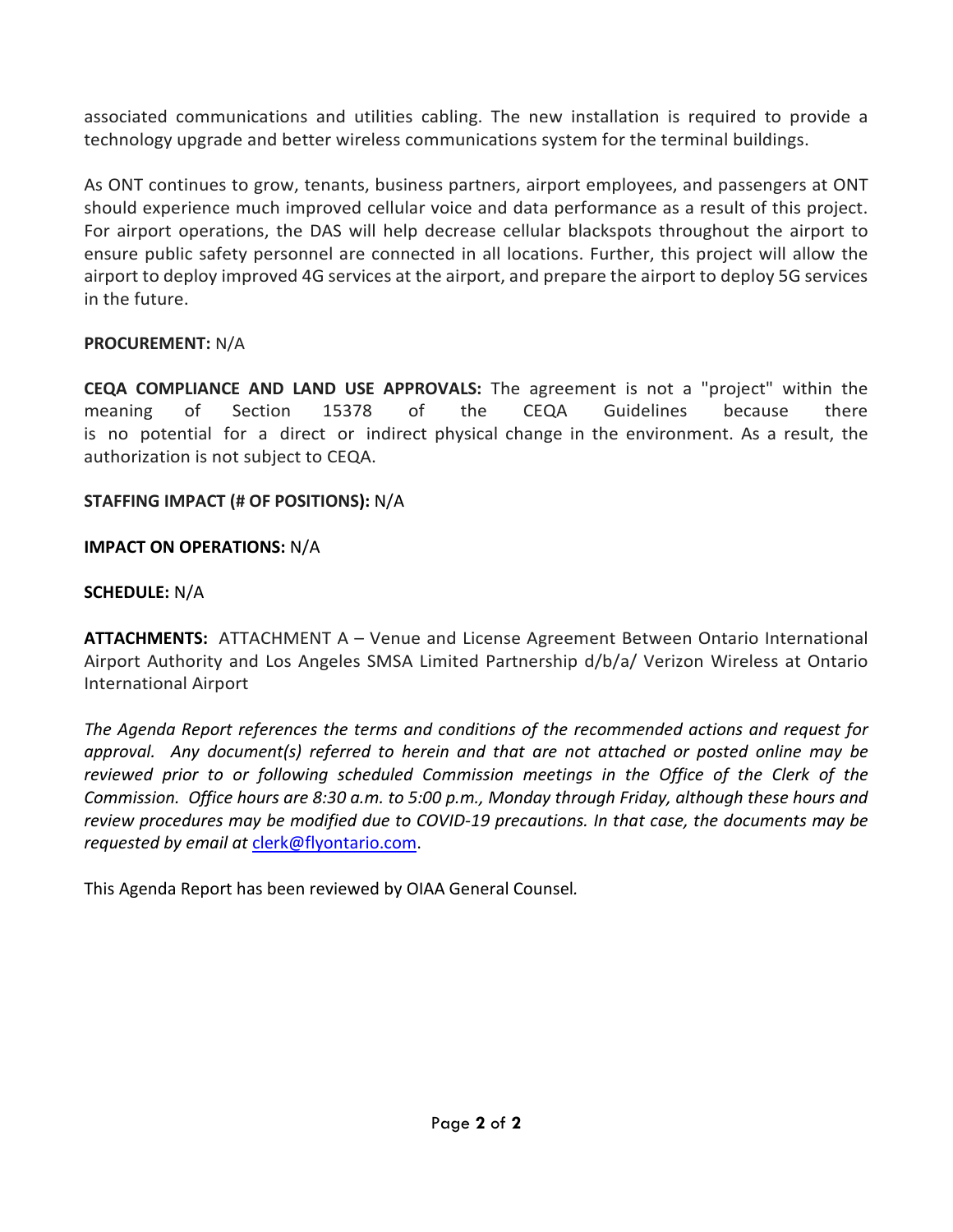

- **SECTION: CONSENT CALENDAR**
- **SUBJECT: APPROVE CEQA CATEGORICAL EXEMPTIONS AND THE RELATED PROJECT FOR THE AVION REALIGNMENT AND CHANNEL BRIDGE CONSTRUCTION AT THE ONTARIO INTERNATIONAL AIRPORT**

#### **RELEVANT STRATEGIC OBJECTIVES: Plan for the Future; Invest in ONT.**

**RECOMMENDED ACTION(S):** That the Ontario International Airport Authority (OIAA) Commission (1) approve and certify California Environmental Quality Act (CEQA) Categorical Exemptions under CEQA Guidelines sections 15301 and 15302for the proposed project, and (2) approve the project to realign and improve East Avion Street and East Jurupa Street and the construction of a new bridge spanning the Cucamonga Channel.

**FISCAL IMPACT SUMMARY:** The design and environmental planning services for the project are currently being completed via existing contracts. The initial source of funds for construction of the project will be through OIAA airport revenue bond financing.

**BACKGROUND:** The existing East Avion Street has exceeded its service life and does not meet current roadway design standards. The high volume of truck traffic that traverses the roadway to access East Jurupa Street must do so at a very slow speed to safely navigate the non-standard geometry. This project enhances vehicular safety and meets modern roadway design standards by realigning the roadway to eliminate existing sharp curves that require trucks to slow to under 10 miles-per-hour to traverse them. The road improvements would also more safely accommodate the passing and turning actions of large trucks, as well as implement intersection signalization, striping, signage, utility infrastructure, grading, and drainage. The new roadway will have a speed

#### **STAFF MEMBER PRESENTING:** Chief Capital Development Officer, Michelle Brantley

| Department:            | Planning | Submitted to OIAA:         | May 26, 2022 |
|------------------------|----------|----------------------------|--------------|
|                        |          | Approved:<br>Continued to: |              |
| <b>Chief Executive</b> |          | Denied:                    |              |
| Officer Approval:      | $4 =$    |                            |              |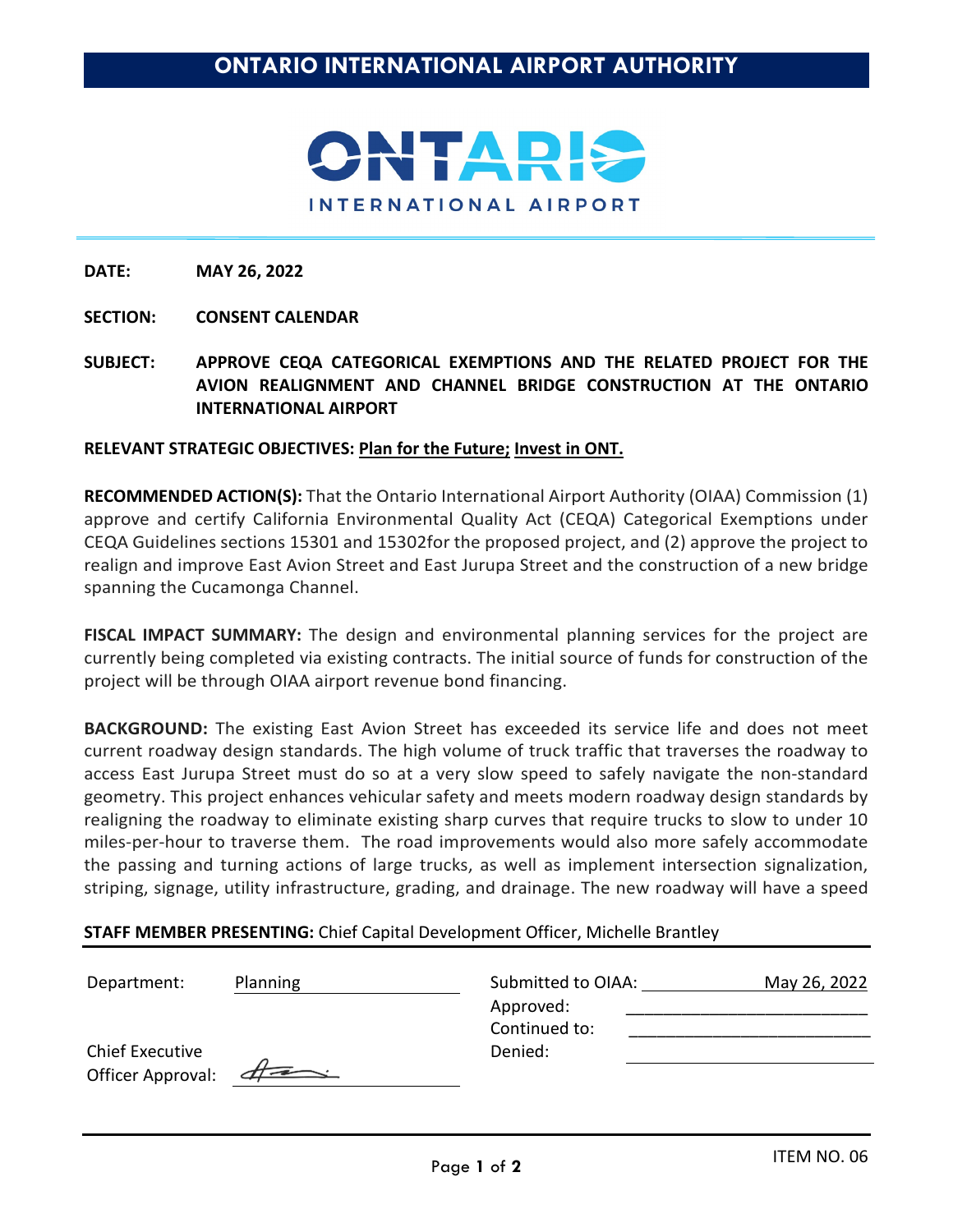limit between 30 and 40 miles-per-hour. While this speed limit is similar to the existing speed limit for the road, with the proposed project it will be safer to travel at the posted speed with improved horizontal curves, sight distance, lane widths, striping and signage consistent with current traffic design standards. The roadway realignment includes the creation of a new bridge over the Cucamonga Channel that will have a long (75+ year) service life that meets current seismic design standards. The project received OIAA Commission funding approval on February 24, 2022, for a total cost of \$26,000,000.

**PROCUREMENT:** If approved, OIAA will prepare bid documents and advertise for a construction contract to complete the project. Staff will return to the OIAA Commission for approval of the construction contract to complete the project.

**CEQA COMPLIANCE AND LAND USE APPROVALS:** This project is Categorically Exempt (Class 1 and Class 2) from the requirements of CEQA pursuant to CEQA Guidelines Section 15301 (relating to the rehabilitation, repair and maintenance of existing facilities involving negligible or no expansion of use), and Section 15302 (relating to the replacement and reconstruction of existing facilities involving substantially the same purpose and capacity as the facility replaced). Also, a Section 163 land-use determination has been submitted and approved by the Federal Aviation Administration for this project.

# **STAFFING IMPACT (# OF POSITIONS):** N/A

**IMPACT ON OPERATIONS:** During construction, traffic on the south side of the airport will be impacted by the construction, resulting in temporary detours. This will primarily affect air cargo carrier trucks, ONT maintenance vehicles, Air Traffic Control Tower (ATCT) staff, and possibly OIAA administrative staff. The impacts will be on the landside only and will not affect the Air Operations Area (AOA).

**SCHEDULE:** Construction of the project is anticipated to be completed within 8 months.

**ATTACHMENTS:** ATTACHMENT A – Explanation of Project's Categorical Exemption from the California Environmental Quality Act (CEQA) Under CEQA Guideline Sections 15300 – 15333. (Attachments to this Explanation are available in the OIAA Planning Department).

*The Agenda Report references the terms and conditions of the recommended actions and request for approval. Any document(s) referred to herein and that are not attached or posted online may be reviewed prior to or following scheduled Commission meetings in the Office of the Clerk of the Commission. Office hours are 8:30 a.m. to 5:00 p.m., Monday through Friday, although these hours and review procedures may be modified due to COVID-19 precautions. In that case, the documents may be requested by email at* [clerk@flyontario.com.](mailto:clerk@flyontario.com)

This Agenda Report has been reviewed by OIAA General Counsel*.*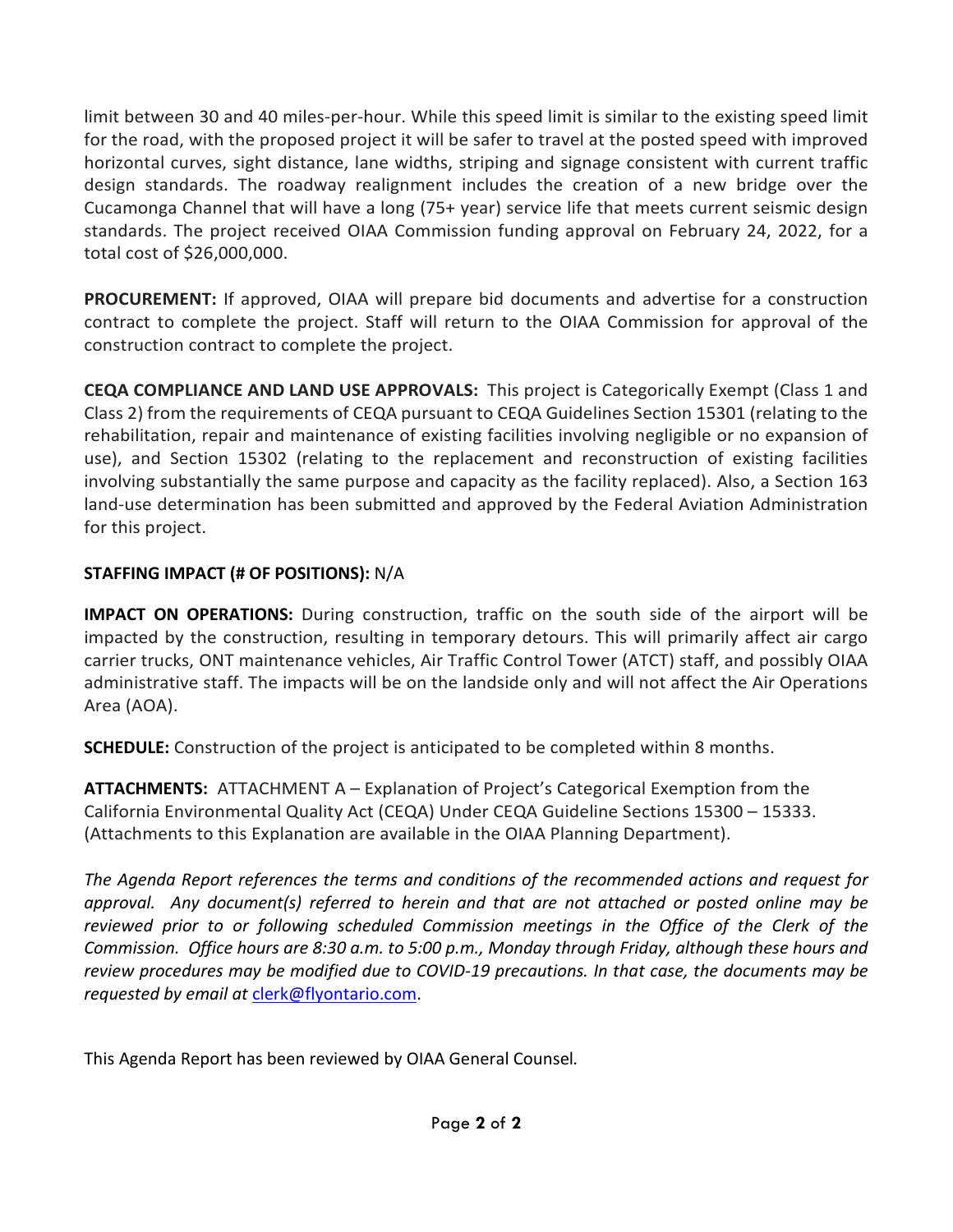

### **SECTION: CONSENT CALENDAR**

**SUBJECT: APPROVAL OF AN AUTHORITY INCREASE TO AMERICAN THREAT ASSESSMENT CONSULTING, INC., CONTRACT FOR THE INSTALLATION OF REQUIRED ACCESS CONTROL SYSTEMS AND SUPPORTING INFRASTRUCTURE** 

#### **RELEVANT STRATEGIC OBJECTIVE: Invest in ONT; Master the Basics**

**RECOMMENDED ACTION(S):** That the Ontario International Airport Authority (OIAA) Commission authorize the Chief Executive Officer (CEO), or his designee, to increase the existing American Threat Assessment Consulting, Inc., Contract No. SCONT-000337, by increasing the spending authority in the amount of \$200,000, to allow for the installation of additional access control systems and support equipment at Ontario International Airport (ONT).

**FISCAL IMPACT SUMMARY:** Funding in the amount of \$200,000, which includes a 10% project contingency, shall be provided by Revenue Bond Funds

**BACKGROUND:** Efficient and safe operations are critical to ONT's success. Key elements of ONT's airport operations require the modernization of the access control systems to allow for real time monitoring to assist in maintaining a safe and efficient customer and stakeholder experience.

**PROCUREMENT:** In February 2021, the OIAA utilized an existing procurement process with the City of Ontario's Professional Services Agreement with American Threat Assessment Consulting, Inc., for the installation, repair, and maintenance services for security cameras, assess control systems and paging/duress systems at ONT. This agreement may be extended, contingent upon approval by the City of Ontario master contract, and is currently effective through July 31, 2022.

| Department:                                 | <b>Public Safety</b> | Submitted to OIAA:         | May 26, 2022 |
|---------------------------------------------|----------------------|----------------------------|--------------|
|                                             |                      | Approved:<br>Continued to: |              |
| <b>Chief Executive</b><br>Officer Approval: | $\#$                 | Denied:                    |              |

### **STAFF MEMBER PRESENTING:** Dean Brown, Public Safety Administrator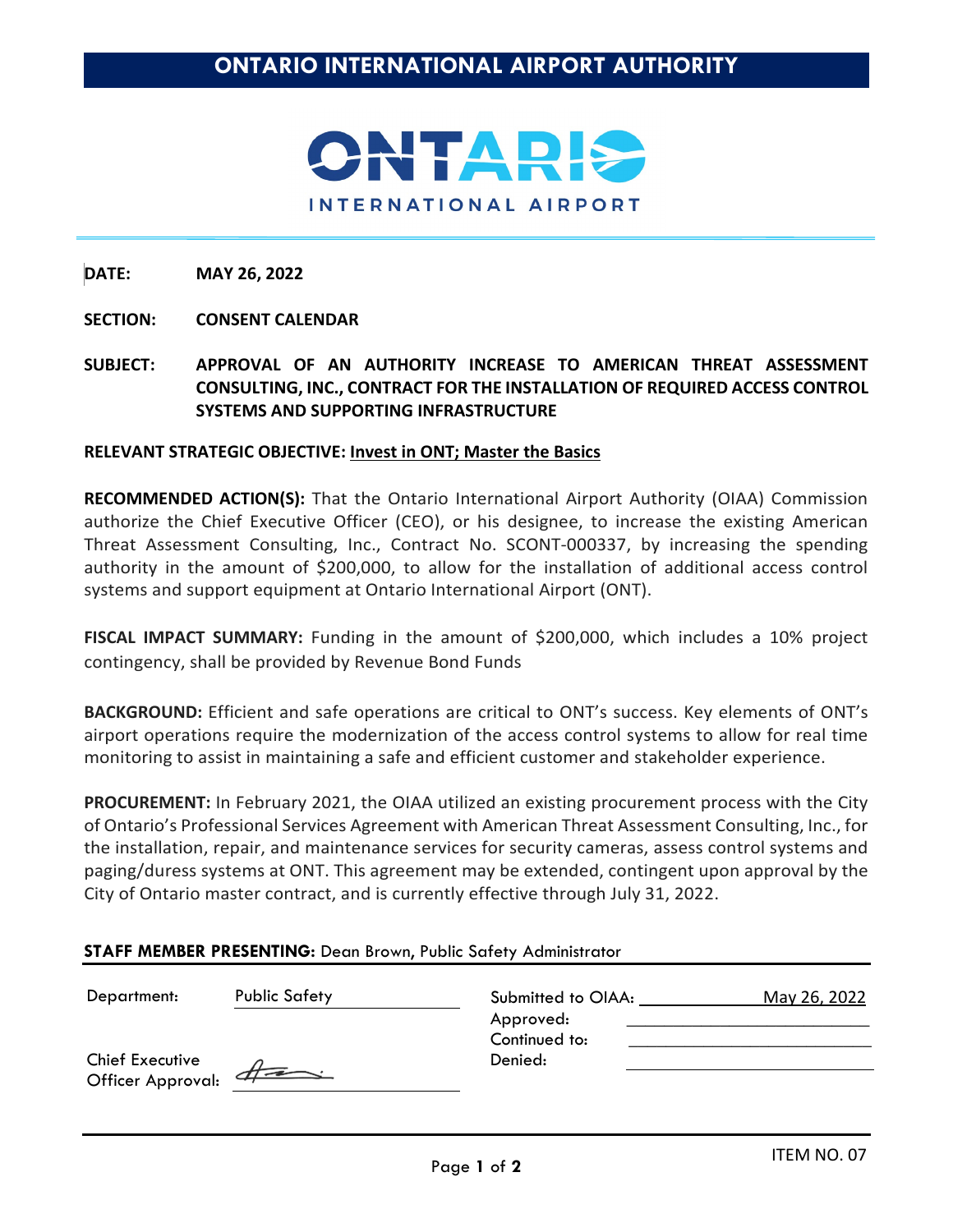# **CEQA COMPLIANCE AND LAND USE APPROVALS:** N/A

# **STAFFING IMPACT (# OF POSITIONS):** N/A

# **IMPACT ON OPERATIONS:** N/A

**SCHEDULE:** Project will be implemented upon Commission approval.

# **ATTACHMENTS:** N/A

*The Agenda Report references the terms and conditions of the recommended actions and request for approval. Any document(s) referred to herein and that are not attached or posted online may be reviewed prior to or following scheduled Commission meetings in the Office of the Clerk of the Commission. Office hours are 8:30 a.m. to 5:00 p.m., Monday through Friday, although these hours and review procedures may be modified due to COVID-19 precautions. In that case, the documents may be requested by email at clerk@flyontario.com.* This Agenda Report has been reviewed by OIAA General Counsel*.*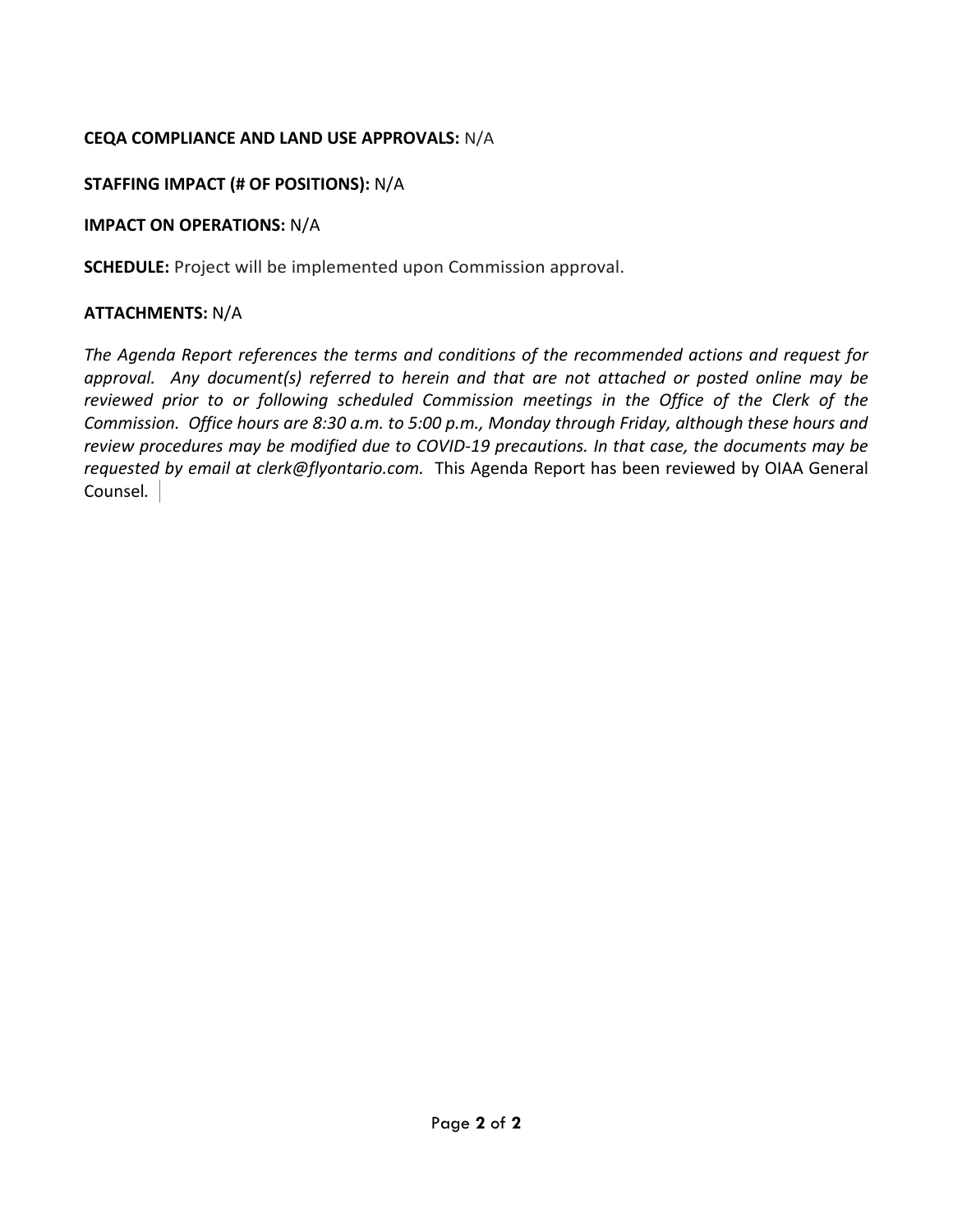

**SECTION: CONSENT CALENDAR**

#### **SUBJECT: INVESTMENT REPORT FOR THE NINE MONTHS ENDED MARCH 31, 2022**

#### **RELEVANT STRATEGIC OBJECTIVE: Invest in ONT; Master the Basics.**

**RECOMMENDED ACTION(S):** That the Ontario International Airport Authority (OIAA) Commission receive and file the Investment Report for the nine months ended March 31, 2022.

FISCAL IMPACT SUMMARY: As of and for the nine months ended March 31, 2022, the OIAA's investment portfolio included a single financial instrument with the California Treasury Local Agency Investment Fund (LAIF). The fair market value (FMV) of the OIAA's investment in LAIF was \$32,405,202, a decrease of \$300,381 from the FMV at June 30, 2021. Interest earned on the LAIF investment for the nine months ended March 31, 2022 totaled \$64,617. No additional investments in or distributions from LAIF funds were made during the nine months ended March 31, 2022.

**BACKGROUND:** In October of 2016, the OIAA adopted an investment policy for OIAA's revenues in conformance with federal, state, and other legal requirements, including California Government Code Section 53600 et seq. The objectives of the OIAA' s investment policy is safety of principal and enhancement of the economic status of the OIAA. The policy sets forth investment objectives, safekeeping of securities, reporting, competitive bidding, authorization for the purchase and sales of investments, allowable types of investments and an annual policy review. In addition, to and in conformity with the adopted Investment Policy, the OIAA adopted a resolution for the investment of inactive funds in the Local Agency Investment Fund.

The Investment Policy requires that reporting include statements as to the OIAA's compliance with the investment policy, as well as a statement denoting the ability of the OIAA to meet its expenditure requirements for the next six months, or an explanation as to why sufficient money may not be available.

#### **STAFF MEMBER PRESENTING:** Chief Financial Officer, John M. Schubert

Department: Finance Submitted to OIAA: May 26, 2022

Chief Executive Officer Approval:  $d\neq$ 

|               |  | 11101 601 6066 |
|---------------|--|----------------|
| Approved:     |  |                |
| Continued to: |  |                |
| Denied:       |  |                |
|               |  |                |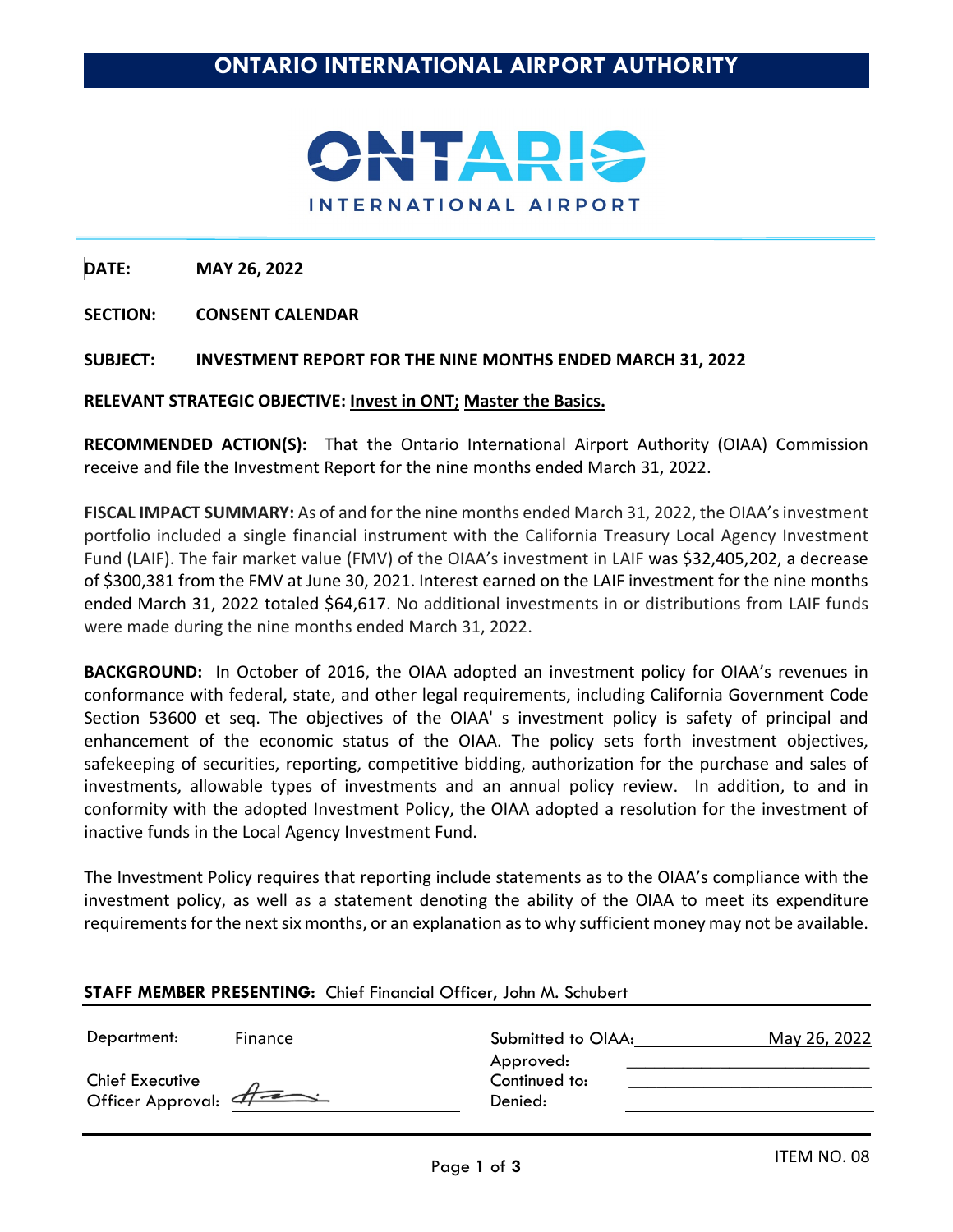Significant financial aspects of the portfolios' financial position and performance are included in the following table:

|                        |   | <b>Quarter Ended</b> |    |            |     |                 |            |      |                                                 |
|------------------------|---|----------------------|----|------------|-----|-----------------|------------|------|-------------------------------------------------|
| <b>Description</b>     |   | 09/30/2021           |    | 12/31/2021 |     | 03/31/2022      | 06/30/2022 |      | <b>Balance, Year</b><br>Ending June 30,<br>2022 |
| FMV End of Quarter     | S | 32,739,138           | \$ | 32,839,032 | \$  | 32,405,202 \$   |            |      |                                                 |
| Interest Receivable    | ς | 19,933               | Ŝ  | 18,857     |     | 25,827          | \$         |      |                                                 |
| Interest Earned        |   | $19,933$ \$          |    | 18,857     | \$  | $25,827$ \$     |            | - \$ | 64,617                                          |
| Unrealized Gain (Loss) |   | $6,850$ \$           |    | 79,961     | - S | $(452, 687)$ \$ |            | - \$ | (365, 876)                                      |
|                        |   |                      |    |            |     |                 |            |      |                                                 |

# **Required Investment Policy Statements:**

- The investments identified above comply in all material respects with the OIAA's Investment Policy.
- The OIAA has the ability to meet its expenditure requirements for the next six months.

# **PROCUREMENT:** N/A

**CEQA COMPLIANCE AND LAND USE APPROVALS:** N/A

**STAFFING IMPACT (# OF POSITIONS):** N/A

**IMPACT ON OPERATIONS:** N/A

**SCHEDULE:** N/A

# **ATTACHMENTS:** N/A

*The Agenda Report references the terms and conditions of the recommended actions and request for approval. Any document(s) referred to herein and that are not attached or posted online may be reviewed prior to or following scheduled Commission meetings in the Office of the Clerk of the Commission. Office hours are 8:30 a.m. to 5:00 p.m., Monday through Friday, although these hours and review procedures may be modified due to COVID-19 precautions. In that case, the documents may be requested by email at* [clerk@flyontario.com.](mailto:clerk@flyontario.com)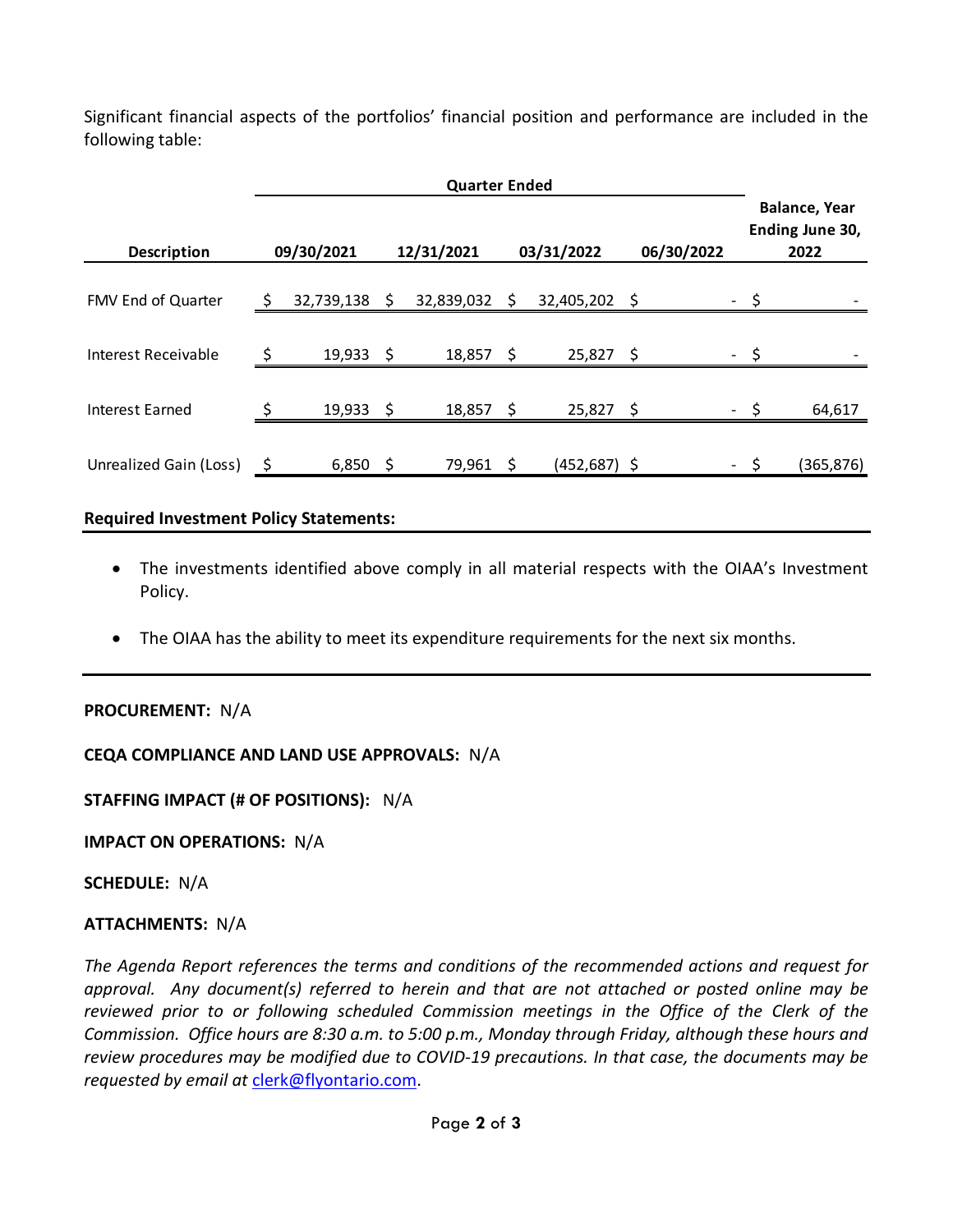This Agenda Report has been reviewed by OIAA General Counsel*.*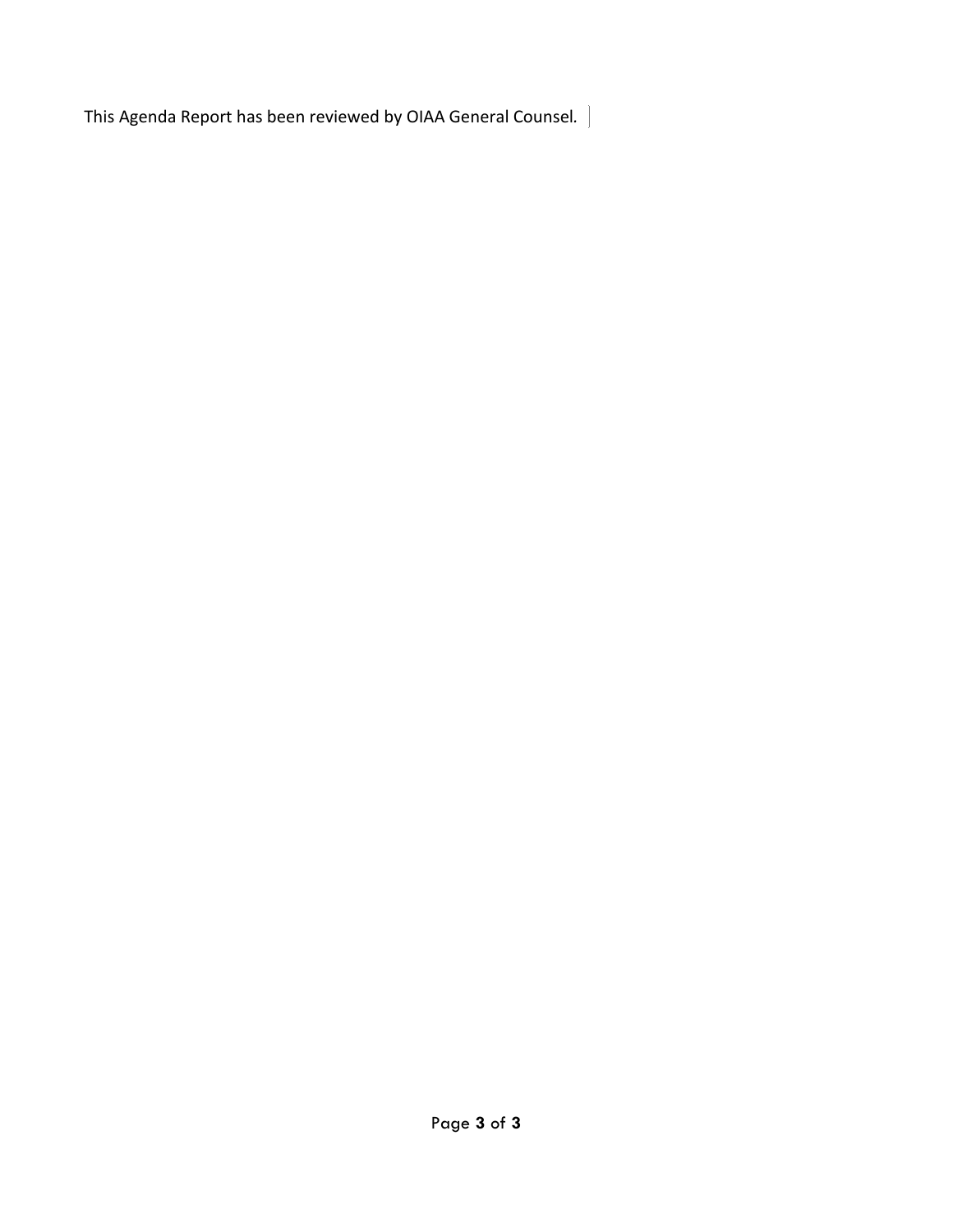

**SECTION: CONSENT CALENDAR**

**SUBJECT: FISCAL YEAR 2021-2022 FINANCIAL STATEMENTS FOR THE NINE MONTHS ENDED MARCH 31, 2022** 

#### **RELEVANT STRATEGIC OBJECTIVE: Master the Basics; Invest in ONT.**

**RECOMMENDED ACTION(S):** That the Ontario International Airport Authority (OIAA) Commission receive and file financial statements for the nine months ended March 31, 2022.

**FISCAL IMPACT SUMMARY:** The OIAA's increase in net position exceeded the budget by \$24.9M, which was primarily driven largely by higher-than-expected passenger carrier activity. This activity resulted in an operating revenue budget favorable variance of \$10.3M (16.2%). In addition, the operating expense budget reflects a favorable variance of \$5.5M (9.7%) as a result of conservative expenditure policies and service levels in the terminals corresponding with passenger activity levels.

**BACKGROUND: Aviation Activity and Financial Statements:** In June 2021, the OIAA Board of Commissioners adopted an operating budget that was based on a continued conservative approach to mitigate the impacts of the ongoing lower levels in aviation activity as a result of the COVID-19 pandemic. As passenger activity has resumed to near normal levels, OIAA has resumed operations to almost prepandemic service levels, which includes filling vacant staff positions, the addition of new staff positions, increased public safety resources and a return to pre-pandemic initiatives.

In February 2022, the OIAA Board of Commissioners adopted an amended operating budget for Fiscal Year 2021-2022, including an adoption of a resolution to approve the airport system rates and charges to update the landing fee and terminal rental rates. The operating budget amendment was the result of favorable financial performance for the first six months of Fiscal Year 2021-2022.

| Department:                            | Finance | Submitted to OIAA:         | May 26, 2022 |
|----------------------------------------|---------|----------------------------|--------------|
|                                        |         | Approved:<br>Continued to: |              |
| Chief Executive<br>Officer Approval: 4 |         | Denied:                    |              |
|                                        |         |                            |              |

#### **STAFF MEMBER PRESENTING:** Chief Financial Officer, John M. Schubert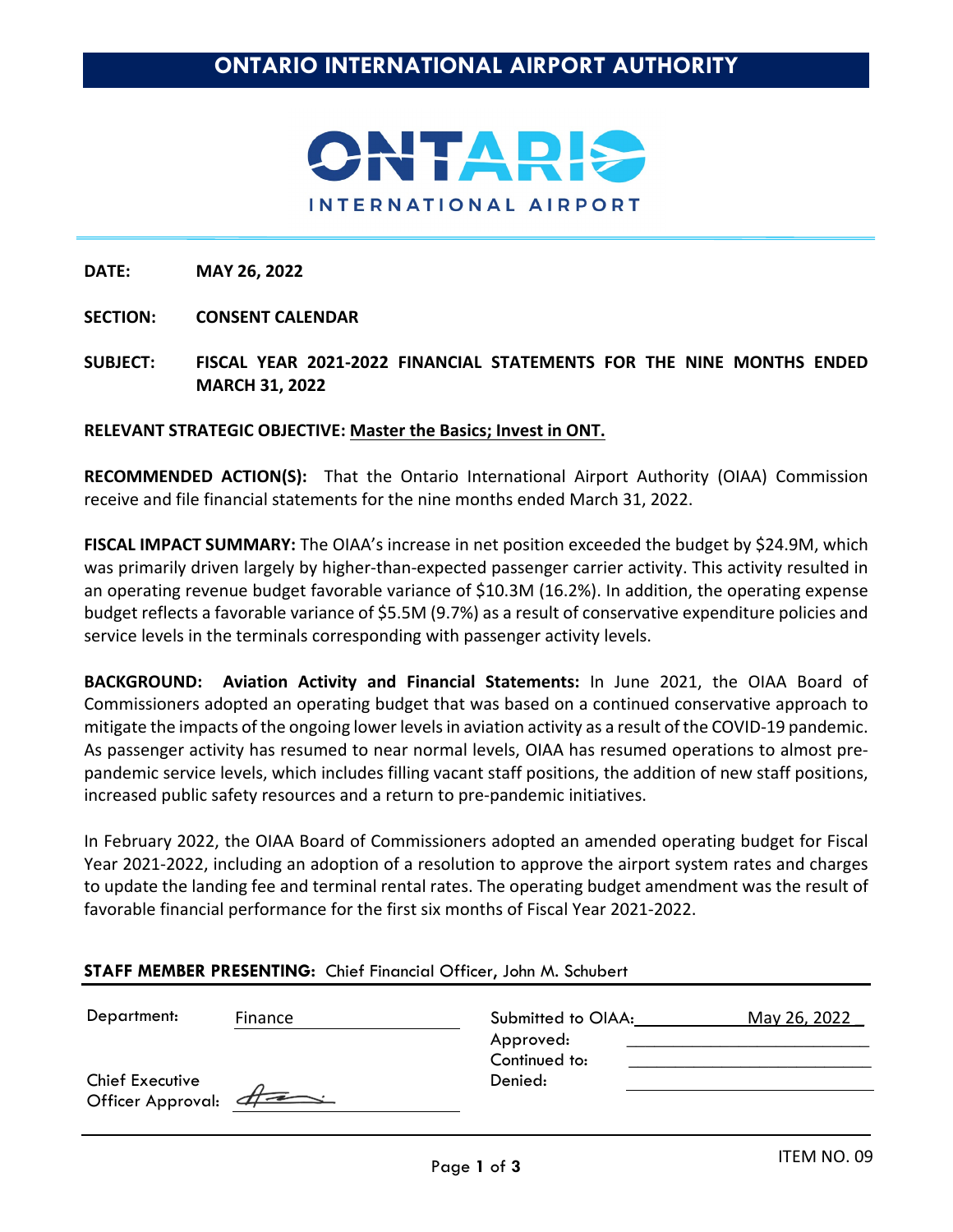The attached financial statements reflect these industry and economic conditions, as well as the OIAA's efforts to meet these conditions.

**Aviation Activity:** Aviation activity is measured predominately as a function of commercial enplanements and landed weights as these activities act as direct and indirect drivers of most operating revenues for the Airport.

Enplanements are a measurement exclusive to passenger carriers, and directly and indirectly impact all concession revenues, passenger facility charge revenues, and customer facility charge revenues. Enplanements for the nine months ended March 31, 2022 totaled 2.0M, which exceeded the budgeted amount of 1.4M by 593K (42.3%). Enplanements for the nine months ended March 31, 2022 were also 1.1M (128.2%) higher than the same period in the prior fiscal year.

Landed weights (in thousand-pound units) for the nine months ended March 31, 2022 totaled 6.25M, which exceeded the budgeted amount of 5.6M by 644K (11.5%). Landed weights for the nine months ended March 31, 2022 were also 748K (13.6%) higher than the same period in the prior fiscal year. The increase in landed weights over budget for the same period in the prior fiscal year was due primarily to increased passenger activity. Passenger landed weights exceeded budget by 731K (48%) and increased by 839K (59.2%) over the same period in the prior fiscal year. Cargo landed weights were flat compared to budget and the same period in the prior fiscal year.

# **Financial Results for the Nine Months Ended March 31, 2022**

**Operating Revenues:** Operating revenues exceeded the budget by \$10.3M (16.2%) with favorable variances in all aeronautical and nonaeronautical revenues, except operating grant revenues.

Aeronautical revenues exceeded budget by \$5.1M (16.9%). Higher-than-expected passenger landed weights resulted in landing fee revenues exceeding budget by \$1.5M (17%). Facilities rent exceeded budget by \$1.3M (13.1%) and was primarily the result of an increase in international flights and rent recoveries. Land rent exceeded budget by \$610K (6%), which was driven by the new Federal Express facility and rent recoveries. Airline fees exceeded budget by \$1.7M (116.3%), which was primarily the result of recoveries experienced in passenger operations and additional revenue received for contract services. The additional revenue received for contract services was primarily the result of the revised NELA Revenue Agreement effective November 1, 2021, to add NELA revenue generated from services to signatory airlines.

Nonaeronautical revenues exceeded budget by \$5.2M (15.6%). Nonaeronautical facility and land rents exceeded budget by \$107K (5.8%). Total concession revenue of \$30.1M exceeded budget by \$5.4M (21.7%) and was primarily the result of recoveries experienced in passenger operations. Concession revenue favorable variances included parking of \$3M (18.8%), rental cars of \$1.3M (21.9%), food and beverage of \$271K (32.2%), gift and news of \$103K (8.9%), and other concessions of \$717K (73.8%).

**Operating Expenses:** Total operating expenses of \$51.6M were favorable to the budget by \$5.5M (9.7%). There were favorable variances in all operating expense categories. Favorable operating expense variances include personnel of \$608K (8.6%), public safety of \$375K (2.5%), contractual services of \$2.4M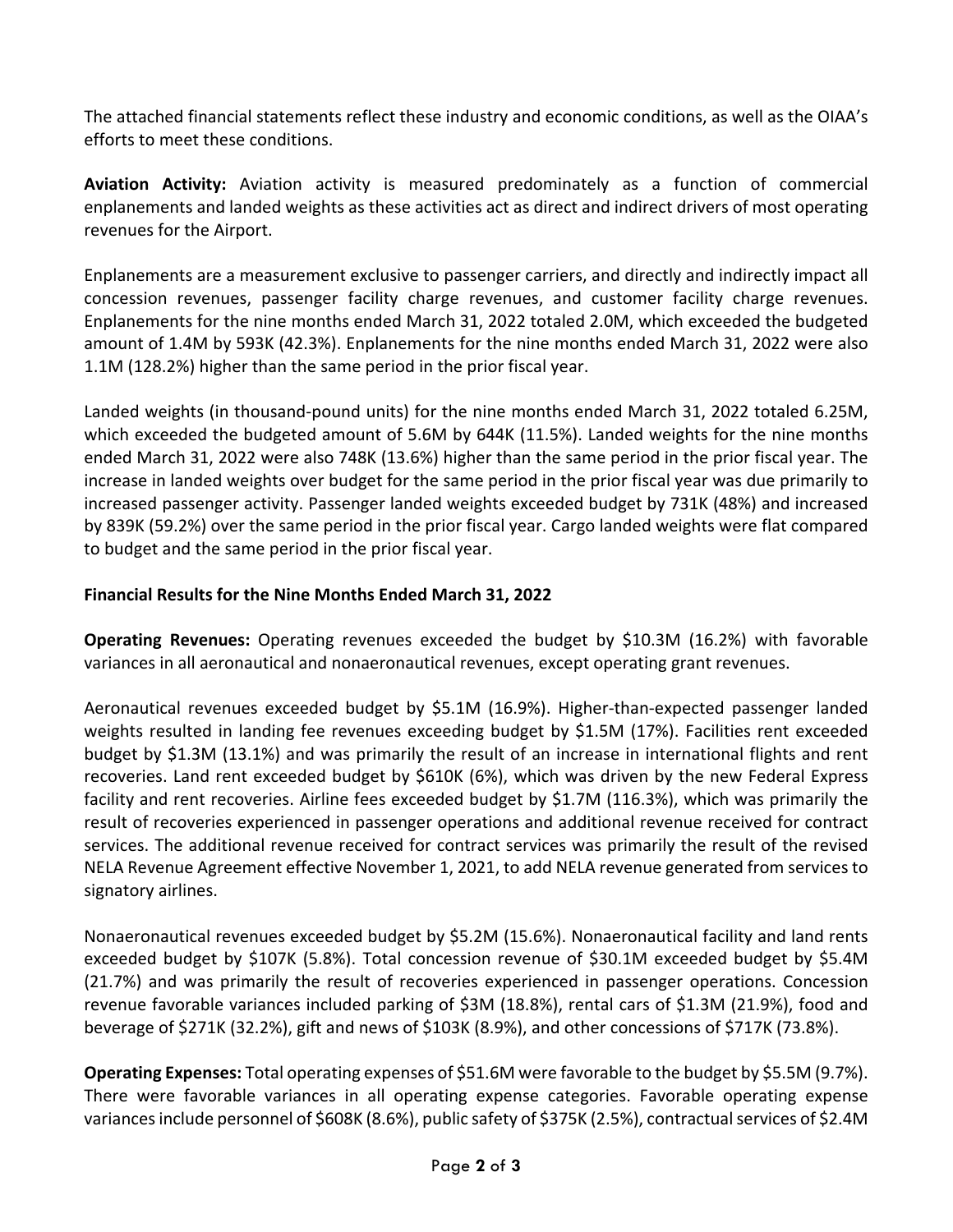(10.6%), materials and supplies of \$630K (47.9%), insurance and administration of \$177K (14.4%), telecommunications and utilities of \$246K (5.7%), and other operating expenses of \$1.1M (19.5%).

**Nonoperating Revenues and Expenses:** Net nonoperating revenues exceeded budget by \$1.4M (29.3%), which was primarily the result of higher-than-expected passenger carrier activity. Net nonoperating revenue favorable variances included passenger facility charge revenues of \$2.3M (42.5%) and customer facility charge revenues of \$67K (3%). The favorable variances in net nonoperating revenues were offset partially by a net investment loss unfavorable variance to budget of \$1M. The investment loss was associated with an unanticipated unrealized loss from the OIAA's investment in the California Treasury Local Agency Investment Fund (LAIF). Unrealized gains and losses are attributable to temporary changes in market conditions.

# **PROCUREMENT:** N/A

# **CEQA COMPLIANCE AND LAND USE APPROVALS:** N/A

### **STAFFING IMPACT (# OF POSITIONS):** N/A

**IMPACT ON OPERATIONS:** The financial results provide additional resources for the OIAA to respond to increased passenger carrier activity.

### **SCHEDULE:** N/A

**ATTACHMENTS:** ATTACHMENT A – OIAA Financial Statements for the Nine Months Ended March 31, 2022

*The Agenda Report references the terms and conditions of the recommended actions and request for approval. Any document(s) referred to herein and that are not attached or posted online may be reviewed prior to or following scheduled Commission meetings in the Office of the Clerk of the Commission. Office hours are 8:30 a.m. to 5:00 p.m., Monday through Friday, although these hours and review procedures may be modified due to COVID-19 precautions. In that case, the documents may be requested by email at [clerk@flyontario.com.](mailto:clerk@flyontario.com)* 

This Agenda Report has been reviewed by OIAA General Counsel*.*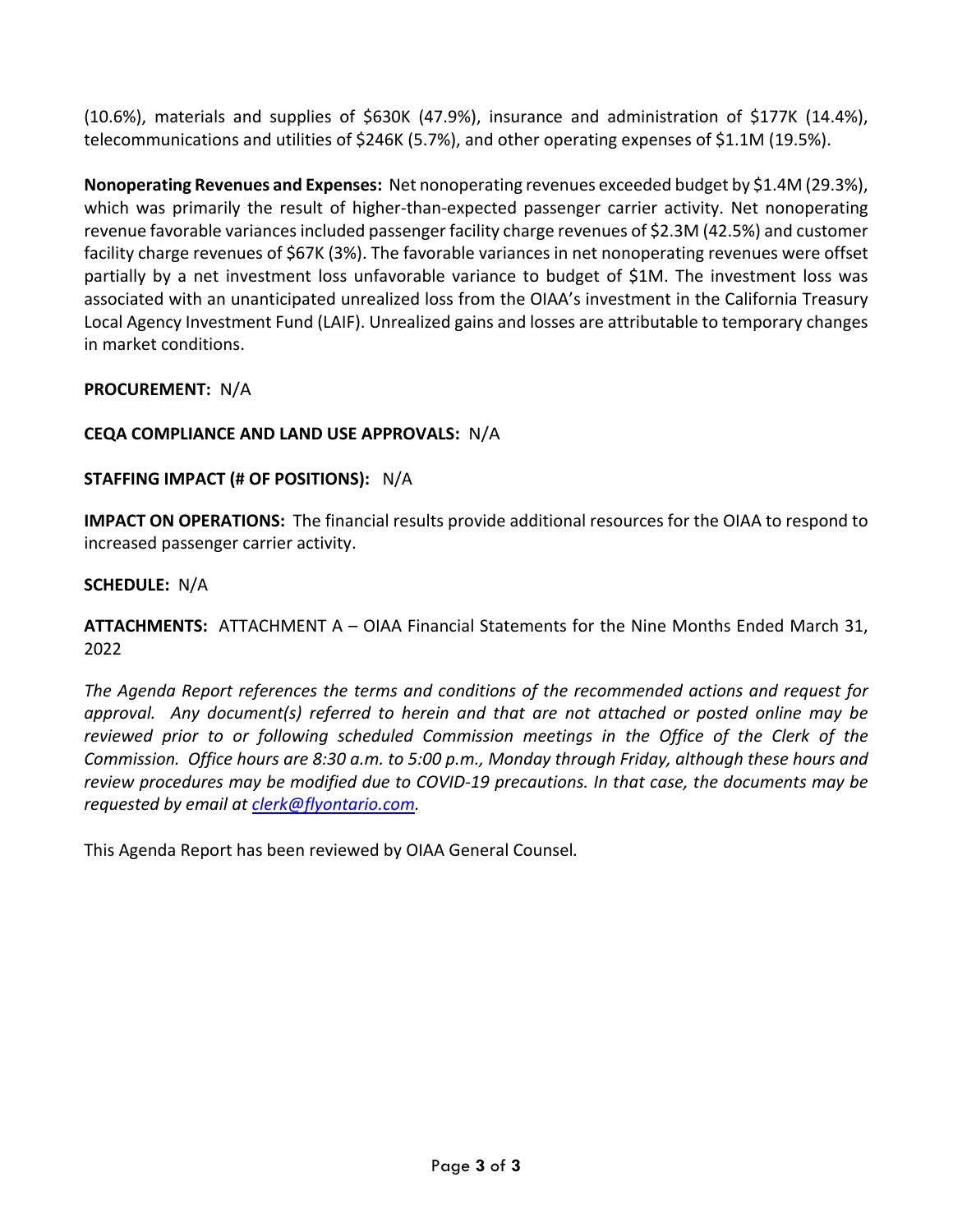INTERNATIONAL AIRPORT - So Cal. So Easy. -

**DATE: MAY 26, 2022**

**SECTION: CONSENT CALENDAR**

**SUBJECT: AUTHORIZE THE CHIEF EXECUTIVE OFFICER TO PROCURE THREE HEAVY DUTY TRUCKS FROM MARK CHRISTOPHER AUTO CENTER FOR ONTARIO INTERNATIONAL AIRPORT** 

#### **RELEVANT STRATEGIC OBJECTIVE: Plan for the Future.**

**RECOMMENDED ACTION(S):** That the Ontario International Airport Authority (OIAA) approve and authorize the Chief Executive Officer (CEO) to execute an authority TO Mark Christopher Auto Center in the amount of \$132,414.61 plus shipping and applicable sales tax for the procurement of three (3) 2023 Chevrolet Silverado's 2500 two (2) 2WD Regular Cab Truck and one (1) 4WD Crew Cab Truck) for use at Ontario International Airport per Request for Bids (RFB) #220007.

**FISCAL IMPACT SUMMARY:** Funds for this project were approved in the FY2022 Capital Improvement budget and are included in the 2021 revenue bonds.

**BACKGROUND:** The existing OIAA trucks used for airfield maintenance have exceeded their useful life cycle and require replacement. Vehicle numbers C3812, C3703, and C3637 are more than 15 years old with high mileage requiring additional maintenance due to unanticipated repairs, breakdowns and worn mechanical parts. Aging equipment tends to become more inefficient due to the wear and tear on the engine components. New/replacement vehicles are more dependable, easier to maintain, and are more fuel-efficient. The new trucks will be used by electricians and utility workers to perform airfield maintenance/repairs which are imperative to maintain a safe and efficient runway for aircraft, airlines, and the traveling public. Therefore, staff recommends replacement of these vehicles to avoid costly repairs and to maximize the resale value of the salvaged trucks. The new/replacement trucks will ensure reliable vehicles for staff that meet the needs of the airport and the department.

#### **STAFF MEMBER PRESENTING:** Michelle Brantley, Chief Planning Officer

| Department:                                 | <b>Operations / Maintenance</b> | Submitted to OIAA:         | May 26, 2022 |
|---------------------------------------------|---------------------------------|----------------------------|--------------|
|                                             |                                 | Approved:<br>Continued to: |              |
| <b>Chief Executive</b><br>Officer Approval: | $\#$                            | Denied:                    |              |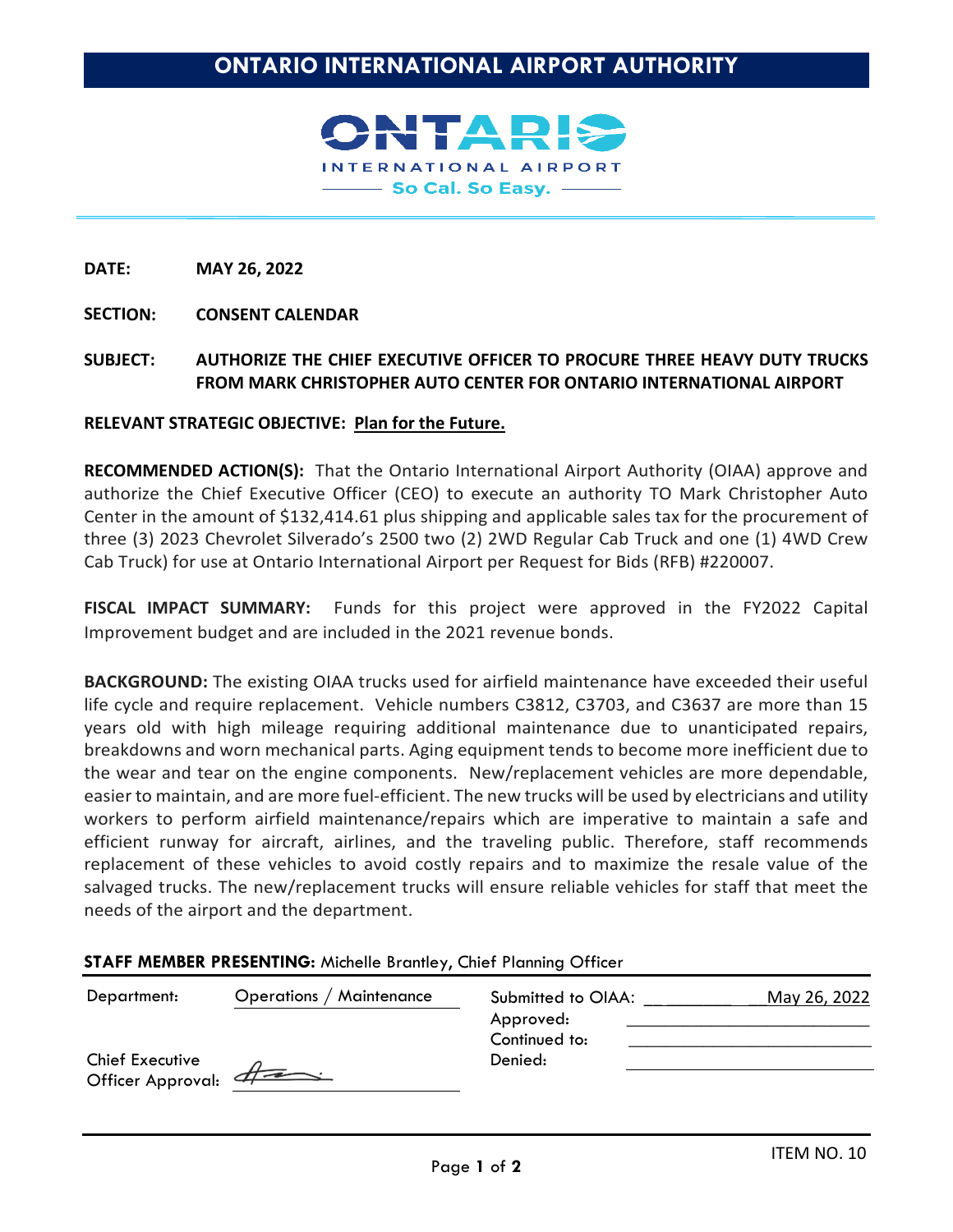**PROCUREMENT:** On April 8, 2022, the Authority issued RFB #220007 for the purchase of three 2022 Ford Super Duty F250 HD Trucks (two (2) each 2WD Regular Cab and one (1) each 4WD Crew Cab), or Equal for Ontario International Airport. One responsive bid was received on April 26, 2022. Staff reviewed the bid submittal and determined Mark Christopher Auto Center as the low, responsive, and responsible bidder offering "or equal" 2023 Chevrolet Silverado 2500s which meet all specifications/requirements of the RFB. Therefore, staff recommends that the Commission authorize the CEO to execute an authority in the amount of \$132,414.61 plus shipping and applicable sales tax.

**CEQA COMPLIANCE AND LAND USE APPROVALS:** This item is exempt from CEQA under the general rule that, "CEQA applies only to projects which have the potential for causing a significant effect on the environment." (CEQA Guidelines, §15061(b)(3).)

# **STAFFING IMPACT (# OF POSITIONS):** N/A

# **IMPACT ON OPERATIONS:** N/A

**SCHEDULE:** The order will be placed at the end of May 2022 with delivery/acceptance of the trucks by the OIAA anticipated in September 2022.

# **ATTACHMENTS:** N/A

*The Agenda Report references the terms and conditions of the recommended actions and request for approval. Any document(s) referred to herein and that are not attached or posted online may be*  reviewed prior to or following scheduled Commission meetings in the Office of the Clerk of the *Commission. Office hours are 8:30 a.m. to 5:00 p.m., Monday through Friday, although these hours and review procedures may be modified due to COVID-19 precautions. In that case, the documents may be requested by email at [clerk@flyontario.com.](mailto:clerk@flyontario.com)* 

This Agenda Report has been reviewed by OIAA General Counsel*.*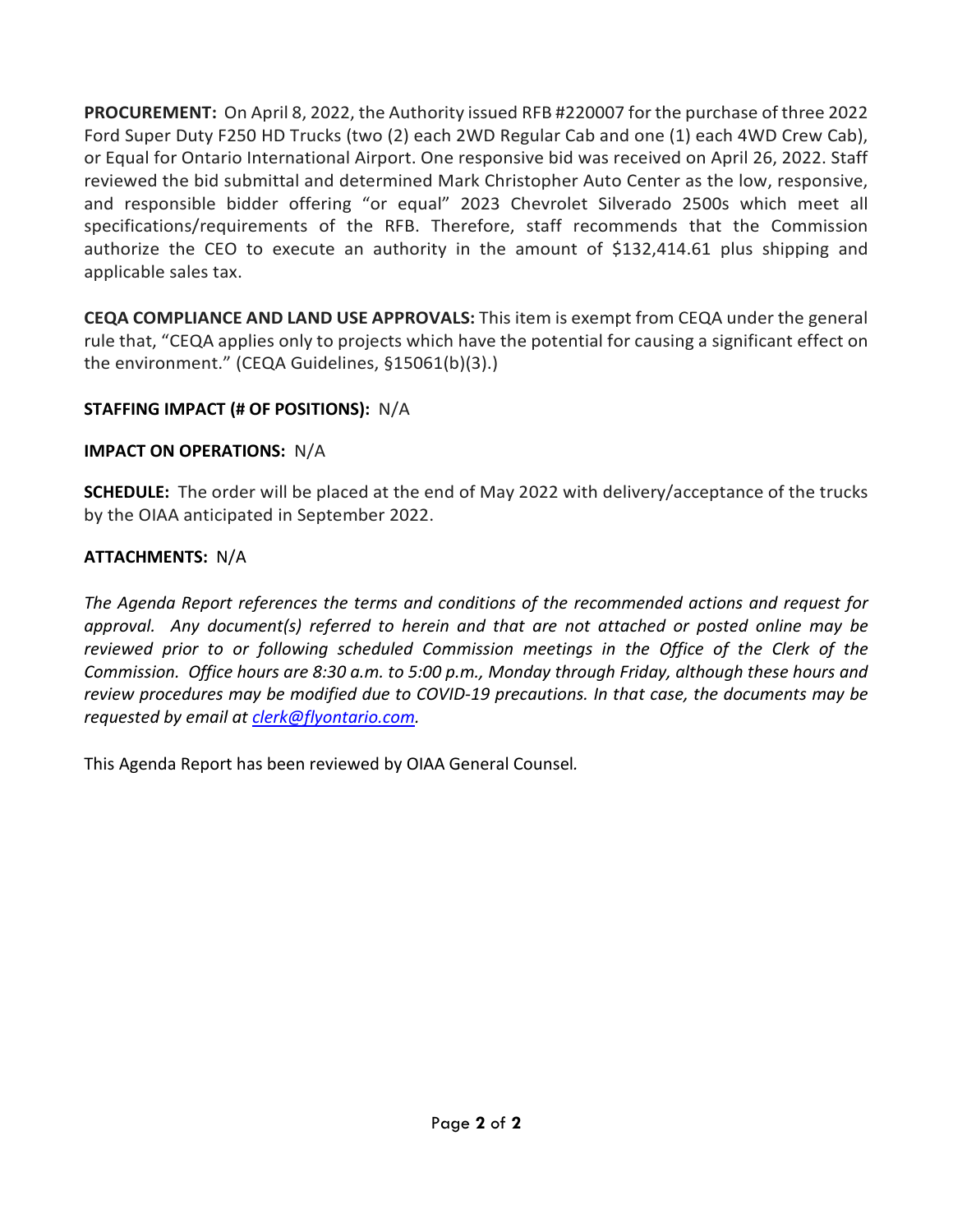

**SECTION: CONSENT CALENDAR** 

### **SUBJECT: PARKING LOT 6 REHABILITATION PROJECT**

#### **RELEVANT STRATEGIC OBJECTIVE: Invest in ONT; Plan for the Future.**

**RECOMMENDED ACTION(S):** That the Ontario International Airport Authority (OIAA) Commission (1) approve and certify CEQA exemptions under CEQA Guidelines sections 15301, 15302, 15311, and 15332 for the parking lot rehabilitation project, and (2) approve the project and authorize the CEO to authorize Parking Concepts Inc. to implement the parking lot rehabilitation work based on the company's existing contract terms.

**FISCAL IMPACT SUMMARY:** Funding for this proposed project is approved in the Fiscal Year 2021- 22 operating budget and based on bond financing options.

**BACKGROUND:** Bond financing for the potential parking lot improvements was approved on May 27, 2021. These funds will be used to rehabilitate, replace, and improve the parking facilities and generate some additional parking stalls at ONT within the footprint of the existing overflow parking lot. The proposed project involves paving and re-striping of an existing overflow parking lot titled Lot 6. The rehabilitation, improvement, maintenance, and construction of Lot 6 will include paving of the proposed area (which is already graded and has a 95% compacted base surface), re-striping for parking lanes and spaces, as well as bus pickup/drop off locations and turnouts on and adjacent to existing John Bangs Drive. (See the attached proposed Notice of Exemption for more detail on the project.)

**PROCUREMENT:** OIAA's existing agreement with Parking Concepts Inc. enables the company to perform capital improvements for the OIAA pertaining to their airport operations and area of expertise to ensure high quality, efficient, and safe operations of parking lots at the Airport. As to

| Department:     | Commercial          | Submitted to OIAA: | May 26, 2022 |
|-----------------|---------------------|--------------------|--------------|
|                 |                     | Approved:          |              |
|                 |                     | Continued to:      |              |
| Chief Executive |                     | Denied:            |              |
|                 | Officer Approval: 4 |                    |              |
|                 |                     |                    |              |

### **STAFF MEMBER PRESENTING:** Deputy Chief Executive Officer, Atif J. Elkadi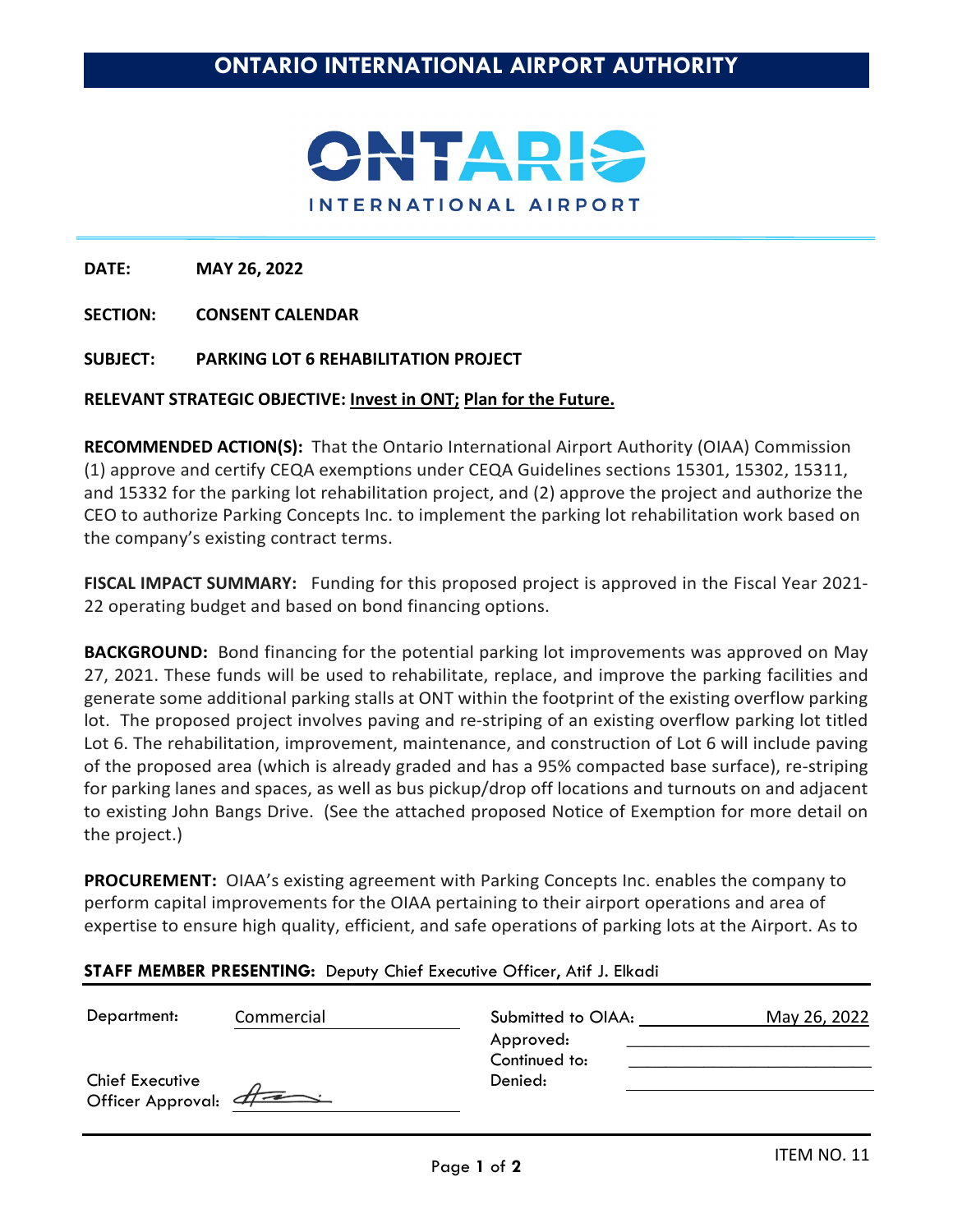parking lot construction/rehabilitation, equipment, signage, fencing, etc., PCI will procure all contractors and consultants needed to implement the project at the Airport.

**CEQA COMPLIANCE AND LAND USE APPROVALS:** This project is Categorically Exempt (Class 1, Class 2, Class 11, and Class 32) from the requirements of the California Environmental Quality Act (CEQA) pursuant to CEQA Guidelines Section 15301 (relating to the rehabilitation, repair and maintenance of existing facilities involving negligible or no expansion of use), and Section 15302 (relating to the replacement and reconstruction of existing facilities involving substantially the same purpose and capacity as the facility replaced). Also, CEQA Guidelines Section 15311 relates to the construction or improvement of parking lots associated with existing industrial or institutional facilities. Further, CEQA Guidelines Section 15332 involves urban infill projects that are consistent with applicable general plan and zoning designations, located within a city's limits, and will not have significant impacts to traffic, noise, air, or water quality.

# **STAFFING IMPACT (# OF POSITIONS):** N/A.

# **IMPACT ON OPERATIONS:** N/A.

**SCHEDULE:** The parking lot rehab project/construction will commence on or before August 1, 2022.

# **ATTACHMENTS:** ATTACHMENT A – CEQA Notice of Exemption

*The Agenda Report references the terms and conditions of the recommended actions and request for approval. Any document(s) referred to herein and that are not attached or posted online may be reviewed prior to or following scheduled Commission meetings in the Office of the Clerk of the Commission. Office hours are 8:30 a.m. to 5:00 p.m., Monday through Friday, although these hours and review procedures may be modified due to COVID-19 precautions. In that case, the documents may be requested by email at* [clerk@flyontario.com.](mailto:clerk@flyontario.com)

This Agenda Report has been reviewed by OIAA General Counsel.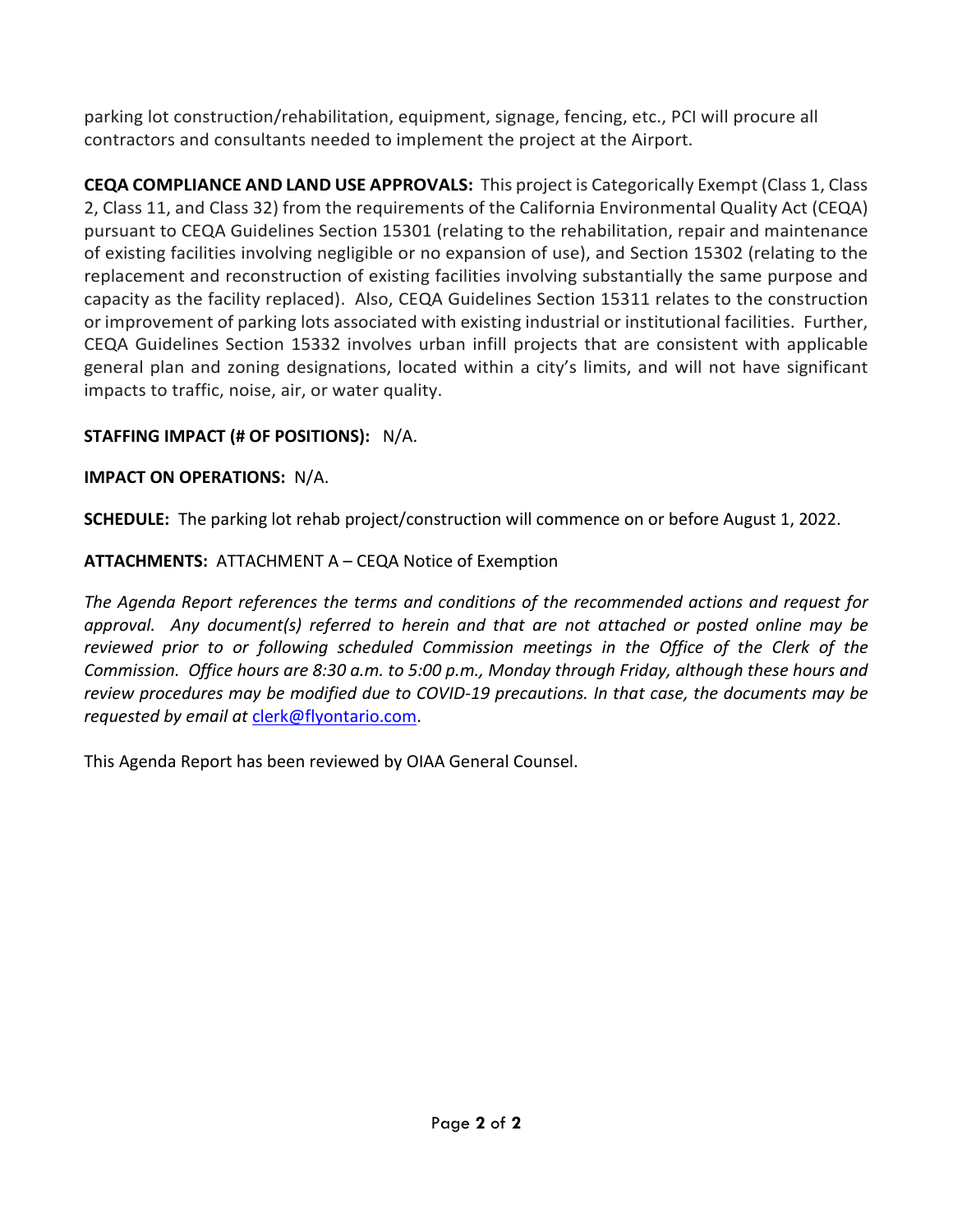

# **SECTION: ADMINISTRATIVE DISCUSSION/ACTION/REPORT**

**SUBJECT: A RESOLUTION UPDATING AIR CARRIER INCENTIVE PROGRAM B (ACIP) TO ENCOURAGE AND PROMOTE NONSTOP COMMERCIAL PASSENGER AIR SERVICE TO UNSERVED INTERNATIONAL DESTINATIONS**

### **RELEVANT STRATEGIC OBJECTIVE: Invest in ONT.**

**RECOMMENDED ACTION(S):** That the Ontario International Airport Authority (OIAA) Board of Commissioners (Board) adopt a resolution approving updates and revisions to the current Air Carrier Incentive Program B (ACIP B), offering qualifying Air Carriers a waiver of certain fees, and marketing incentives, for unserved destinations outside of the United States, Canada and Mexico, to encourage and support the launch of new international air service from Ontario International Airport (ONT).

**FISCAL IMPACT SUMMARY:** If approved, the ACIP will provide up to twelve (12) months of full (100%) landing fee and terminal rent waivers, an additional twelve (12) months of partial (50%) landing fee and terminal rent waivers, as well as marketing incentives, to any airline that launches a minimum of two (2) flights each week on a year-round basis, offering non-stop service to any currently unserved destination outside the United States, Canada and Mexico. If approved, the ACIP would also provide twelve (12) months of incentives for new seasonal service to such international destinations. There shall be a maximum of ten (10) incentive packages offered under this ACIP. Only one (1) incentive package shall be offered for each of ten (10) new non-stop international destinations at the time the new service begins. New service introduced to destinations with existing service, or any new service starting after the initial ten (10) international markets will not qualify for an incentive package under the terms of the ACIP.

| Department:                            | Commercial | Submitted to OIAA:         | May 26, 2022 |
|----------------------------------------|------------|----------------------------|--------------|
|                                        |            | Approved:<br>Continued to: |              |
| Chief Executive<br>Officer Approval: 4 |            | Denied:                    |              |
|                                        |            |                            |              |

### **STAFF MEMBER PRESENTING:** Daniel Cappell, Chief Commercial Officer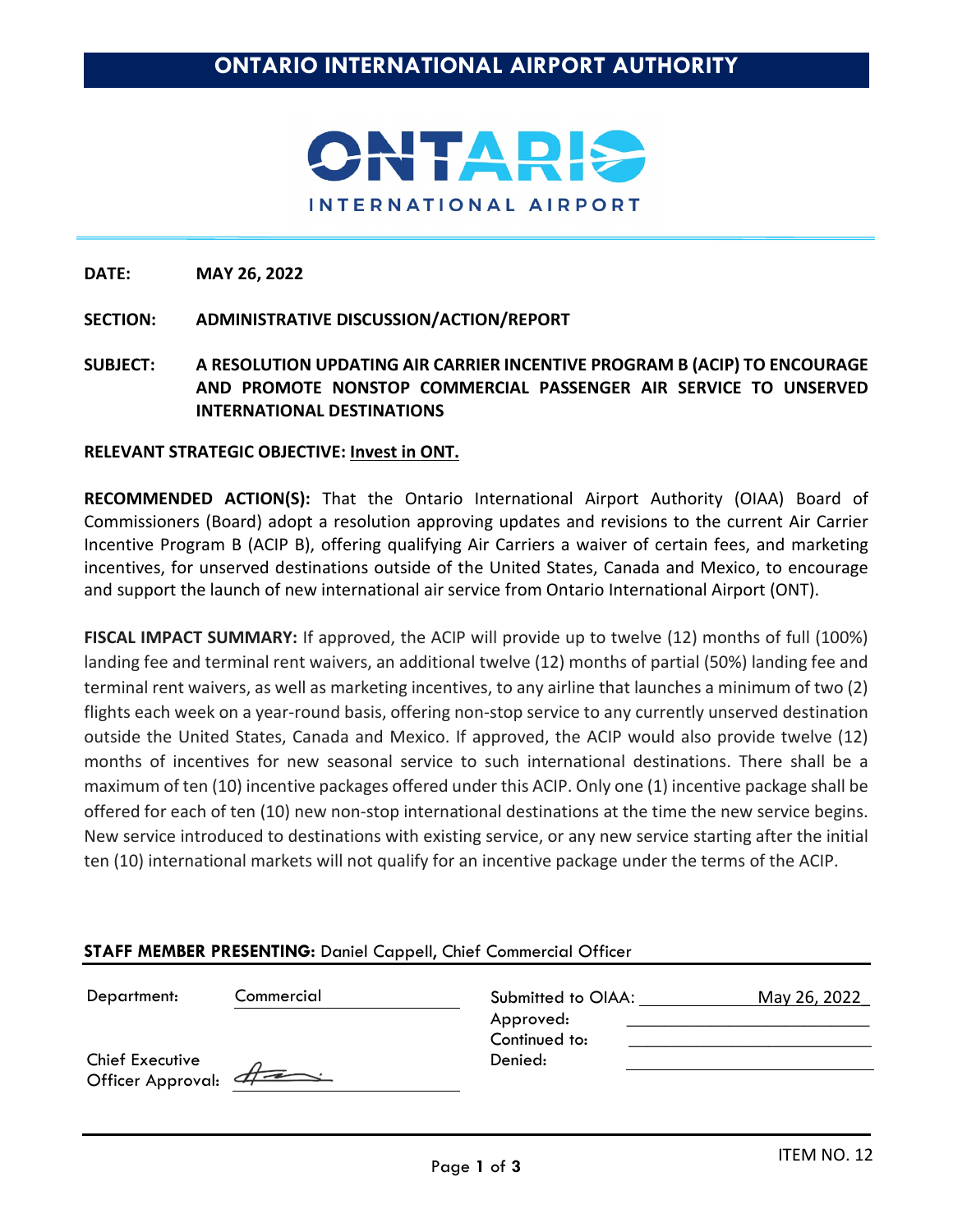These new services are expected to result in increased passenger traffic growth at ONT, with related increases in non-aeronautical revenue (parking, food and beverage, retail, etc.). Both the expected incremental revenue and the related costs of the incentive program associated with the new international services will depend on the frequency of flights, aircraft seat capacity, and the percentage of seats filled by passengers (load factor). However, OIAA management estimates that, in almost all instances, these incremental revenues will exceed the landing fees and terminal rents waived under the ACIP B. Higher non-aeronautical revenues are also expected to be received from increased sales at the airport's duty-free outlet, which are driven almost entirely by enplaned international passengers, as well as increased usage of the new airport lounges, which tends to be higher among international passengers.

**BACKGROUND:** On September 26, 2017, the OIAA Board approved a resolution covering an incentive program for new nonstop international passenger and cargo service between ONT and points in Asia, Europe and the South Pacific. Such incentive was amended on September 25, 2018 to reflect an extended duration of the incentives offered from 12 months to the earlier of 24 months or the completion of the replacement United States Customs and Border Protection (USCBP) Federal Inspection Services (FIS) Facility. The previous ACIP was initially set to expire on June 30, 2021.

On February 25, 2021, the OIAA Board approved a revised incentive program with a 12-month incentive period, reflecting the OIAA's need to exercise financial prudence during the SARS-COV-2 pandemic, while still providing a competitive offer to airlines as they began to rebuild their global route networks.

This additional revision to the February 25, 2021 ACIP B is recommended by the staff as a reflection of the increasingly competitive nature of securing international passenger air service during the pandemic recovery.

The OIAA goals of this revised program include:

- Connect ONT to additional international destinations
- Remain competitive with other airports in the region and across the country in attracting and maintaining new international air service
- Increase passenger traffic and related non-aeronautical revenues at the airport
- Promote competition at the airport
- Provide economic growth throughout the airport's catchment area by stimulating additional international visitor traffic and corresponding spend in the region

The existing February 25, 2021 ACIP B includes eleven (11) air travel markets in Asia, Europe, Central America and the Caribbean, in which air carriers may qualify for landing fee waivers and terminal rent rebates, and marketing incentives, for a 12-month period if they follow certain requirements, including providing at least two (2) weekly round-trip operations from ONT.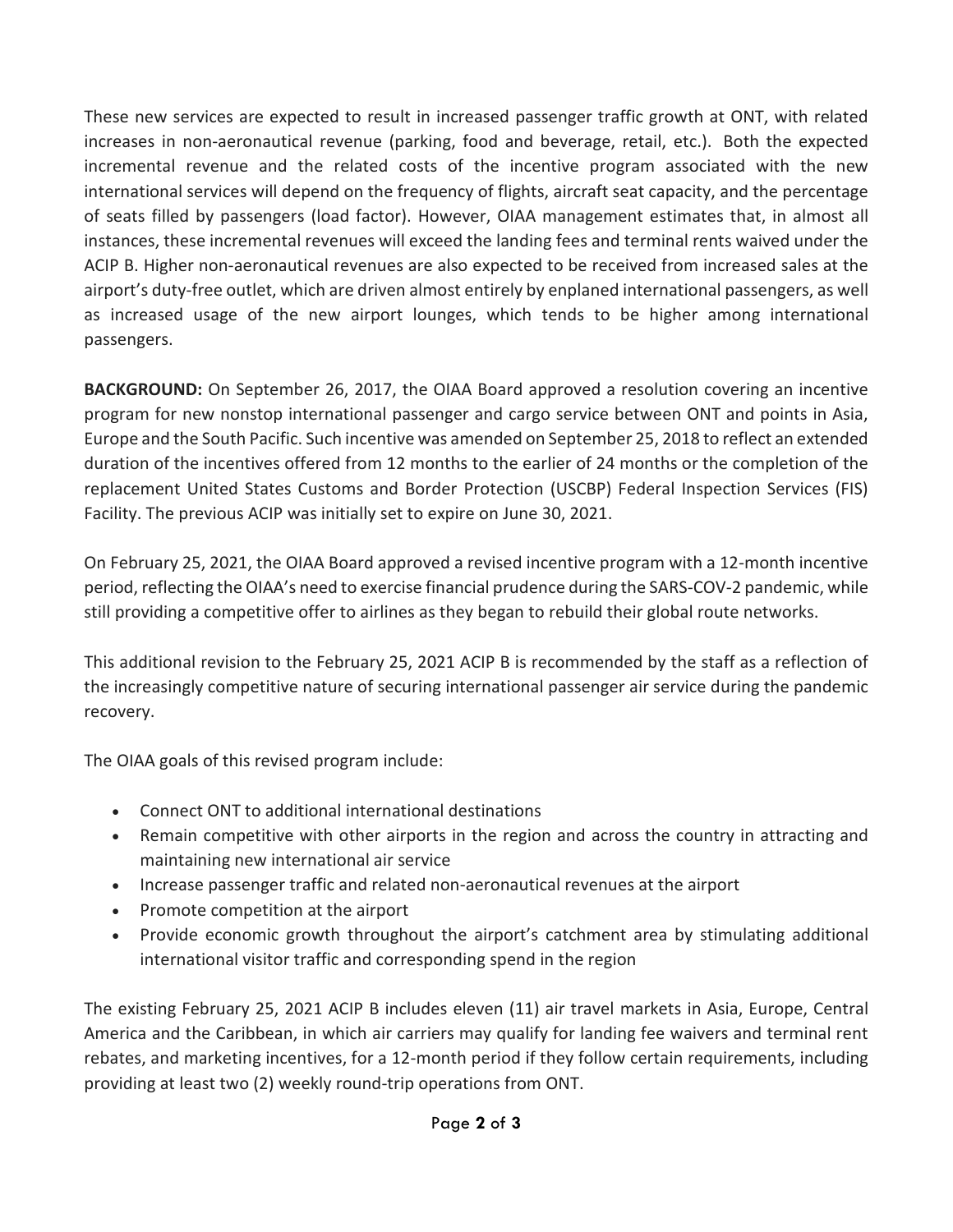The staff proposes making several adjustments to the current ACIP B, including:

- Expanding the geographic scope of the program to include all currently unserved airports outside of the United States, Canada and Mexico.
- Increasing the incentive period for new, qualifying year-round international service from 12 months to 24 months.
	- $\circ$  The first year of the program would maintain the key parameters of the existing ACIP B, including 12 months of landing fee and terminal rent waivers, both at 100%.
	- $\circ$  The second year of the program would be an incremental addition to the existing ACIP B, allowing for an additional 12 months of landing fee and terminal rent waivers, both at a lower level of 50%.
- Incentivizing qualifying seasonal service (defined as a minimum of twice-weekly service for at least six months), which is not covered under the terms of the existing ACIP B.
- Incentivizing additional frequencies on already incentivized markets through landing fee waivers, for a full 24-month term.
- Increasing the maximum number of incentive packages offered under this program from five (5) to ten (10).
- Extending the duration of the program through June 30, 2025, with proposed revisions taking place immediately upon approval of the OIAA Board.

# **PROCUREMENT:** N/A

# **CEQA COMPLIANCE AND LAND USE APPROVALS:** N/A

# **STAFFING IMPACT (# OF POSITIONS):** N/A

# **IMPACT ON OPERATIONS:** N/A

### **SCHEDULE:** N/A

**ATTACHMENTS:** ATTACHMENT A – Resolution approving revisions to the Air Carrier Incentive Program B (ACIP B), ATTACHMENT B – Air Carrier Incentive Program – Program Application

*The Agenda Report references the terms and conditions of the recommended actions and request for approval. Any document(s) referred to herein and that are not attached or posted online may be reviewed prior to or following scheduled Commission meetings in the Office of the Clerk of the Commission. Office hours are 8:30 a.m. to 5:00 p.m., Monday through Friday, although these hours and review procedures may be modified due to COVID-19 precautions. In that case, the documents may be requested by email at clerk@flyontario.com.* 

This Agenda Report has been reviewed by OIAA General Counsel*.*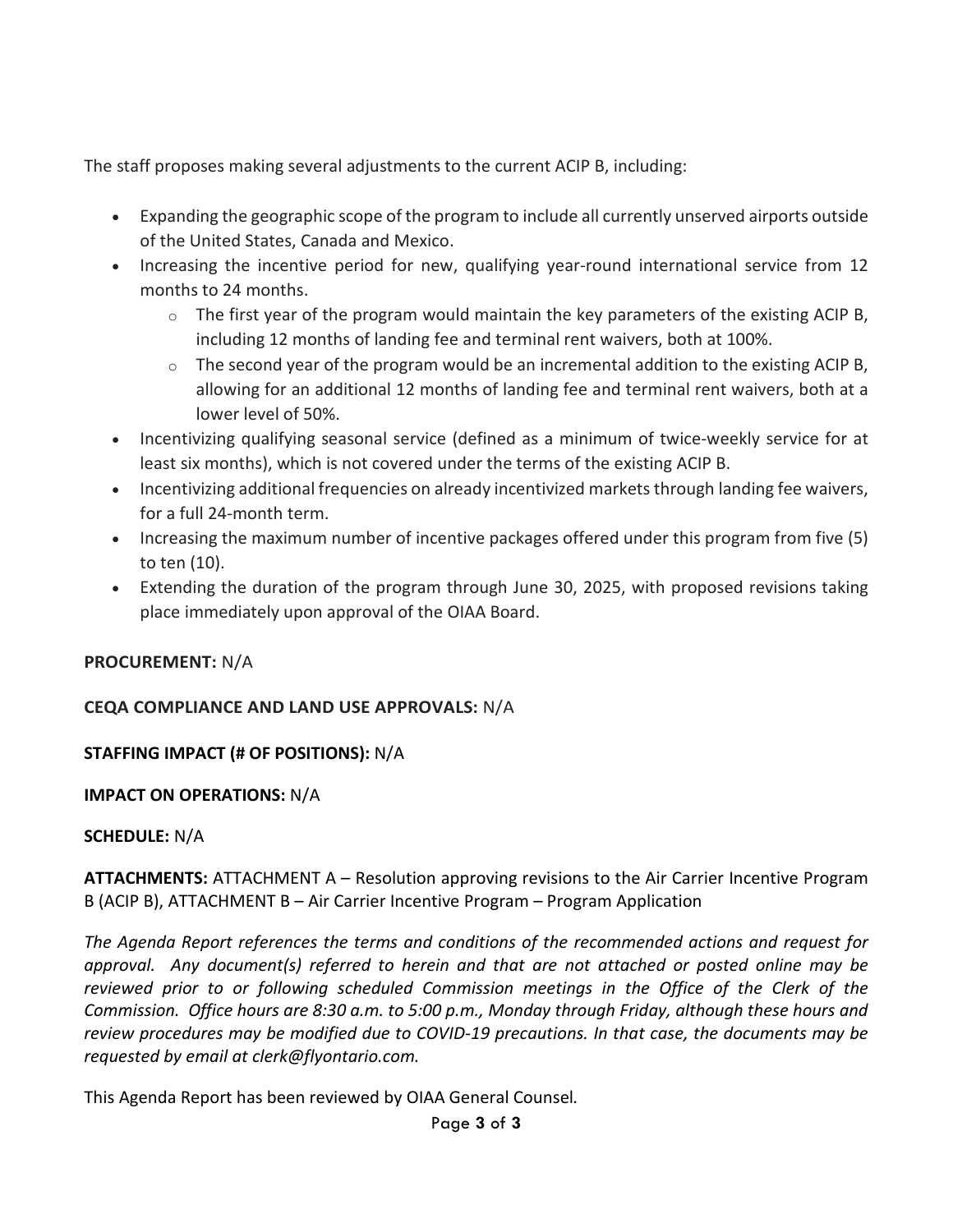# RESOLUTION NO. 2022-

# A RESOLUTION OF THE ONTARIO INTERNATIONAL AIRPORT AUTHORITY TO UPDATE AN EXISTING AIR CARRIER INCENTIVE PROGRAM COVERING UNSERVED INTERNATIONAL DESTINATIONS OUTSIDE THE UNITED STATES, CANADA AND **MEXICO**

**WHEREAS,** the Ontario International Airport Authority ("OIAA") was established for the purpose of operating, maintaining, managing, and developing the Ontario International Airport ("ONT" or "Airport"), including developing air commerce and transportation; and

**WHEREAS,** on about September 26, 2017, the OIAA Board of Commissioners ("Board") approved a resolution establishing an Air Carrier Incentive Program ("ACIP" or "Incentive Program") for international passenger service; and**,** on September 25, 2018, the OIAA Board approved a resolution extending the duration of incentives under such International ACIP; and

**WHEREAS,** on February 25, 2021, the OIAA Board approved Resolution No. 2021-05, to update the existing international ACIP; and

**WHEREAS,** the international ACIP, as revised February 25, 2021, provides that it may be amended, terminated, or suspended only by approval of the OIAA Board, unless specifically provided otherwise; and in the event the ACIP is amended by the Board, the Air Carrier receiving incentives under the Program shall be deemed to have accepted all terms and provisions of such amendment immediately; and

**WHEREAS,** the OIAA desires to update the previously approved international ACIP to amend certain eligibility requirements, revise the incentive period, and expand the scope of international destinations to be covered under this ACIP.

**NOW, THEREFORE, BE IT RESOLVED** by the Ontario International Airport Authority as follows:

**SECTION 1.** The revised ACIP (B) is provided in Exhibit A attached to this Resolution, and is hereby adopted and incorporated by reference.

**SECTION 2.** This Resolution shall take effect immediately upon its adoption.

**SECTION 3.** The Commission Clerk of the OIAA shall certify as to the adoption of this Resolution.

**PASSED, APPROVED, AND ADOPTED** at a regular meeting this 26<sup>th</sup> day of May 2022.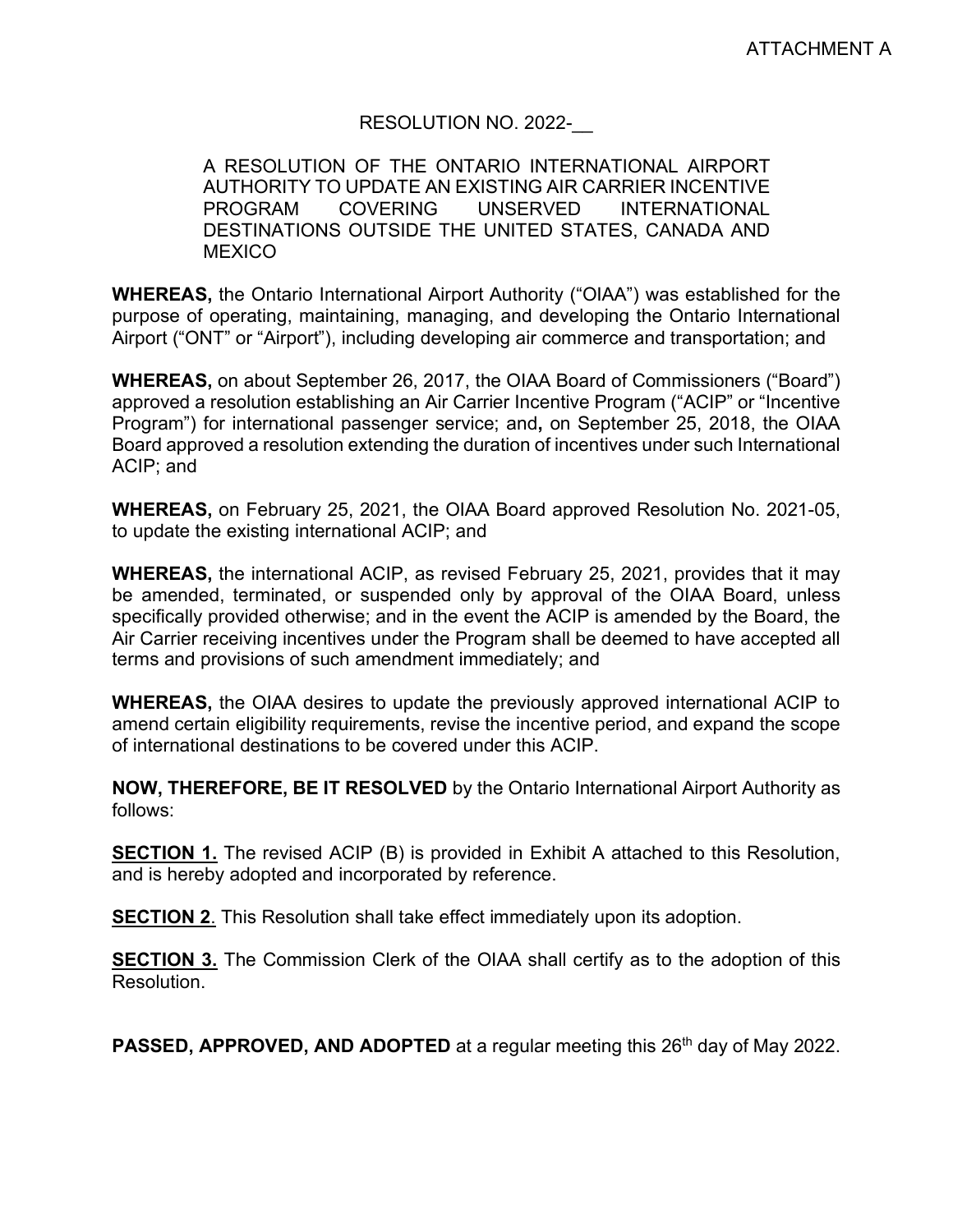ALAN D. WAPNER OIAA PRESIDENT

\_\_\_\_\_\_\_\_\_\_\_\_\_\_\_\_\_\_\_\_\_\_\_\_\_\_\_\_\_\_\_\_

ATTEST:

\_\_\_\_\_\_\_\_\_\_\_\_\_\_\_\_\_\_\_\_\_\_\_\_\_\_\_\_\_\_\_\_\_ SECRETARY/ASSISTANT SECRETARY

APPROVED AS TO LEGAL FORM:

\_\_\_\_\_\_\_\_\_\_\_\_\_\_\_\_\_\_\_\_\_\_\_\_\_\_\_\_ LORI D. BALLANCE GENERAL COUNSEL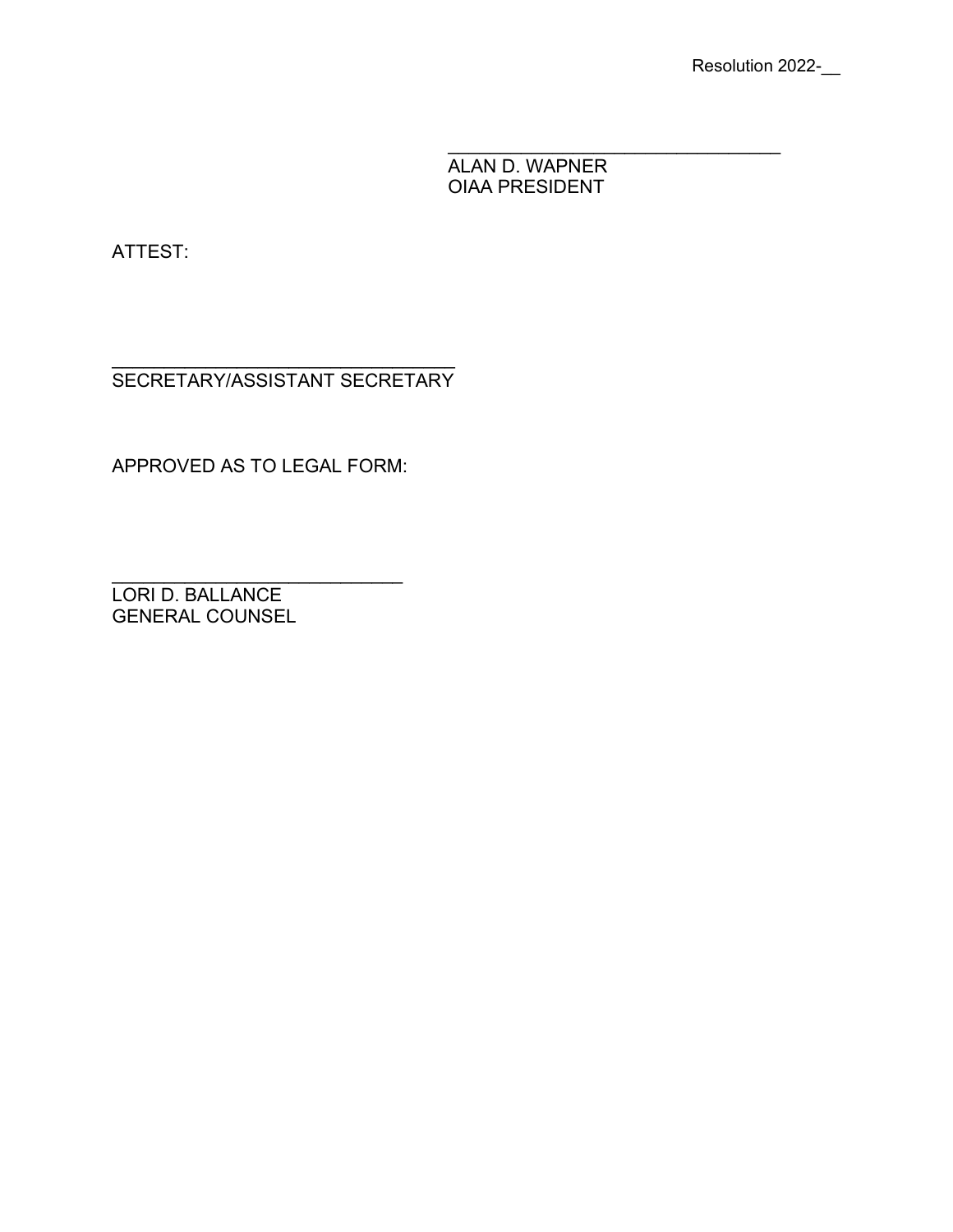STATE OF CALIFORNIA (1) COUNTY OF SAN BERNARDINO (a) CITY OF ONTARIO )

I, Norma Alley, Assistant Secretary of the Ontario International Airport Authority, DO HEREBY CERTIFY that foregoing Resolution No. 2022-\_\_ was duly passed and adopted by the Commission of the Ontario International Airport Authority at their regular meeting held on May 26, 2022 by the following roll call vote, to wit:

AYES: COMMISSIONERS:

NOES: COMMISSIONERS:

ABSENT: COMMISSIONERS:

 $\overline{\phantom{a}}$ SECRETARY/ASSISTANT SECRETARY

(SEAL)

The foregoing is the original of Resolution No. 2022- duly passed and adopted by the Commission of the Ontario International Airport Authority at their regular meeting held May 26, 2022.

 $\overline{\phantom{a}}$ SECRETARY/ASSISTANT SECRETARY

(SEAL)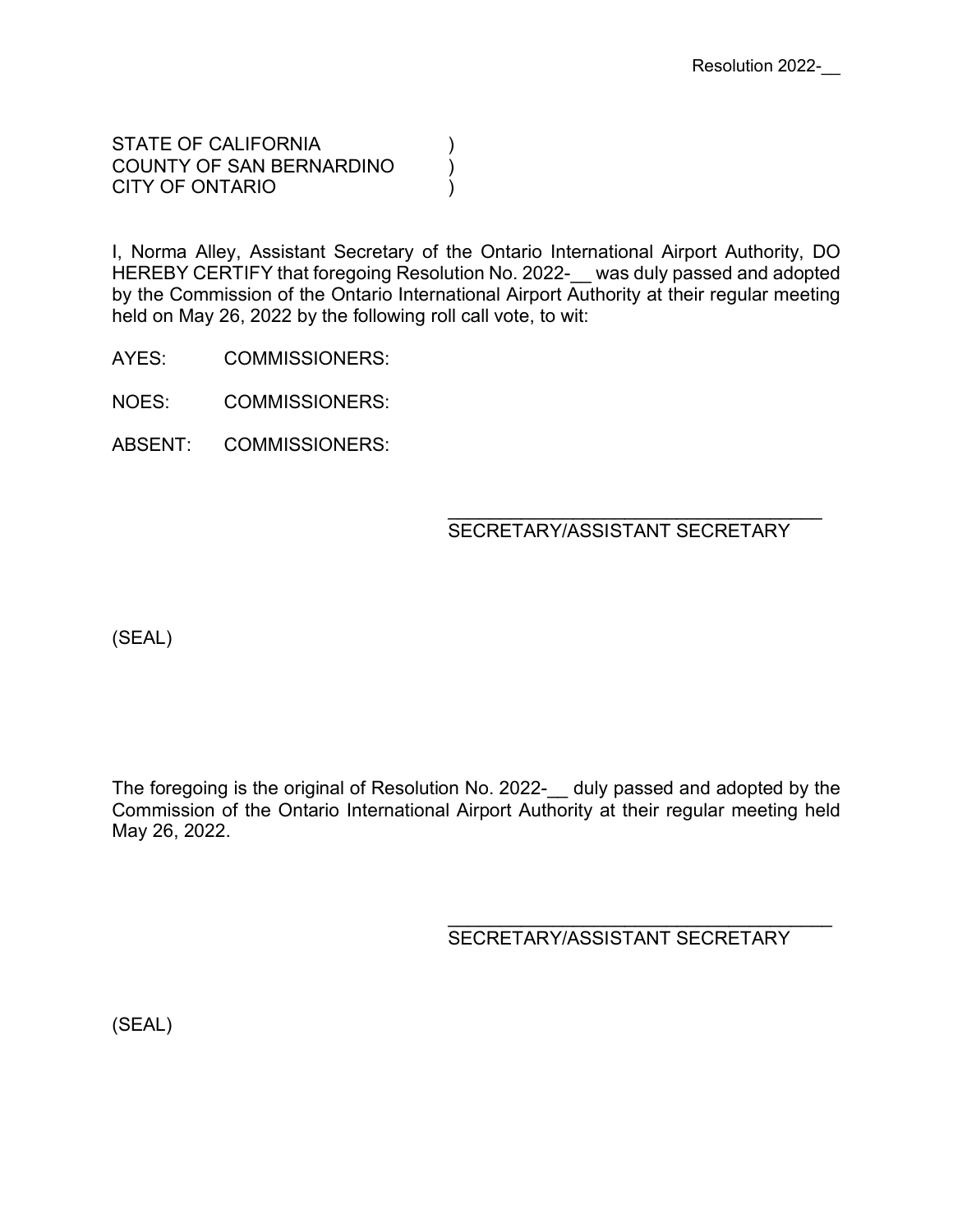

### **SECTION: ADMINISTRATIVE REPORTS/DISCUSSION/ACTION**

**SUBJECT: AUTHORIZE THE CHIEF EXECUTIVE OFFICER TO EXECUTE A NON-EXCLUSIVE LICENSE AGREEMENT WITH IDEMIA** 

#### **RELEVANT STRATEGIC OBJECTIVE: Invest in ONT; Master the Basics.**

**RECOMMENDED ACTION(S):** That the Ontario International Airport Authority (OIAA) Commission authorize the Chief Executive Officer (CEO), to negotiate and execute a non-exclusive license agreement with IDEMIA North America to provide TSA PreCheck enrollment registration at ONT.

#### **FISCAL IMPACT SUMMARY:** N/A

**BACKGROUND:** The Commercial Team in cooperation with the Public Safety Administrator coordinated a partnership between the Ontario International Airport (ONT) and IDEMIA I&S North America (IDEMIA), the market-leading identity security and authentication services to offer TSA PreCheck enrollment services ONT. IDEMIA is currently servicing more than 450 locations nationwide including airports (SNA, LAX, SAN, AUS, ATL, MCO and JAN).

The addition of TSA PreCheck enrollment is value added service in line with the Ontario International Airport Authority's (OIAA) strategic objectives to collaborate with business partners to devliver friendly and efficient services and deliver the ultimate customer experience. This service has two main objectives including mitigating security risks through growing passenger participation in the program and creating additional enhancements to the customer experience. The IDEMIA service will provide a frictionless customer service experience for passengers, who will be able to enroll for TSA PreCheck in five minutes or less and get their Known Traveler Number (KTN) to use by their next trip (most applicants receive their KTN in 3 to 5 days).

### **STAFF MEMBER PRESENTING:** Atif Elkadi, Chief Executive Officer

| Department:                                 | Commercial &                | Submitted to OIAA:         | May 26, 2022 |
|---------------------------------------------|-----------------------------|----------------------------|--------------|
|                                             | Public Safety Administrator | Approved:<br>Continued to: |              |
| <b>Chief Executive</b><br>Officer Approval: | $\#$                        | Denied:                    |              |